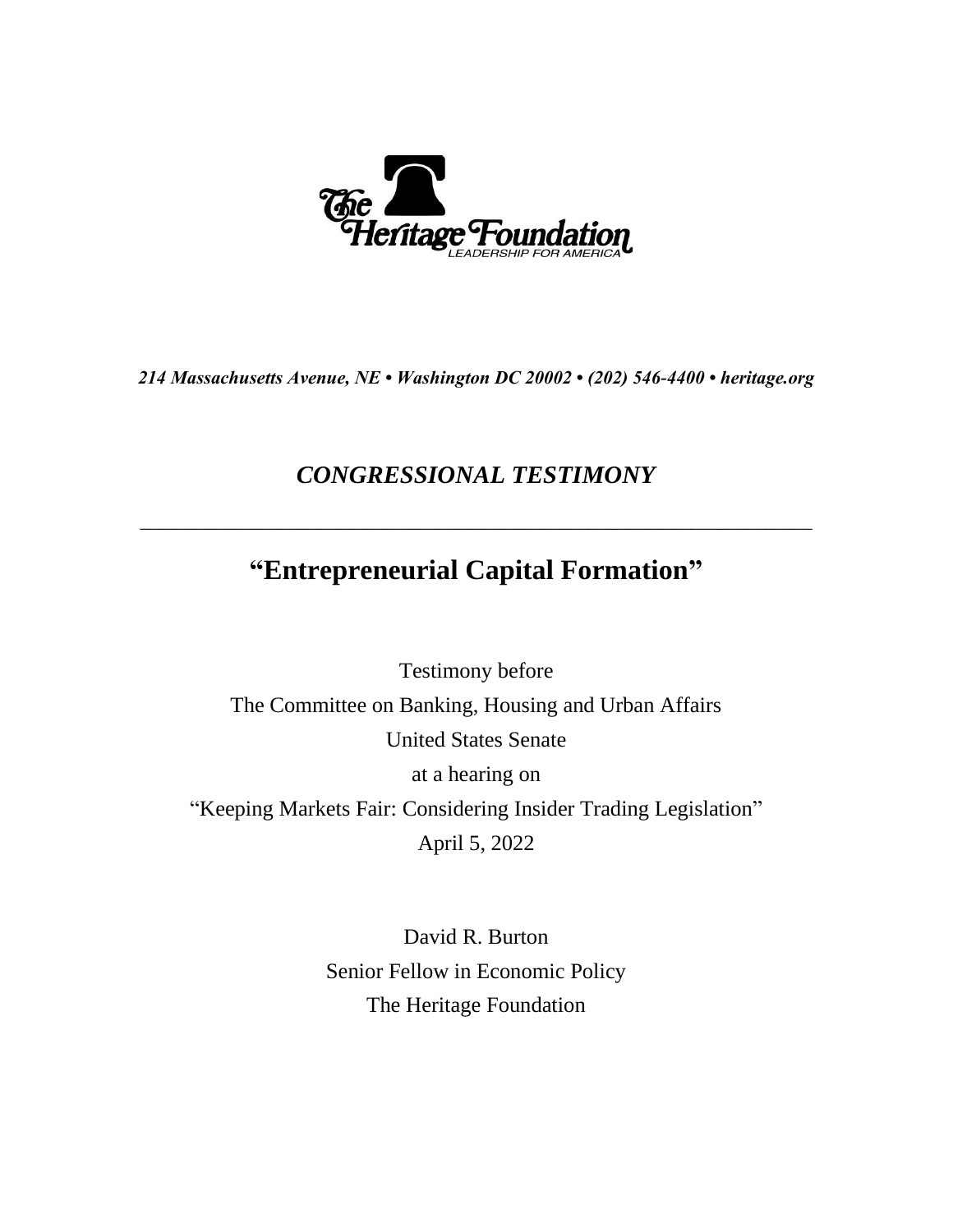My name is David R. Burton. I am Senior Fellow in Economic Policy at The Heritage Foundation. I would like to express my thanks to Chairman Brown, Ranking Member Toomey, and members of the committee for the opportunity to be here this morning. The views I express in this testimony are my own and should not be construed as representing any official position of The Heritage Foundation.

Because today is the  $10<sup>th</sup>$  anniversary of the JOBS Act, a bi-partisan achievement of major significance, I have been asked to focus on entrepreneurial capital formation issues in my testimony. Specifically, my testimony addresses (1) the importance of the JOBS Act, (2) the importance of entrepreneurial capital formation to the economy and the American people, (3) the impact of regulatory impediments to entrepreneurial capital formation, (4) legislative proposals that have been introduced this Congress that promote capital formation and which have been incorporated into the Senate Banking Committee Republicans' JOBS Act 4.0 discussion draft, (5) additional statutory changes that would improve entrepreneurs' access to capital and (6) more fundamental reforms to our securities laws that would substantially improve the regulatory environment for both entrepreneurs and larger public companies and the returns to investors.

I would also like to note that the process that is underway should be a model of how to develop legislation. It has involved a request for detailed public input about how to solve evident problems,<sup>1</sup> followed by the release of a public discussion draft for people to evaluate and offer constructive feedback on actual legislative language. This will presumably be followed by actual legislation, hearings and a markup where amendments may be offered. This process will result in well thought out, publicly vetted legislation that has been improved by public input and will more effectively solve problems.

## *The Importance of the JOBS Act*

Passed with large bipartisan majorities and signed into law by President Obama, the 2012 JOBS Act<sup>2</sup> was a bipartisan achievement of consequence.<sup>3</sup> It substantially improved the laws governing entrepreneurial capital formation.<sup>4</sup> As discussed throughout this testimony, the JOBS Act has had a measurable positive impact on entrepreneurial capital formation.

2 Jumpstart Our Business Startups Act, Public Law 112–106, April 5, 2012,

[http://www.senate.gov/legislative/LIS/roll\\_call\\_lists/roll\\_call\\_vote\\_cfm.cfm?congress=112&session=2&vote=0005](http://www.senate.gov/legislative/LIS/roll_call_lists/roll_call_vote_cfm.cfm?congress=112&session=2&vote=00055) [5.](http://www.senate.gov/legislative/LIS/roll_call_lists/roll_call_vote_cfm.cfm?congress=112&session=2&vote=00055)

https://papers.ssrn.com/sol3/papers.cfm?abstract\_id=2833877#.

<sup>&</sup>lt;sup>1</sup> "Toomey Requests Proposals to Foster Economic Growth and Capital Formation," Press Release, February 2, 2021 [https://www.toomey.senate.gov/newsroom/press-releases/toomey-requests-proposals-to-foster-economic-growth](https://www.toomey.senate.gov/newsroom/press-releases/toomey-requests-proposals-to-foster-economic-growth-and-capital-formation)[and-capital-formation.](https://www.toomey.senate.gov/newsroom/press-releases/toomey-requests-proposals-to-foster-economic-growth-and-capital-formation) See also, "Submissions," Committee on Banking, Housing and Urban Affairs, United States Senate [https://www.banking.senate.gov/resources/data-submissions.](https://www.banking.senate.gov/resources/data-submissions)

[http://www.gpo.gov/fdsys/pkg/PLAW-112publ106/pdf/PLAW-112publ106.pdf.](http://www.gpo.gov/fdsys/pkg/PLAW-112publ106/pdf/PLAW-112publ106.pdf)

<sup>&</sup>lt;sup>3</sup> H.R. 3606 (112th Cong.) passed the House with overwhelming support, 390 to 23: Final Vote Results for Roll Call 110, H.R. 3606, Recorded Vote, March 8, 2012,

[https://clerk.house.gov/Votes/2012110?Page=1&RollCallNum=110,](https://clerk.house.gov/Votes/2012110?Page=1&RollCallNum=110) and passed the Senate by a wide margin, 73 to 26: U.S. Senate Roll Call Votes 112th Congress–2nd Session, H.R. 3606, March 22, 2012,

 $\frac{2}{4}$  See, e.g., David R. Burton, "Improving Entrepreneurs' Access to Capital: Vital for Economic Growth," Heritage Foundation Backgrounder No. 3182, February 14, 2017 [https://www.heritage.org/sites/default/files/2017-](https://www.heritage.org/sites/default/files/2017-02/BG3182.pdf) [02/BG3182.pdf;](https://www.heritage.org/sites/default/files/2017-02/BG3182.pdf) Thaya Brook Knight, "A Walk Through the JOBS Act of 2012: Deregulation in the Wake of Financial Crisis," Cato Institute Policy Analysis 790, May 3, 2016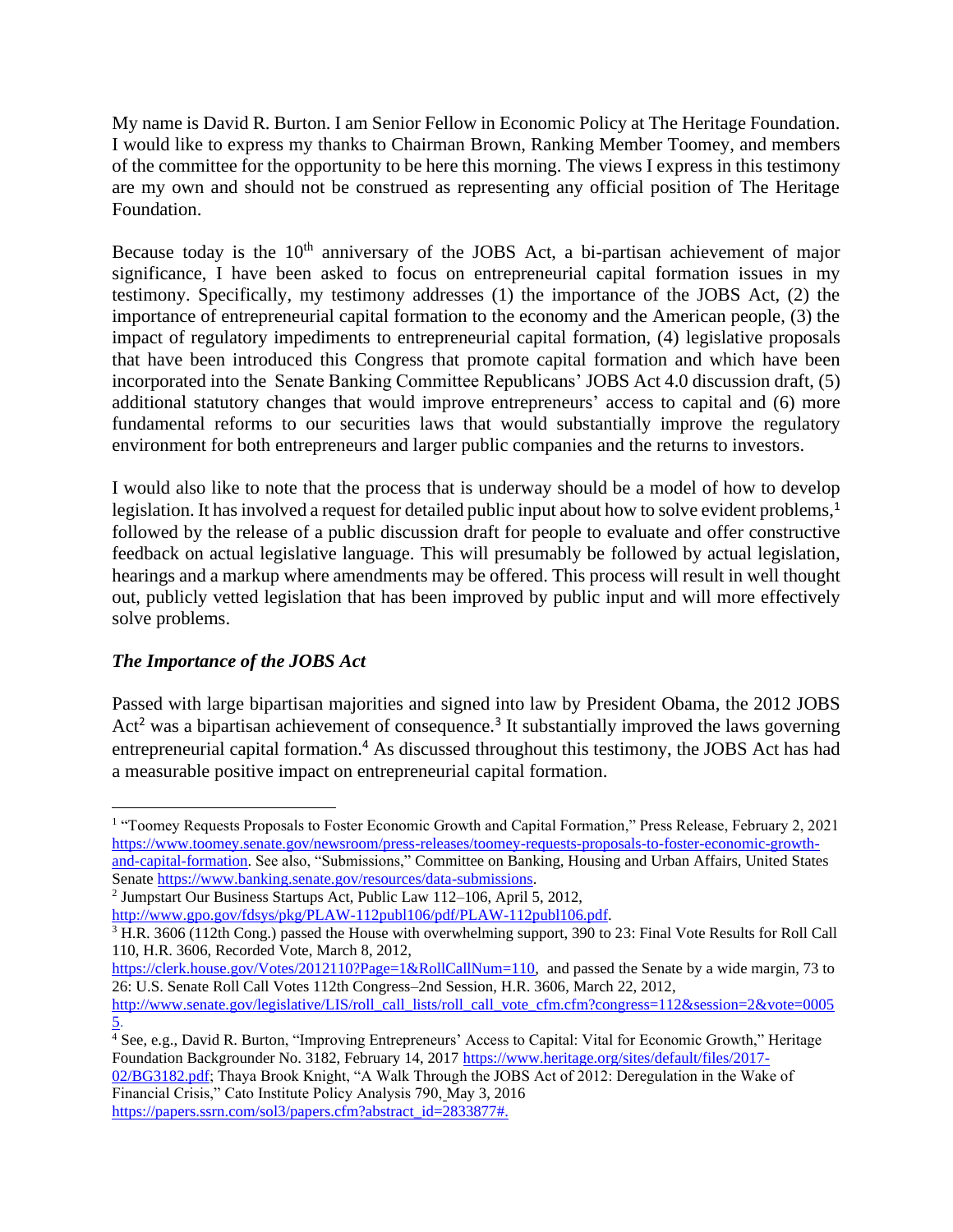Legislative changes as the bill progressed through Congress, however, limited the positive impact. Regulatory decisions by the SEC further limited the economic gains from the Act. A series of relatively modest improvements effective March 15, 2021<sup>5</sup> will reduce the adverse impact of these regulatory decisions to some degree over time. The most notable improvements by this rulemaking include the clarification of the integration doctrine and increases in the Regulation A, Regulation CF and Rule 504 offering limitation amounts but there were other improvements. The adverse impact of the original legislative decisions as the JOBS Act progressed through Congress and regulatory decisions made by the Commission when implementing the JOBS Act was particularly pronounced with respect to Title III crowdfunding but also substantial with respect to the small issues exemption (Regulation A) and what became Rule 506(c) relating to general solicitation in Regulation D offerings.

The changes made by the JOBS Act fall into five categories. Those relating to:

- (1) smaller public "emerging growth companies" or EGCs (Title I),
- (2) general solicitation under Regulation D (Title II),
- (3) crowdfunding (Title III),
- (4) an improved small issues exemption (often called Regulation A+) (Title IV), and
- (5) changes to the registration threshold allowing more companies to remain private (Titles V and VI).
- *1. Title I: Emerging Growth Companies*

Title I of the JOBS Act – sometimes called the IPO On-Ramp – created a new concept of "emerging growth companies (EGCs)."<sup>6</sup> Generally, a company qualifies as an emerging growth company if it has total annual gross revenues of less than \$1.07 billion<sup>7</sup> during its most recently completed fiscal year and, as of December 8, 2011, had not sold common equity securities under a registration statement. For five years, EGC's are excused from complying with a number of onerous disclosure requirements and from Sarbanes-Oxley Act Section 404(b) internal control reporting requirements. Moreover, they are permitted to communicate with institutional accredited investors or qualified institutional buyers prior to or after the filing of the registration statement.<sup>8</sup> Title I also permitted EGCs to submit confidential draft registration statement to the SEC for

<sup>&</sup>lt;sup>5</sup> "Facilitating Capital Formation and Expanding Investment Opportunities by Improving Access to Capital in Private Markets," Final Rule, Securities and Exchange Commission, *Federal Register*, Vol. 86, No. 9, January 14, 2021, pp. 3496-3605 [https://www.govinfo.gov/content/pkg/FR-2021-01-14/pdf/2020-24749.pdf.](https://www.govinfo.gov/content/pkg/FR-2021-01-14/pdf/2020-24749.pdf) A summary in reasonably plain English of the changes made by this rule is available at "A Small Entity Compliance Guide," Securities and Exchange Commission, March 10, 2021 [https://www.sec.gov/corpfin/facilitating-capital-formation](https://www.sec.gov/corpfin/facilitating-capital-formation-secg)[secg.](https://www.sec.gov/corpfin/facilitating-capital-formation-secg)

<sup>&</sup>lt;sup>6</sup> Section 2(a)(19) of the Securities Act of 1933 (15 USC 77b(a)(19)). See also, "Emerging Growth Companies," Securities and Exchange Commission [https://www.sec.gov/smallbusiness/goingpublic/EGC.](https://www.sec.gov/smallbusiness/goingpublic/EGC)

<sup>7</sup> Originally \$1 billion.

<sup>&</sup>lt;sup>8</sup> Section 5(d) of the Securities Act of 1933.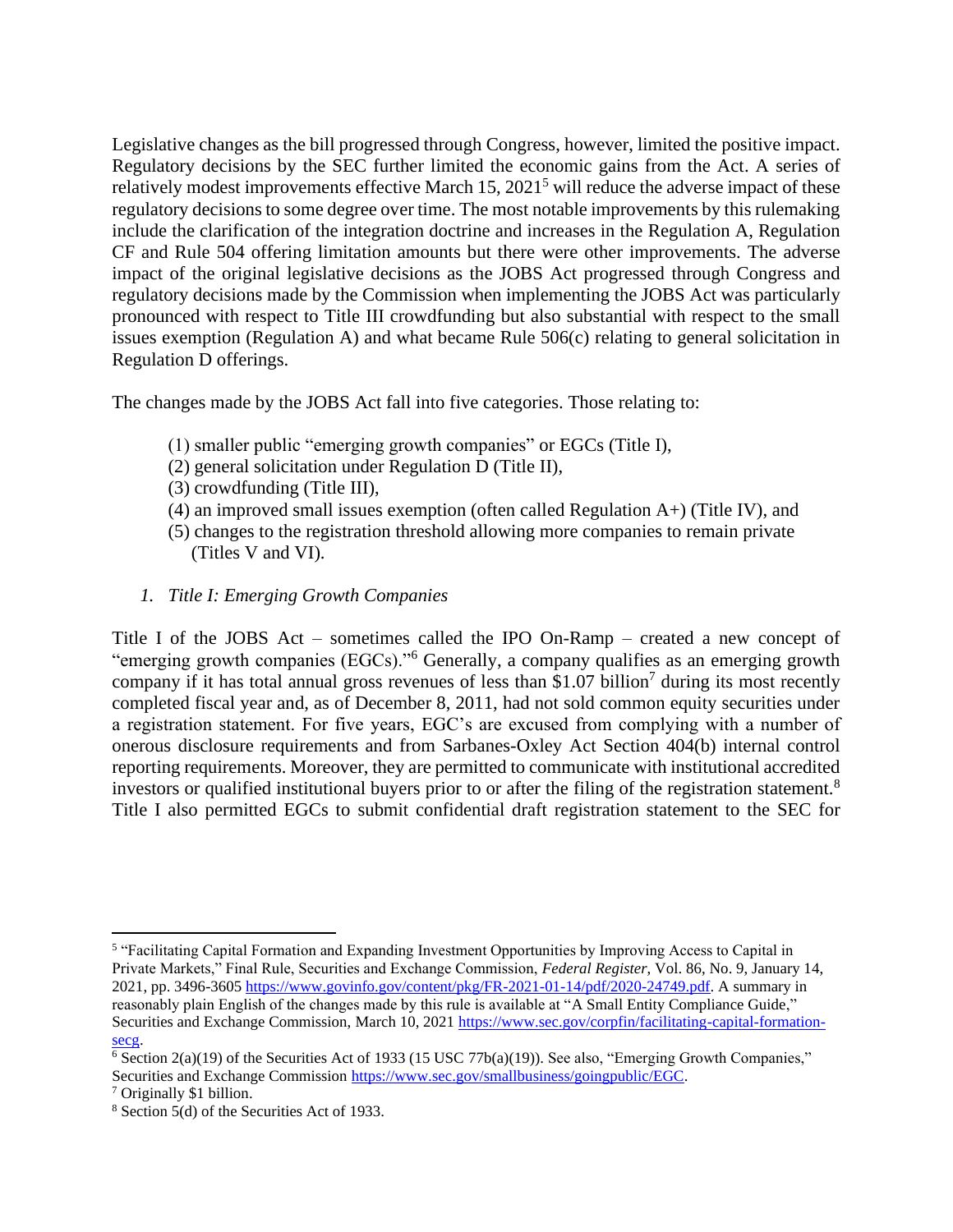review.<sup>9</sup> The ability to submit a confidential draft registration statement has now been generalized by the  $SEC.10$ 

# *2. Title II: General Solicitation and Title II Secondary Markets*

Title II eliminated the prohibition against general solicitation or general advertising for Regulation D Rule 506 offerings, provided that all purchasers of the securities are accredited investors and that the issuer takes "reasonable steps to verify" that purchasers of the securities are accredited investors.<sup>11</sup>

Title II also provided an exemption from broker-dealer registration for platforms that facilitate trading of Regulation D securities provided that the platforms meet certain requirements.<sup>12</sup> This provision is of limited value since the platforms are barred from taking compensation in connection with the purchase or sale of securities via the platform.<sup>13</sup> These platforms have grown rapidly since the passage of the JOBS Act although it is far from clear that this provision in the JOBS Act is the reason. Most are presumably relying on other exemptions (such as 4(a)(1-½) and the post JOBS Act Securities Act section  $4(a)(7)$ .<sup>14</sup>

*3. Title III: Crowdfunding*

Title III established the framework for a new crowdfunding exemption.<sup>15</sup> Issuers may now offer up to \$5 million in securities annually using this exemption. It was originally \$1 million. Investors, other than accredited investors,<sup>16</sup> may not invest in any offering more than (i) the greater of \$2,200 or 5 percent of the annual income or net worth of the investor if either the annual income or the net worth of the investor is less than  $$107,000^{17}$  or (ii) 10 percent of the annual income or net worth of such investor if either the annual income or net worth of the investor is equal to or more

 $9$  Section 6(e) of the Securities Act of 1933 (15 USC 77f(e)).

<sup>&</sup>lt;sup>10</sup> "Draft Registration Statement Processing Procedures Expanded," Securities and Exchange Commission, June 29, 2017 [supplemented August 17, 2017 and June 24, 2020] [https://www.sec.gov/corpfin/announcement/draft](https://www.sec.gov/corpfin/announcement/draft-registration-statement-processing-procedures-expanded)[registration-statement-processing-procedures-expanded.](https://www.sec.gov/corpfin/announcement/draft-registration-statement-processing-procedures-expanded)

<sup>&</sup>lt;sup>11</sup> Securities Act section 4(b) [15 USC 77d(b)]; JOBS Act section 201(a)(1); "Eliminating the Prohibition Against General Solicitation and General Advertising in Rule 506 and Rule 144A Offerings," Final Rule, *Federal Register*, Vol. 78, No. 142, July 24, 2013, p. 44771 [http://www.gpo.gov/fdsys/pkg/FR-2013-07-24/pdf/2013-16883.pdf.](http://www.gpo.gov/fdsys/pkg/FR-2013-07-24/pdf/2013-16883.pdf) See also comment letter of David R. Burton regarding "Eliminating the Prohibition Against General Solicitation and General Advertising in Rule 506 and Rule 144A Offerings," October 5, 2012 [http://www.sec.gov/comments/s7-07-](http://www.sec.gov/comments/s7-07-12/s70712-118.pdf) [12/s70712-118.pdf.](http://www.sec.gov/comments/s7-07-12/s70712-118.pdf)

<sup>&</sup>lt;sup>12</sup> Securities Act section 4(b) [15 USC 77d(b)]; JOBS Act section 201(c).

<sup>&</sup>lt;sup>13</sup> Frequently Asked Questions About the Exemption from Broker-Dealer Registration in Title II of the JOBS Act," Question 5, February 5, 2013, [https://www.sec.gov/divisions/marketreg/exemption-broker-dealer-registration-jobs](https://www.sec.gov/divisions/marketreg/exemption-broker-dealer-registration-jobs-act-faq.htm)[act-faq.htm.](https://www.sec.gov/divisions/marketreg/exemption-broker-dealer-registration-jobs-act-faq.htm)

<sup>&</sup>lt;sup>14</sup> Title LXXVI, Section 76001 of the Fixing America's Surface Transportation Act, Public Law 114–94, December 4, 2015, creates a new exemption at Securities Act, Section 4(a)(7).

<sup>&</sup>lt;sup>15</sup> See Regulation CF for details.

<sup>&</sup>lt;sup>16</sup> This non-application of the limitation with respect to accredited investors was not in the original JOBS Act as passed but was added by the 2021 Regulation CF amendments included in "Facilitating Capital Formation and Expanding Investment Opportunities by Improving Access to Capital in Private Markets," Final Rule, Securities and Exchange Commission, *Federal Register*, Vol. 86, No. 9, January 14, 2021, pp. 3496-3605 [https://www.govinfo.gov/content/pkg/FR-2021-01-14/pdf/2020-24749.pdf.](https://www.govinfo.gov/content/pkg/FR-2021-01-14/pdf/2020-24749.pdf)

<sup>&</sup>lt;sup>17</sup> Securities Act section  $4(a)(6)(B)(i)$ . Note: This amount has been adjusted for inflation since the JOBS Act.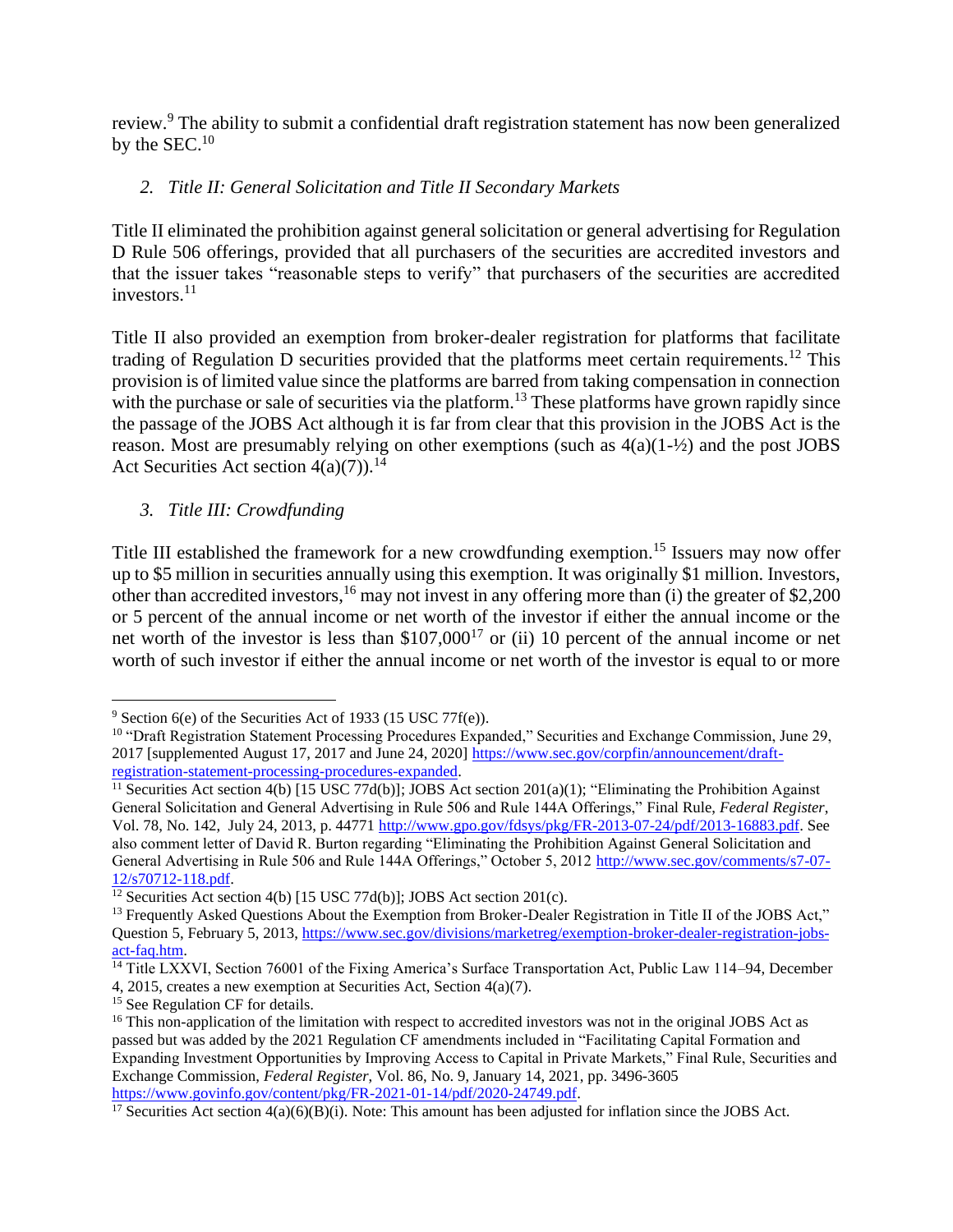than  $$107,000$ <sup>18</sup>. The total amount invested may not exceed  $$107,000$ <sup>19</sup>. The crowdfunding offering must be conducted through a broker-dealer or funding portal. Both the issuer and intermediary must comply with numerous requirements. The disclosure requirements imposed by statute and the even more costly requirements imposed by the SEC are sufficiently costly that when the offerings were limited to \$1 million, crowdfunding offerings were largely uneconomic and crowdfunding, as I and a few others predicted, did not achieve its promise.<sup>20</sup> Similarly, the regulatory imposition on crowdfunding portals has made the operation of such portals largely unprofitable. The 2021 revisions to Regulation CF may help alleviate these problems but the changes made were sufficiently modest that any kind of major increase in Title III crowdfunding is unlikely.

#### *4. Title IV: Regulation A Plus*

The Commission had very nearly killed Regulation A prior to the JOBS Act.<sup>21</sup> In 2011, the year before the JOBS Act, only one Regulation A offering was completed.<sup>22</sup> Title IV created what has come to be known as "Regulation A plus" or "Regulation A+." It added a new small issues exemption under which issuers could raise up to \$50 million in a public offering and sell unrestricted securities subject to such initial and continuing disclosure requirements as the Commission may determine.<sup>23</sup> This has now been increased to \$75 million for so-called Tier 2 offerings. The Commission in its implementation of this Title made some significant errors. The most notable is that blue sky registration and qualification requirements are only preempted for primary Tier 2 offerings.<sup>24</sup> Secondary offerings of securities purchased in Tier 2 offerings and all Tier 1 securities sales are subject to state registration and qualification requirements. As discussed more fully below, this seriously impedes the ability of secondary markets to develop in Regulation A securities. This harms investors by making Regulation A securities illiquid and reducing the price these securities can command when resold. This, in turn, has an adverse impact on primary offerings because investors know that reselling the securities will be more difficult.

Comment letter of David R. Burton regarding Crowdfunding, February 3, 2014 [http://www.sec.gov/comments/s7-](http://www.sec.gov/comments/s7-09-13/s70913-192.pdf) [09-13/s70913-192.pdf;](http://www.sec.gov/comments/s7-09-13/s70913-192.pdf) Comment letter of Rutheford B Campbell, Jr., regarding Crowdfunding, February 14, 2014 [http://www.sec.gov/comments/s7-09-13/s70913-278.pdf.](http://www.sec.gov/comments/s7-09-13/s70913-278.pdf) See also, *Crowdfunding: A Guide to Raising Capital on the Internet*, Steven Dresner, Editor (Wiley: 2014).

<sup>21</sup> See Rutheford B Campbell, Jr., "Regulation A: Small Businesses' Search for a Moderate Capital," *Delaware Journal of Corporate Law*, Vol. 31, pp. 71-123 (2006)

[https://uknowledge.uky.edu/cgi/viewcontent.cgi?article=1125&context=law\\_facpub;](https://uknowledge.uky.edu/cgi/viewcontent.cgi?article=1125&context=law_facpub) Stuart R. Cohn and Gregory C. Yadley, "Capital Offense: The SEC's Continuing Failure to Address Small Business Financing Concerns," 4 *NYU Journal of Law and Business*, Vol 4, pp. 1-87 (Fall 2007)

[https://scholarship.law.ufl.edu/cgi/viewcontent.cgi?article=1257&context=facultypub.](https://scholarship.law.ufl.edu/cgi/viewcontent.cgi?article=1257&context=facultypub)

<sup>&</sup>lt;sup>18</sup> Securities Act section  $4(a)(6)(B)(ii)$ . Note: This amount has been adjusted for inflation since the JOBS Act.  $19$  Ibid. Note: This amount has been adjusted for inflation since the JOBS Act.

<sup>20</sup> Proposed Rules, "Crowdfunding," *Federal Register*, Vol. 78, No. 214, November 5, 2013, p. 66428 [Release Nos. 33-9470 and 34-70741; File No. S7-09-13[\] http://www.gpo.gov/fdsys/pkg/FR-2013-11-05/pdf/2013-25355.pdf;](http://www.gpo.gov/fdsys/pkg/FR-2013-11-05/pdf/2013-25355.pdf)

<sup>&</sup>lt;sup>22 "</sup>Factors That May Affect Trends in Regulation A Offerings," United States Government Accountability Office, July 2012 (GAO-12-839).

<sup>23</sup> JOBS Act section 401.

<sup>24</sup> 17 CFR § 230.256.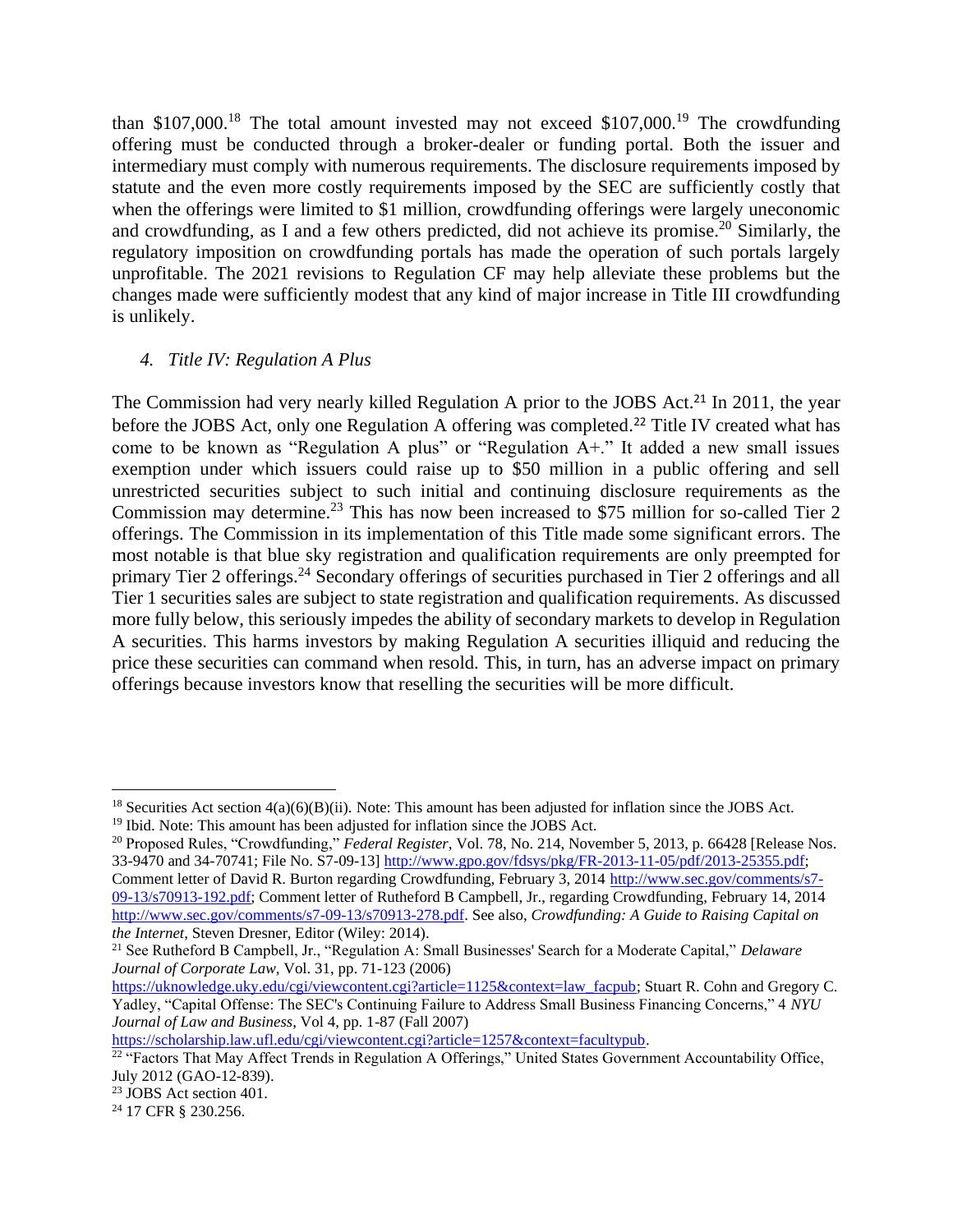#### *5. Allowing More Firms to Remain Private or Quasi-Public*

Titles V and VI increased the number of holders of record a firm can have before being required to register under section 12(g) of the Securities Exchange Act from 500 persons to 2,000 investors or 500 non-accredited investors.<sup>25</sup> Title V also excluded from the count securities held by persons who received the securities pursuant to an employee compensation plan.<sup>26</sup> Some of these firms are "truly" private in that the shares are held primarily or entirely by accredited investors and the shares are restricted securities. Others are "quasi-public" in that the shares were sold to and are held by "the public" (i.e. many non-accredited investors) and the shares are not restricted securities although the issuer is not a reporting company.

#### *6. Economic Impact of the JOBS Act*

The JOBS Act has improved entrepreneurs' access to capital. But it has not been an unqualified success because mistakes were made in the legislative process. Additional mistakes were made by the SEC as it implemented the JOBS Act. Some, but by no means all, of these regulatory mistakes were corrected by the SEC in a rule effective March 15, 2021.<sup>27</sup>

As discussed below in detail, Title I of the JOBS Act has been a major contributing factor in arresting the precipitous decline in IPOs that was occurring prior to enactment of the JOBS Act. Title II of the JOBS Act (relating to general solicitation in Regulation D offerings) was one of the most underappreciated aspects, by many, of the JOBS Act. It is now legal for a company to put an advertisement in a newspaper or on-line indicating that the issuer is looking for rich people to invest in the issuer. It has been a major success. Title III Crowdfunding (Regulation CF) has been largely a failure. Only \$55-65 million (with an 'm') are raised this way each year. That is 2/1000ths of a percent of the private capital raised each year. Given the piling on by Congress and the Commission of ever more regulatory requirements on these tiny issuers, this was entirely predictable and, in fact, was predicted by me and a few others.<sup>28</sup> Regulation A plus is a minor success. About a billion dollars annually is raised this way. But with some changes, it could become a major means of raising entrepreneurial capital.

 $25$  JOBS Act section 501.

<sup>26</sup> JOBS Act sections 502-503.

<sup>27</sup> November 2, 2020

Facilitating Capital Formation and Expanding Investment Opportunities by Improving Access to Capital in Private Markets Final rule

Federal Register / Vol. 86, No. 9 / Thursday, January 14, 2021 / 3496-3605

<sup>&</sup>lt;sup>28</sup> Comment letter of David R. Burton regarding Crowdfunding, February 3, 2014 [http://www.sec.gov/comments/s7-](http://www.sec.gov/comments/s7-09-13/s70913-192.pdf) [09-13/s70913-192.pdf](http://www.sec.gov/comments/s7-09-13/s70913-192.pdf) ("If, however, the regulatory costs associated with crowdfunding are too high, then issuers will either use other means to raise capital or be unable to raise capital and ordinary investors will be denied the opportunity to make these investments. Firms using crowdfunding will almost invariably be the smallest of small businesses. More established firms or those seeking more than \$1 million will use Regulation D or, perhaps, Regulation A+. If the Commission overregulates crowdfunding, it will frustrate the bi-partisan intention of Congress and the President and impede both the ability of small firms to raise the capital they need to create jobs, innovate and contribute to the prosperity of the country and the ability of small investors to invest in the firms with the most potential growth. This is no idle possibility."). See also Comment letter of Rutheford B Campbell, Jr., regarding Crowdfunding, February 14, 2014 [http://www.sec.gov/comments/s7-09-13/s70913-278.pdf.](http://www.sec.gov/comments/s7-09-13/s70913-278.pdf)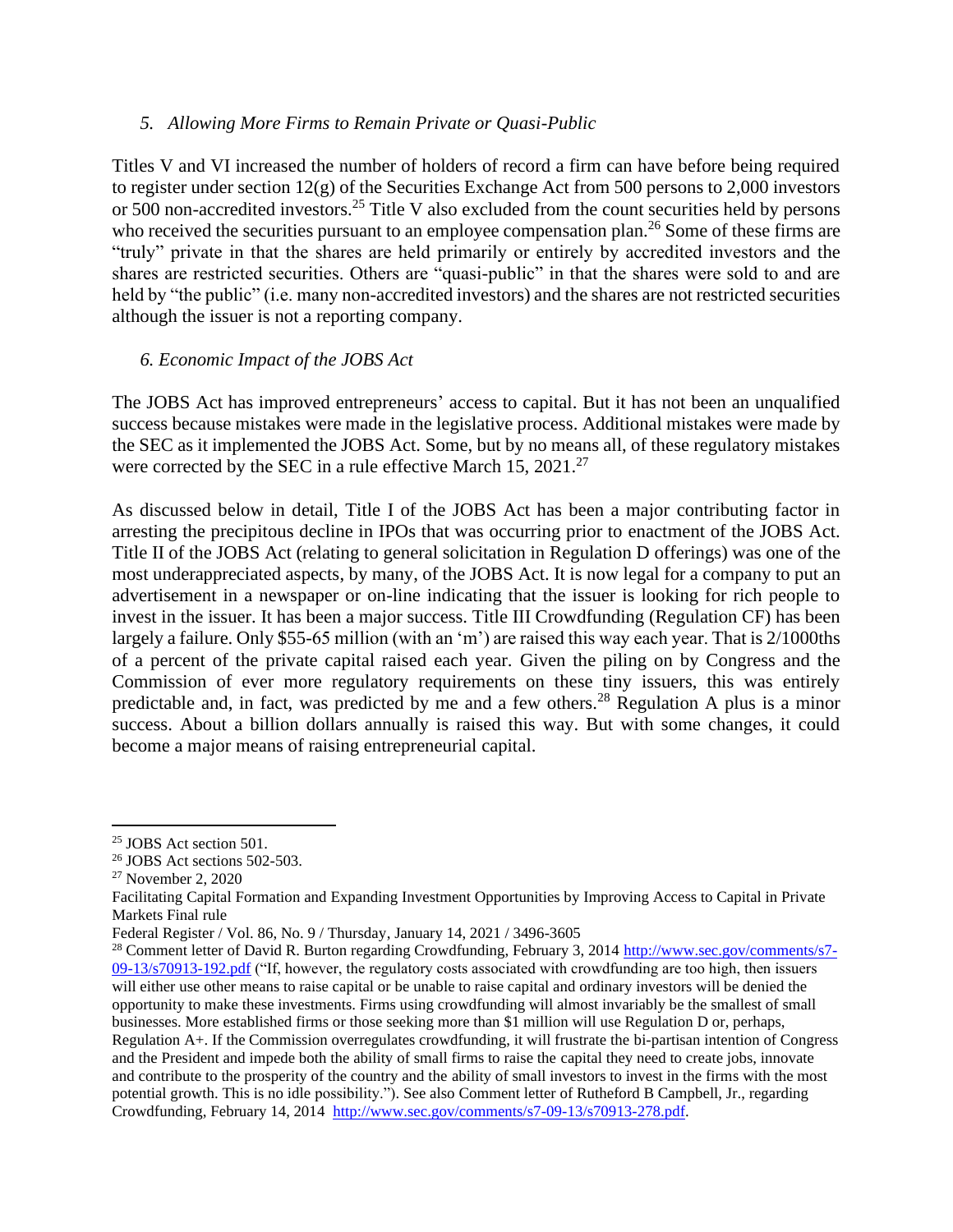In all, as the tables below show, JOBS Act offerings amount to about three to seven percent of the private capital raised in the U.S. The Title I EGC provisions account for more (although raised in the public market). Although I do not have a good answer to how much additional capital was raised due to these EGC provisions, the graph in the EGC discussion below is quite remarkable. The number of public companies was in a free fall prior to the JOBS Act. Now that number is basically flat. The number of IPOs in the nine years after the JOBS Act has increased by 43 percent relative to the nine years before the JOBS Act and the amount raised has increased by 57 percent.<sup>29</sup> Precisely how much of that is attributable to Title I, I am not sure. See the Table in the EGC section below for the IPO data.

| Amounts Raised in the Exempt Market in 2018 (\$ billions) <sup>30</sup> |           |                      |                     |  |
|-------------------------------------------------------------------------|-----------|----------------------|---------------------|--|
| Exemption                                                               |           | <b>Amount Raised</b> | Percentage of Total |  |
| Rule $506(b)$ of Regulation D                                           | \$        | 1,500                | 51.48%              |  |
| Rule 506(c) of Regulation D                                             | \$        | 211                  | 7.24%               |  |
| Rule 504 of Regulation D                                                | \$        | 2                    | 0.07%               |  |
| <b>Regulation D Subtotal</b>                                            | \$        | 1,713                | 58.79%              |  |
| <b>Regulation A: Tier 1</b>                                             | \$        | 0.061                | $0.00\%$            |  |
| <b>Regulation A: Tier 2</b>                                             | \$        | 0.675                | $0.02\%$            |  |
| <b>Regulation A Subtotal</b>                                            | \$        | 0.736                | $0.03\%$            |  |
| <b>Regulation Crowdfunding; Section 4(a)(6)</b>                         | \$        | 0.055                | $0.00\%$            |  |
| Other exempt offerings                                                  | \$        | 1,200                | 41.18%              |  |
| Total                                                                   |           | \$2,913.791          | 100.00%             |  |
| <b>JOBS Act Offerings</b>                                               | \$211.791 |                      | $7.27\%$            |  |

| Amounts Raised in the Exempt Market in 2019 (\$ billions) <sup>31</sup> |                      |             |                     |
|-------------------------------------------------------------------------|----------------------|-------------|---------------------|
| Exemption                                                               | <b>Amount Raised</b> |             | Percentage of Total |
| Rule $506(b)$ of Regulation D                                           | \$                   | 1,492       | 54.73%              |
| Rule $506(c)$ of Regulation D                                           | \$                   | 66          | 2.42%               |
| Rule 504 of Regulation D                                                | \$                   | 0.228       | 0.01%               |
| <b>Regulation D Subtotal</b>                                            |                      | \$1,558.228 | 57.15%              |
| <b>Regulation A: Tier 1</b>                                             | \$                   | 0.044       | $0.00\%$            |
| <b>Regulation A: Tier 2</b>                                             | \$                   | 0.998       | $0.04\%$            |
| <b>Regulation A Subtotal</b>                                            | \$                   | 1.042       | 0.04%               |
| <b>Regulation Crowdfunding</b>                                          | \$                   | 0.062       | 0.00%               |
| Other exempt offerings                                                  | \$                   | 1,167       | 42.80%              |
| Total                                                                   |                      | \$2,726.332 | 100.00%             |
| <b>JOBS Act Offerings</b>                                               |                      | \$67.104    | 2.46%               |

<sup>&</sup>lt;sup>29</sup> Jay R. Ritter, Initial Public Offerings: Updated Statistics, University of Florida, March 11, 2022 [https://site.warrington.ufl.edu/ritter/files/IPO-Statistics.pdf.](https://site.warrington.ufl.edu/ritter/files/IPO-Statistics.pdf)

<sup>&</sup>lt;sup>30</sup> "Concept Release on Harmonization of Securities Offering," Securities and Exchange Commission, June 18, 2019, Table 2, p. 19 [https://www.sec.gov/rules/concept/2019/33-10649.pdf.](https://www.sec.gov/rules/concept/2019/33-10649.pdf)

<sup>&</sup>lt;sup>31</sup> "Facilitating Capital Formation and Expanding Investment Opportunities by Improving Access to Capital in Private Markets," Proposed Rule, March 4, 2020, Table 1, p. 9 [https://www.sec.gov/rules/proposed/2020/33-](https://www.sec.gov/rules/proposed/2020/33-10763.pdf) [10763.pdf.](https://www.sec.gov/rules/proposed/2020/33-10763.pdf)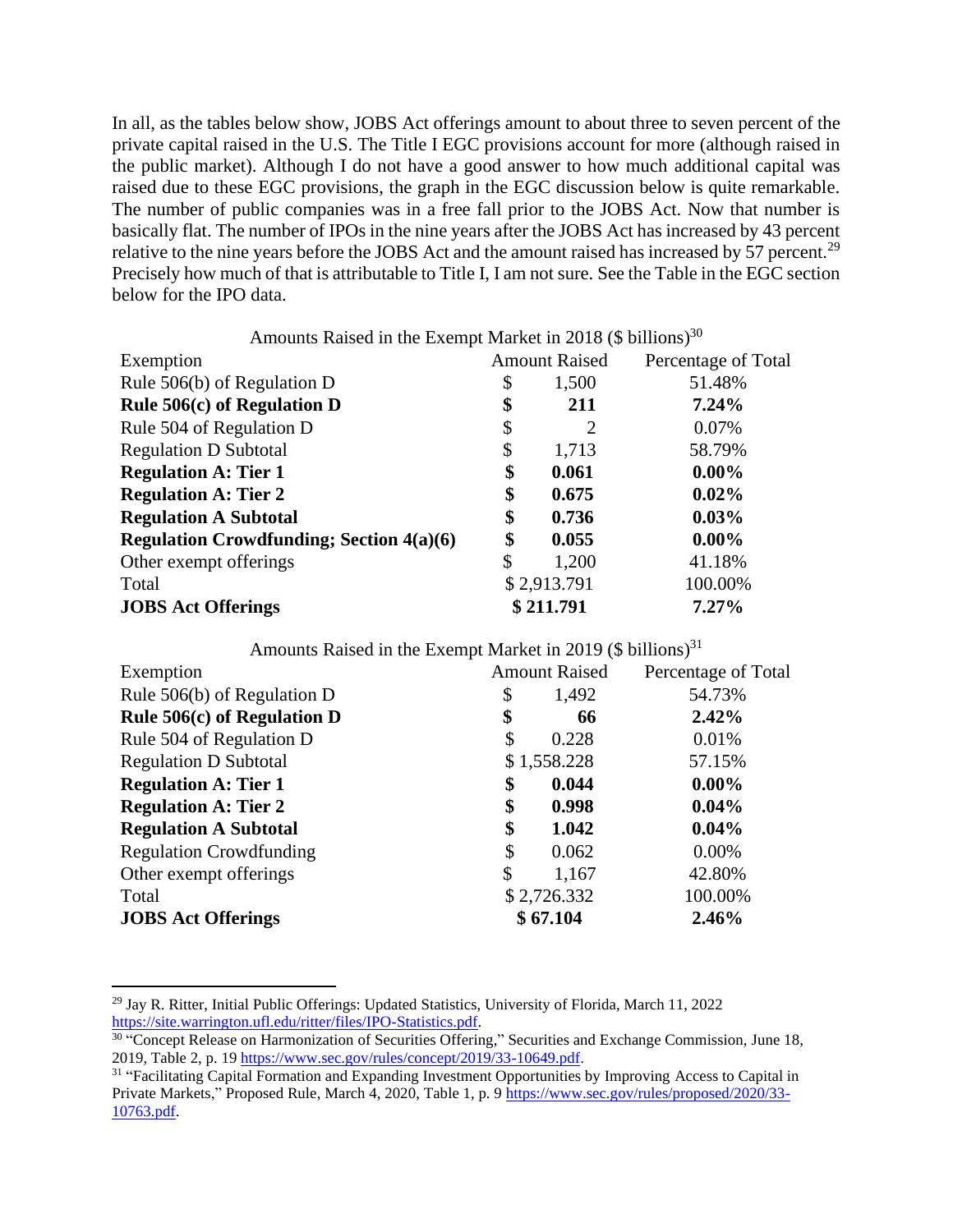#### Capital Reported Raised under Regulation A June 19, 2015 -December 31, 2019 (\$ millions)<sup>32</sup>

|                                         |               | Tiers $1 & 2$ |               | Tier 1 |  | Tier 2           |  |
|-----------------------------------------|---------------|---------------|---------------|--------|--|------------------|--|
| Aggregate dollar amount reported raised | $\mathcal{S}$ | 2,445.9       | $\mathbb{S}$  |        |  | 230.4 \$ 2,215.6 |  |
| Number of issuers reporting proceeds    |               | 183.          |               | 39.    |  | 144              |  |
| Average dollar amount reported raised   |               | 13.4          | $\mathcal{S}$ | 5.9 \$ |  | 15.4             |  |

Among the largest reason for the relative unimportance of Tier 1 is the fact that the Commission chose to only preempt state blue sky registration and qualification requirements with respect to Tier 2. This has an obvious cure.

#### *The Importance of Entrepreneurial Capital Formation*

Entrepreneurship matters. It fosters discovery and innovation.<sup>33</sup> Entrepreneurs also engage in the creative destruction of existing technologies, economic institutions and business production or management techniques by replacing them with new and better ones.<sup>34</sup> Entrepreneurs bear a high degree of uncertainty and are the source of much of the dynamism in our economy.<sup>35</sup> New, startup businesses account for much, if not most, of the net job creation in the economy.<sup>36</sup> Entrepreneurs innovate, providing consumers with new or better products. They provide other businesses with innovative, lower cost production methods and are, therefore, one of the key factors in productivity

<sup>35</sup> Frank H. Knight, *Risk, Uncertainty, and Profit* (Houghton Mifflin: 1921)

[http://www.econlib.org/library/Knight/knRUP.html;](http://www.econlib.org/library/Knight/knRUP.html) Richard J. Cebula, Joshua C. Hall, Franklin G. Mixon Jr. and James E. Payne, *Economic Behavior, Economic Freedom, and Entrepreneurship* (Edward Elgar: 2015).

<sup>&</sup>lt;sup>32</sup> "Report to the Commission, Regulation A Lookback Study and Offering Limit Review Analysis," Securities and Exchange Commission, March 4, 2020, Table 2, p. 8 [https://www.sec.gov/files/regulationa-2020.pdf.](https://www.sec.gov/files/regulationa-2020.pdf)

<sup>33</sup> Israel M. Kirzner, *Competition and Entrepreneurship* (University of Chicago Press: 1973); Israel M. Kirzner, "Entrepreneurial Discovery and the Competitive Market Process: An Austrian Approach," *Journal of Economic Literature*, Vol. 35, No. 1 (1997); Randall Holcombe, *Entrepreneurship and Economic Progress* (Routledge: 2006); William J. Baumol, *The Microtheory of Innovative Entrepreneurship* (Princeton University Press: 2010).

<sup>34</sup> See, e.g., Joseph Schumpeter, *Capitalism, Socialism, and Democracy* (1942; Routledge: 1976), pp. 81-86 [http://digamo.free.fr/capisoc.pdf;](http://digamo.free.fr/capisoc.pdf) W. Michael Cox and Richard Alm, "Creative Destruction," *Concise Encyclopedia of Economics* (Liberty Fund: 2010[\) http://www.econlib.org/library/Enc/CreativeDestruction.html;](http://www.econlib.org/library/Enc/CreativeDestruction.html) Henry G. Manne, "The Entrepreneur in the Large Corporation," in *The Collected Works of Henry G. Manne*, Vol. 2 (Liberty Fund: 1996).

<sup>36</sup> Magnus Henrekson and Dan Johansson, "Gazelles as Job Creators: A Survey and Interpretation of the Evidence," *Small Business Economics*, Vol. 35 (2010), pp. 227–244

[http://papers.ssrn.com/sol3/papers.cfm?abstract\\_id=1092938;](http://papers.ssrn.com/sol3/papers.cfm?abstract_id=1092938) Ryan Decker, John Haltiwanger, Ron Jarmin, and Javier Miranda, "The Role of Entrepreneurship in US Job Creation and Economic Dynamism," *Journal of Economic Perspectives*, Vol. 28, No. 3 (Summer 2014), pp. 3–24 [http://pubs.aeaweb.org/doi/pdfplus/10.1257/jep.28.3.3;](http://pubs.aeaweb.org/doi/pdfplus/10.1257/jep.28.3.3) Salim Furth, "Research Review: Who Creates Jobs? Start-up Firms and New Businesses," Heritage Foundation Issue Brief No. 3891, April 4, 2013 [http://www.heritage.org/research/reports/2013/04/who-creates-jobs-startup-firms-and-new](http://www.heritage.org/research/reports/2013/04/who-creates-jobs-startup-firms-and-new-businesses)[businesses.](http://www.heritage.org/research/reports/2013/04/who-creates-jobs-startup-firms-and-new-businesses) In terms of the neo-classical growth model, entrepreneurship is an important factor affecting the rate of technological change and the marginal productivity of capital. See, e.g., Robert M. Solow, *Growth Theory: An Exposition* (Oxford University Press: 2000). Legal institutions, human capital and other factors are also important determinants of economic growth. See N. Gregory Mankiw, David Romer and David N. Weil, "A Contribution to the Empirics of Economic Growth," *The Quarterly Journal of Economics*, Vol. 107, No. 2 (May, 1992), pp. 407-437 [https://eml.berkeley.edu/~dromer/papers/MRW\\_QJE1992.pdf;](https://eml.berkeley.edu/~dromer/papers/MRW_QJE1992.pdf) Robert J. Barro, *Economic Growth*, 2nd edition (MIT Press: 2003).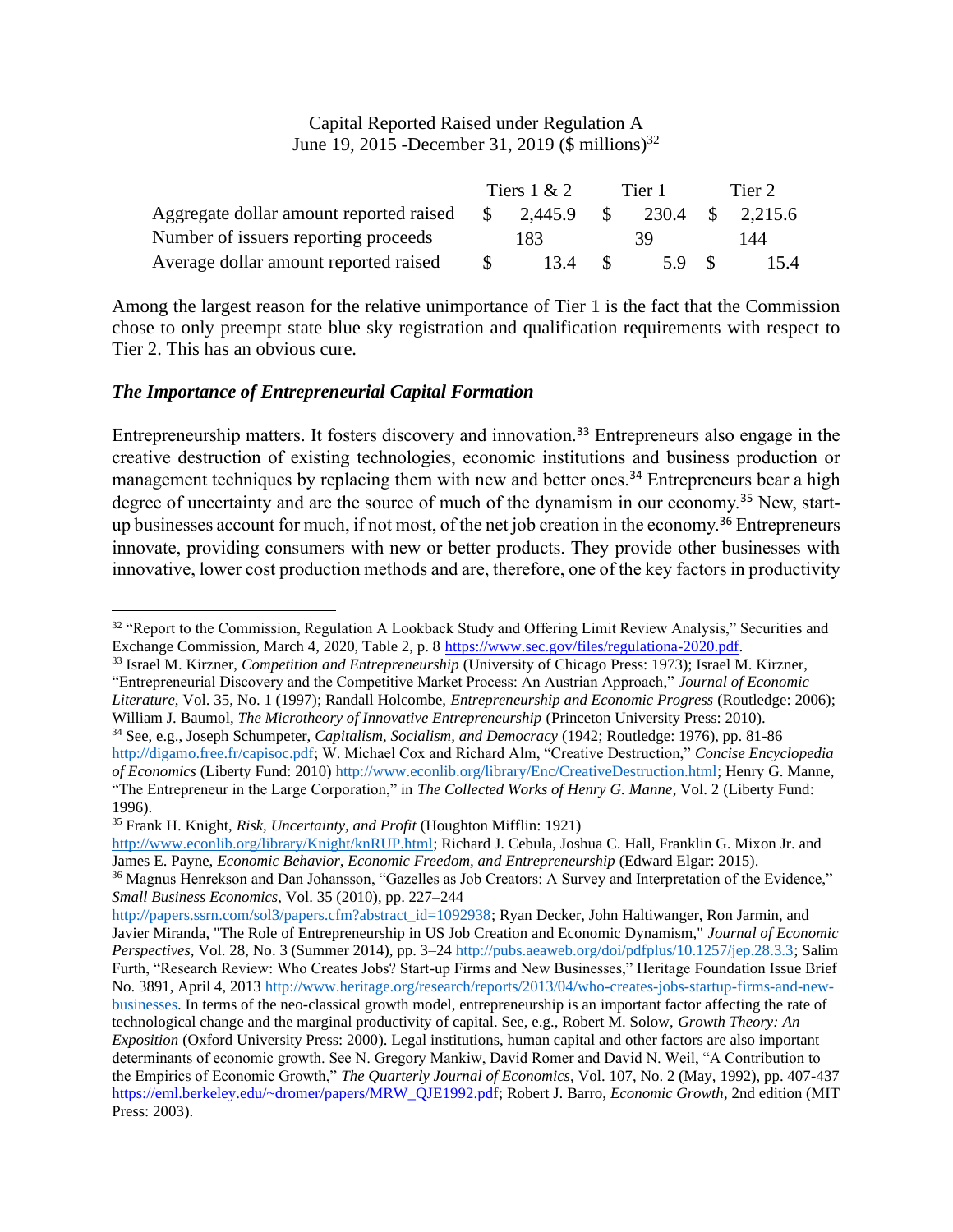improvement and real income growth.<sup>37</sup> The vast majority of economic gains from innovation and entrepreneurship accrue to the public at large rather than entrepreneurs.<sup>38</sup> Entrepreneurs are central to the dynamism, creativity and flexibility that enables market economies to consistently grow, adapt successfully to changing circumstances and create sustained prosperity.<sup>39</sup> Entrepreneurship promotes the common good, prosperity and a higher standard of living. Among the most important factors impeding entrepreneurship are securities laws that restrict entrepreneurs' access to the capital needed to launch or grow their businesses.<sup>40</sup> After all, without capital to launch a business, other impediments to entrepreneurial success are moot.

Sometimes, an entrepreneur has sufficient capital to launch and grow his or her business from personal savings, including profits from previous entrepreneurial ventures, and retained earnings. Often, however, an entrepreneurial firm will need capital from outside investors or lenders.<sup>41</sup> Other than friends or family, outside investors are typically described as "angel investors" or "venture capitalists."<sup>42</sup> Typically, "angel investors" are individuals who invest at the early "seed stage"

<sup>39</sup> See, Decker *et al*, *supra*; C. Mirjam van Praag and Peter H. Versloot, "What is the Value of Entrepreneurship? A Review of Recent Research," *Small Business Economics*, Volume 29, Issue 4 (December 2007), pp 351-382 [https://link.springer.com/content/pdf/10.1007%2Fs11187-007-9074-x.pdf;](https://link.springer.com/content/pdf/10.1007%2Fs11187-007-9074-x.pdf) David R. Burton, "Improving Entrepreneurs' Access to Capital: Vital for Economic Growth," Heritage Foundation Backgrounder No. 3182, February 14, 2017 [https://www.heritage.org/sites/default/files/2017-02/BG3182.pdf;](https://www.heritage.org/sites/default/files/2017-02/BG3182.pdf) Deirdre N. McCloskey *Bourgeois Equality: How Ideas, Not Capital or Institutions, Enriched the World* (University of Chicago Press: 2016); Adam Thierer, *Permissionless Innovation: The Continuing Case for Comprehensive Technological Freedom* (Mercatus Center: 2016); David R. Burton, "Building an Opportunity Economy: The State of Small Business and Entrepreneurship," Testimony before the Committee on Small Business, United States House of Representatives, March 4, 2015 [https://www.heritage.org/testimony/building-opportunity-economy-the-state-small-business-and](https://www.heritage.org/testimony/building-opportunity-economy-the-state-small-business-and-entrepreneurship)[entrepreneurship;](https://www.heritage.org/testimony/building-opportunity-economy-the-state-small-business-and-entrepreneurship) George Gilder, "Capitalism is an Information and Learning System," Remarks, November 15, 201[8 https://www.heritage.org/markets-and-finance/event/capitalism-information-and-learning-system;](https://www.heritage.org/markets-and-finance/event/capitalism-information-and-learning-system) Friedrich A. Hayek, "The Use of Knowledge in Society," *The American Economic Review*, Vol. 35, No. 4 (September, 1945), pp. 519-530 [https://www.econlib.org/library/Essays/hykKnw.html.](https://www.econlib.org/library/Essays/hykKnw.html)

<sup>37</sup> Ralph Landau, "Technology and Capital Formation," in *Technology and Capital Formation*, Dale W. Jorgenson and Ralph Landau, editors (MIT Press: 1989).

<sup>&</sup>lt;sup>38</sup> Yale economist William Nordhaus has estimated that 98 percent of the economic gains from innovation and entrepreneurship are received by persons other than the innovator. See William D. Nordhaus, "Schumpeterian Profits in the American Economy: Theory and Measurement," NBER Working Paper No. 10433, April 2004 [https://www.nber.org/papers/w10433.pdf.](https://www.nber.org/papers/w10433.pdf) 

<sup>&</sup>lt;sup>40</sup> Banking laws and practices are a contributing factor. For a short introduction to the problems, see SEC Commissioner Daniel M. Gallagher, "Whatever Happened to Promoting Small Business Capital Formation?," September 17, 2014 [http://www.sec.gov/News/Speech/Detail/Speech/1370542976550#.VFfbI8mGklQ.](http://www.sec.gov/News/Speech/Detail/Speech/1370542976550#.VFfbI8mGklQ)

<sup>&</sup>lt;sup>41</sup> See, e.g., "2013 State of Entrepreneurship Address: Financing Entrepreneurial Growth," Kauffman Foundation Research Paper, February 5, 2013 [http://papers.ssrn.com/sol3/papers.cfm?abstract\\_id=2212743;](http://papers.ssrn.com/sol3/papers.cfm?abstract_id=2212743) *The Oxford Handbook of Venture Capital*, Douglas Cumming, Editor (Oxford: 2012).

<sup>&</sup>lt;sup>42</sup> See Angel Capital Association<http://www.angelcapitalassociation.org/> and National Venture Capital Association [http://www.nvca.org/.](http://www.nvca.org/) See also Ibrahim, Darian M., "Should Angel-Backed Start-ups Reject Venture Capital?," *Michigan Journal of Private Equity & Venture Capital Law*, Vol. 2, pp. 251-269

[http://scholarship.law.wm.edu/cgi/viewcontent.cgi?article=2734&context=facpubs;](http://scholarship.law.wm.edu/cgi/viewcontent.cgi?article=2734&context=facpubs) Abraham J.B. Cable, "Fending For Themselves: Why Securities Regulations Should Encourage Angel Groups," *University of Pennsylvania Journal of Business Law*, Vol. 13, No. 1, Fall 2010, pp. 107-172

[https://www.law.upenn.edu/journals/jbl/articles/volume13/issue1/Cable13U.Pa.J.Bus.L.107%282010%29.pdf;](https://www.law.upenn.edu/journals/jbl/articles/volume13/issue1/Cable13U.Pa.J.Bus.L.107%282010%29.pdf) Darian M. Ibrahim, "The (Not So) Puzzling Behavior of Angel Investors," *Vanderbilt Law Review*, Vol. 61, p. 1405- 1452 (2008[\) http://papers.ssrn.com/sol3/papers.cfm?abstract\\_id=984899;](http://papers.ssrn.com/sol3/papers.cfm?abstract_id=984899) Brent Goldfarb, Gerard Hoberg, David Kirsch and Alexander Triantis, "Does Angel Participation Matter? An Analysis of Early Venture Financing," Angel Capital Association, April 4, 2008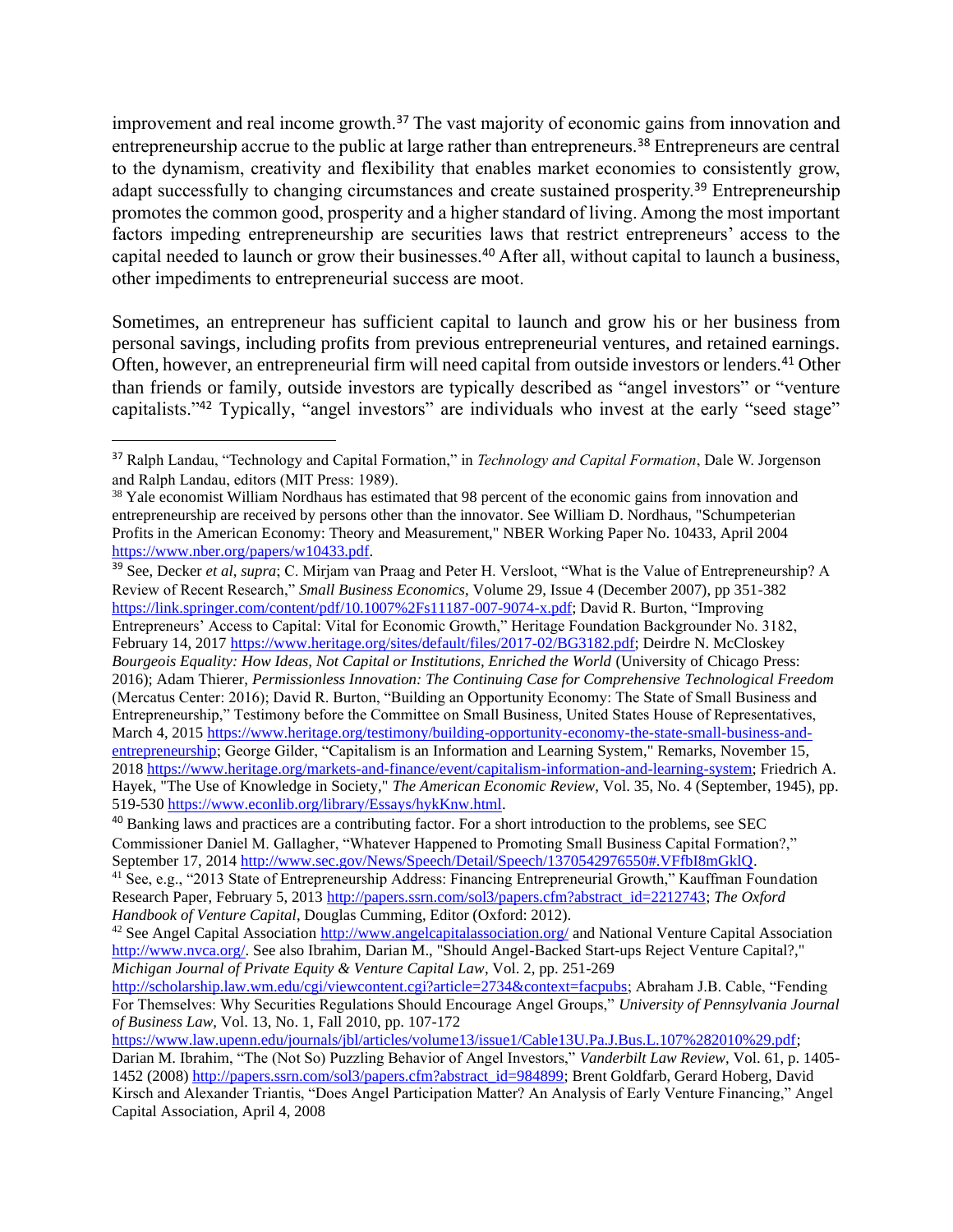while "venture capitalists" are firms or funds that make investments later in the firms' life-cycle after "proof of concept." Firms seeking outside investors are often the most dynamic, high growth companies.<sup>43</sup> In principle, Regulation A and Regulation CF would allow ordinary investors to invest in young firms and for young firms to find a new source of capital. So far, Regulation CF has been of relatively minor importance largely due to the regulatory and statutory structure of these exemptions. Regulation A, while of some importance, has been hindered by the regulatory burden it imposes as well. Regulation D and other private offerings remain, by far, the most important source of capital for young, dynamic firms. It is no accident that Regulation D is the most lightly regulated of the three.

#### *Legislative Analysis*

Last February, Senator Toomey issued a request for proposals that would "accelerate economic growth and spur job creation by encouraging more companies to become publicly traded, improving the market for private capital, and enhancing retail investor access to investment opportunities."<sup>45</sup> To that end, Senate Banking Committee Republicans this Congress have introduced a number of pieces of legislation that would advance these priorities. This section analyzes a number of these legislative items. All bill numbers refer to bills in the  $117<sup>th</sup>$  Congress unless specifically indicated otherwise.

#### *1. Middle Market IPO Cost Underwriting Act (S. 3980)*

This constructive bill introduced by Sen. Lummis,<sup>46</sup> would instruct the SEC, in consultation with FINRA, to carry out a study of the costs associated with small IPOs and Regulation A Tier 2, including how those costs have changed over time and the impact of these costs on capital formation. There is a serious need for better information regarding the costs of becoming and remaining a public company. The SEC has been largely unwilling to collect and publish this kind of information. It is as if the agency is genuinely oblivious to the costs it imposes on issuers and the impact its rules have on the cost of capital and the vibrancy of public capital markets. This bill would help correct the Commission's irresponsible neglect of this very important issue.

Although there may be some others, I am aware of only two instances in the past quarter century where the Commission has discussed *quantitatively* the costs associated with an IPO. The SEC certainly does not make a habit of it and the information available to policymakers is extraordinarily limited.

[http://www.angelcapitalassociation.org/data/ACEF/ACEFDocuments/Does%20Angel%20Participation%20Matter%](http://www.angelcapitalassociation.org/data/ACEF/ACEFDocuments/Does%20Angel%20Participation%20Matter%20-%20Analysis%20of%20Early%20Venture%20Financing.pdf) [20-%20Analysis%20of%20Early%20Venture%20Financing.pdf.](http://www.angelcapitalassociation.org/data/ACEF/ACEFDocuments/Does%20Angel%20Participation%20Matter%20-%20Analysis%20of%20Early%20Venture%20Financing.pdf)

<sup>43</sup> Sampsa Samila and Olav Sorenson, "Venture Capital, Entrepreneurship, and Economic Growth, *Review of Economics and Statistics*, February, 2011, Vol. 93, No. 1, pp. 338-349; Dane Stangler, "High-Growth Firms and the Future of the American Economy, Kauffman Foundation, March 9, 2010 [http://papers.ssrn.com/sol3/papers.cfm?abstract\\_id=1568246.](http://papers.ssrn.com/sol3/papers.cfm?abstract_id=1568246)

<sup>&</sup>lt;sup>45</sup> "Toomey Requests Proposals to Foster Economic Growth and Capital Formation," Press Release, February 2, 202[1 https://www.toomey.senate.gov/newsroom/press-releases/toomey-requests-proposals-to-foster-economic](https://www.toomey.senate.gov/newsroom/press-releases/toomey-requests-proposals-to-foster-economic-growth-and-capital-formation)[growth-and-capital-formation.](https://www.toomey.senate.gov/newsroom/press-releases/toomey-requests-proposals-to-foster-economic-growth-and-capital-formation) See also, "Submissions," Committee on Banking, Housing and Urban Affairs, United

States Senate [https://www.banking.senate.gov/resources/data-submissions.](https://www.banking.senate.gov/resources/data-submissions) <sup>46</sup> Sens. Sinema, Warner and Hagerty are original cosponsors.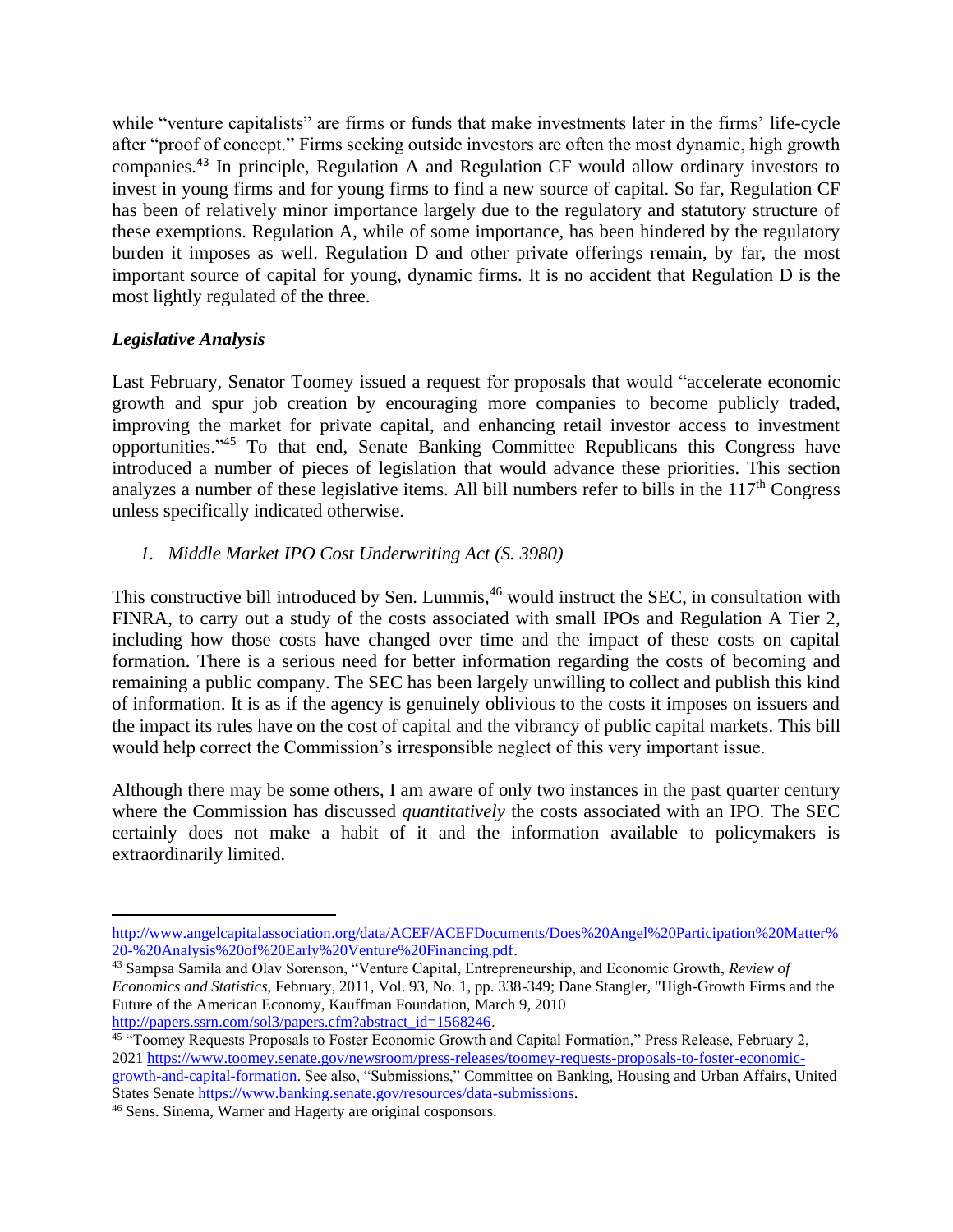In 2013, in a proposing release for Regulation CF, the SEC referenced survey data<sup>47</sup> that indicated "the average cost of achieving initial regulatory compliance for an initial public offering is \$2.5 million, followed by an ongoing compliance cost, once public, of \$1.5 million per year."<sup>48</sup> In 1996, the *Report of the Advisory Committee on the Capital Formation and Regulatory Process* found that the costs associated with an initial public offering during the period 1993-1995 for those filing an S-1 was 16.4 percent of the amount raised and for those filing an  $SB-2^{49}$  it was 28.9 percent of the amount raised.<sup>50</sup> Costs are almost certainly higher now, even in inflation adjusted terms, although the costs as a percentage of the amount of capital raised may not be because firms are going public much later in their life-cycle after they have achieved much larger size and, therefore, the offerings are larger.

The number of public companies was in steady decline. The number of listed companies declined from 8,090 in 1996 to 4,266 at the end of 2019, a decline of 47 percent.<sup>51</sup> The number of listed companies per million people declined from 30 in 1996 to 13 in 2019, a decline of 57 percent.<sup>52</sup> The number of listed companies per trillion dollars of real (inflation-adjusted) Gross Domestic Product declined from 733 to 224 or by 69 percent.<sup>53</sup> The precipitous decline stopped in 2012, the year that the JOBS Act was enacted. However, the number of listed companies has increased only four percent in the nine years since the JOBS Act was enacted. Thus, while there has not been a significant increase in the number of public companies in the U.S. since the JOBS Act, the decline has stopped.

[https://www.sec.gov/info/smallbus/secg/smrepcosysguid.pdf.](https://www.sec.gov/info/smallbus/secg/smrepcosysguid.pdf)

<sup>51</sup> Listed Domestic Companies, Total - United States, World Bank

<sup>47</sup> "Rebuilding the IPO On-Ramp Putting Emerging Companies and the Job Market Back on the Road to Growth," IPO Task Force, Chart H, p. 10, October 20, 2011 [https://www.sec.gov/info/smallbus/acsec/rebuilding\\_the\\_ipo\\_on](https://www.sec.gov/info/smallbus/acsec/rebuilding_the_ipo_on-ramp.pdf)[ramp.pdf.](https://www.sec.gov/info/smallbus/acsec/rebuilding_the_ipo_on-ramp.pdf)

<sup>48</sup> "Crowdfunding," Proposed Rules, *Federal Register*, Vol. 78, No. 214 (November 5, 2013), p. 66509 (col. 2), [http://www.gpo.gov/fdsys/pkg/FR-2013-11-05/pdf/2013-25355.pdf.](http://www.gpo.gov/fdsys/pkg/FR-2013-11-05/pdf/2013-25355.pdf)

<sup>&</sup>lt;sup>49</sup> In 2008, the Form SB-2 was retired in connection with the adoption of the smaller reporting company rules. See "Changeover to the SEC's New Smaller Reporting Company System by Small Business Issuers and Non-Accelerated Filer Companies: A Small Entity Compliance Guide," January 25, 2008

<sup>&</sup>lt;sup>50</sup> *Report of the Advisory Committee on the Capital Formation and Regulatory Process*, Securities and Exchange Commission, July 24, 1996, Table 1 [https://www.sec.gov/news/studies/capform/capffull.txt.](https://www.sec.gov/news/studies/capform/capffull.txt)

[https://data.worldbank.org/indicator/CM.MKT.LDOM.NO?locations=US.](https://data.worldbank.org/indicator/CM.MKT.LDOM.NO?locations=US)

<sup>&</sup>lt;sup>52</sup> "Number of Listed Companies per Million People," Federal Reserve Board of Saint Louis [https://fred.stlouisfed.org/series/DDOM01USA644NWDB.](https://fred.stlouisfed.org/series/DDOM01USA644NWDB)

<sup>53</sup> Author's calculations using World Bank and Bureau of Economic Analysis, National Income and Product Accounts data. 8,090 / \$11,038.3 = 733; 4,266 / \$19,032.7 = 224, a decline of 69 percent. See National Income and Product Accounts Table 1.1.6. Real Gross Domestic Product, Chained Dollars [Billions of chained (2012) dollars] for NIPA data.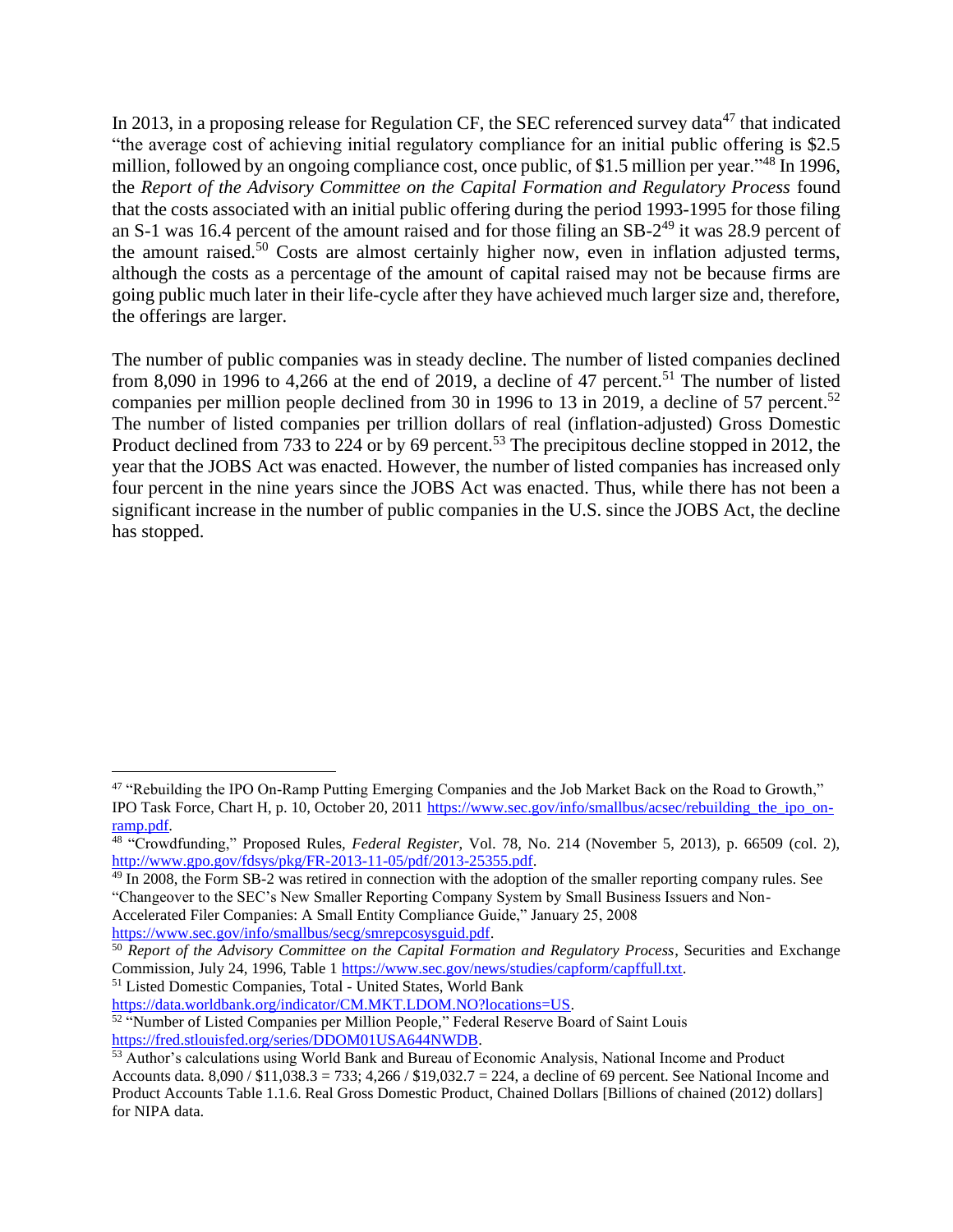

The regulatory costs of initial public offerings and of continued regulatory compliance, once public, are a major reason for the decline in the number of public companies.<sup>55</sup> The heightened litigation costs and risks of being a public company are another. Yet the SEC has made no serious effort to gauge the magnitude of these costs or the impact of these costs on capital formation. That needs to change. The Middle Market IPO Cost Underwriting Act would be an important step towards making the Commission confront the impact of the costs it imposes on issuers.

#### *2. Dodd-Frank Material Disclosure Improvement Act (S. 3923)*

This important bill, introduced by Sen. Cramer, would repeal the conflict minerals, mine safety, resource extraction, and pay ratio provisions the Dodd- Frank Wall Street Reform and Consumer Protection Act. Specifically, it would repeal section 953 (relating to executive compensation and so-called "pay versus performance"), section 1502 (relating to conflict minerals), section 1503 (relating to coal or other mine safety), or section 1504 (relating to resource extraction). These provisions are extremely expensive for issuers to comply with and provide no material information to investors seeking to make investment decisions. They are politically motivated disclosure requirements.<sup>65</sup> This bill would make a substantial contribution to the effort to reducing the cost of being a public company and be an important step to reorienting securities laws toward their fundamental purpose of providing investors with information material to their investment decisions.

<https://api.worldbank.org/v2/en/indicator/CM.MKT.LDOM.NO?downloadformat=excel>

<sup>&</sup>lt;sup>54</sup> The data used to generate the graph is available here:

<sup>55</sup> David R. Burton, "Reducing the Burden on Small Public Companies Would Promote Innovation, Job Creation, and Economic Growth," Heritage Foundation Backgrounder No. 2924, June 20, 2014 [https://thf\\_media.s3.amazonaws.com/2014/pdf/BG2924.pdf.](https://thf_media.s3.amazonaws.com/2014/pdf/BG2924.pdf)

<sup>65</sup> David R. Burton, "How Dodd–Frank Mandated Disclosures Harm, Rather than Protect, Investors," Heritage Foundation Issue Brief No. 4526, March 10, 201[6 http://thf-reports.s3.amazonaws.com/2016/IB4526.pdf.](http://thf-reports.s3.amazonaws.com/2016/IB4526.pdf)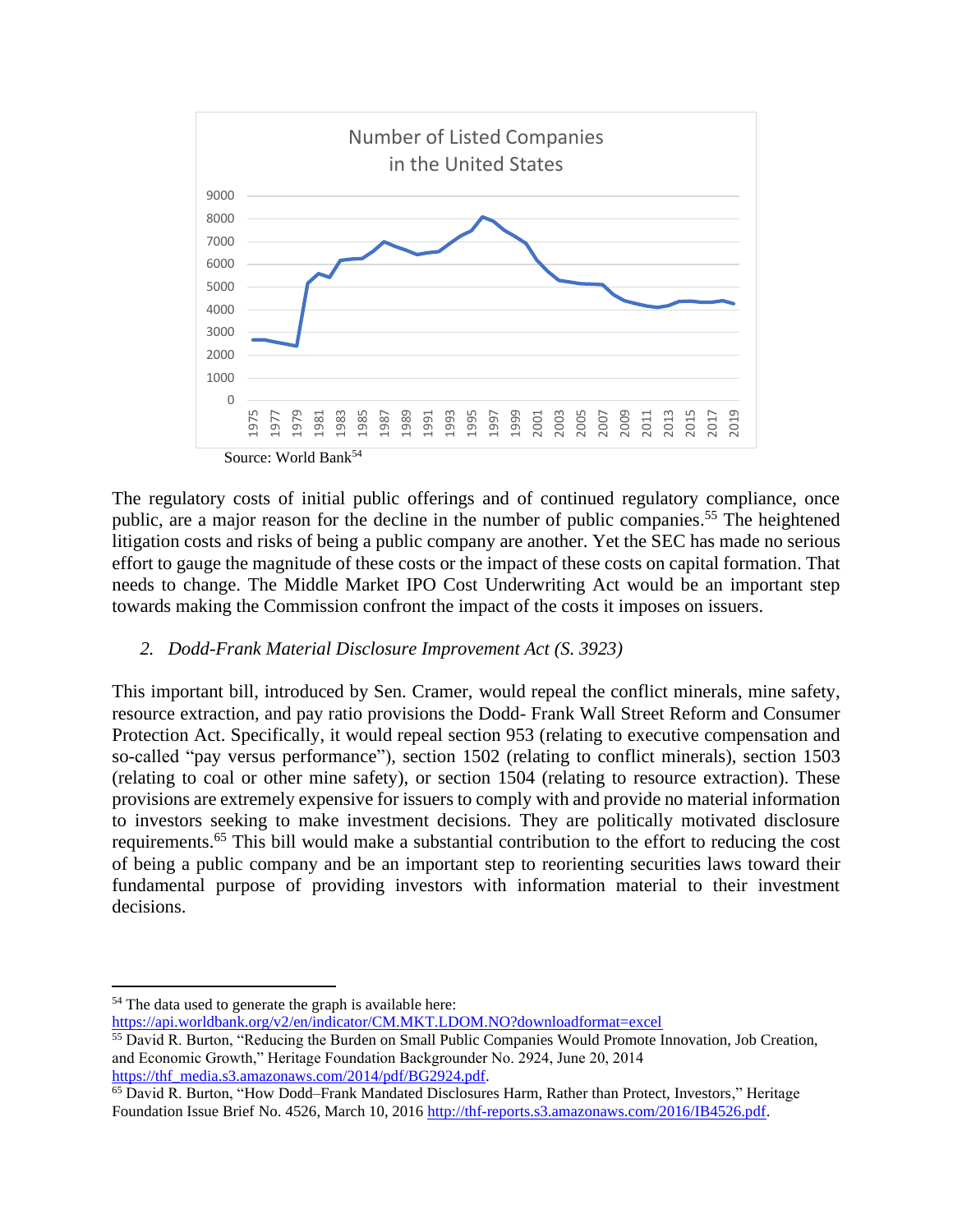#### *3. Reporting Requirements Reduction Act of 2022 (S. 3919)*

This bill, introduced by Sen. Tillis, would allow any issuer currently required to file quarterly reports to elect to file semi-annually. I am eager to read the comments on this bill, as I believe it starts an important discussion about the appropriate frequency of disclosures for public companies.

This bill would obviously reduce the frequency of reporting for electing issuers and therefore reduce costs. However, a well-functioning capital market requires timely information for securities to be priced properly. I am eager to read comments about whether only reporting twice annually may reduce the efficiency, liquidity and fairness of securities markets. However, Form 8-K current event reporting may be sufficient to compensate for the reduction in the frequency of periodic reporting (notably 10-Qs).

Appropriate mandatory disclosure requirements can promote capital formation, the efficient allocation of capital and the maintenance of a robust, public, and liquid secondary market for securities.<sup>67</sup> The reasons for this are that (1) the issuer is in the best position to accurately and costeffectively produce information about the issuer;<sup>68</sup> (2) information disclosure promotes better allocation of scarce capital resources or has other positive externalities;<sup>69</sup> (3) the cost of

<sup>69</sup> Jeffrey Wurgler, "Financial Markets and the Allocation of Capital," *Journal of Financial Economics*, Vol. 58, No. 187 (2000), [http://papers.ssrn.com/sol3/papers.cfm?abstract\\_id=1972124&download=yes;](http://papers.ssrn.com/sol3/papers.cfm?abstract_id=1972124&download=yes) R. David Mclean, Tianyu Zhang, and Mengxin Zhao, "Why Does the Law Matter? Investor Protection and its Effects on Investment, Finance, and Growth," *The Journal of Finance*, Vol. 67, No. 1 (2012), pp. 313–350; Ronald A. Dye, "Mandatory versus Voluntary Disclosures: The Cases of Financial and Real Externalities," *The Accounting Review*, Vol. 65, No. 1 (1990), pp. 1–24; Brian J. Bushee and Christian Leuz, "Economic Consequences of SEC Disclosure Regulation: Evidence from the OTC Bulletin Board," *Journal of Accounting and Economics*, Vol. 39, No. 2 (2005), pp. 233– 264, [http://papers.ssrn.com/sol3/papers.cfm?abstract\\_id=530963;](http://papers.ssrn.com/sol3/papers.cfm?abstract_id=530963) Joseph A. Franco, "Why Antifraud Provisions Are Not Enough: The Significance of Opportunism, Candor and Signaling in the Economic Case for Mandatory Securities Disclosure," *Columbia Business Law Review*, Vol. 2002, No. 2 (2002), pp. 223–362, [http://papers.ssrn.com/sol3/papers.cfm?abstract\\_id=338560](http://papers.ssrn.com/sol3/papers.cfm?abstract_id=338560) or [http://cblr.columbia.edu/archives/10795;](http://cblr.columbia.edu/archives/10795) Paul M.

[gsb.stanford.edu/admati/documents/Forcingfirmstotalk\\_research.pdf.](https://faculty-gsb.stanford.edu/admati/documents/Forcingfirmstotalk_research.pdf)

<sup>67</sup> Robert A. Prentice, "The Economic Value of Securities Regulation," *Cardozo Law Review*, Vol. 28, No. 1 (2006), pp. 333–389, [http://cardozolawreview.com/Joomla1.5/content/28-1/cross.website.pdf;](http://cardozolawreview.com/Joomla1.5/content/28-1/cross.website.pdf) Bernard S. Black, "The Legal and Institutional Preconditions for Strong Securities Markets," *UCLA Law Review*, Vol. 48 (2001), pp. 781–855, [http://papers.ssrn.com/sol3/papers.cfm?abstract\\_id=182169;](http://papers.ssrn.com/sol3/papers.cfm?abstract_id=182169) and Luca Enriques and Sergio Gilotta, "Disclosure and Financial Market Regulation," Oxford Legal Studies Research Paper No. 68, 2014, [http://papers.ssrn.com/sol3/papers.cfm?abstract\\_id=2423768.](http://papers.ssrn.com/sol3/papers.cfm?abstract_id=2423768)

<sup>68</sup> Marcel Kahan, "Securities Laws and the Social Cost of 'Inaccurate' Stock Prices," *Duke Law Journal*, Vol. 41, No. 5 (1992), pp. 977–1044, [http://scholarship.law.duke.edu/dlj/vol41/iss5/1/;](http://scholarship.law.duke.edu/dlj/vol41/iss5/1/) John C. Coffee Jr., "Market Failure and the Economic Case for a Mandatory Disclosure System," *Virginia Law Review*, Vol. 70 (1984), pp. 717–753; and Joel Seligman, "The Historical Need for a Mandatory Corporate Disclosure System," *Journal of Corporation Law*, Vol. 9, No. 1 (1983), p. 1.

Healy and Krishna G. Palepu, "Information Asymmetry, Corporate Disclosure, and The Capital Markets: A Review of the Empirical Disclosure Literature," *Journal of Accounting and Economics*, Vol. 31 (2001), pp. 405–440, [http://tippieweb.iowa.uiowa.edu/accounting/mcgladrey/winterpapers/kothari1.pdf;](http://tippieweb.iowa.uiowa.edu/accounting/mcgladrey/winterpapers/kothari1.pdf) and Anat R. Admati and Paul C. Pfleiderer, "Forcing Firms to Talk: Financial Disclosure Regulation and Externalities," *Review of Financial Studies*, Vol. 13, No. 3 (2000), pp. 479–519[, https://faculty-](https://faculty-gsb.stanford.edu/admati/documents/Forcingfirmstotalk_research.pdf)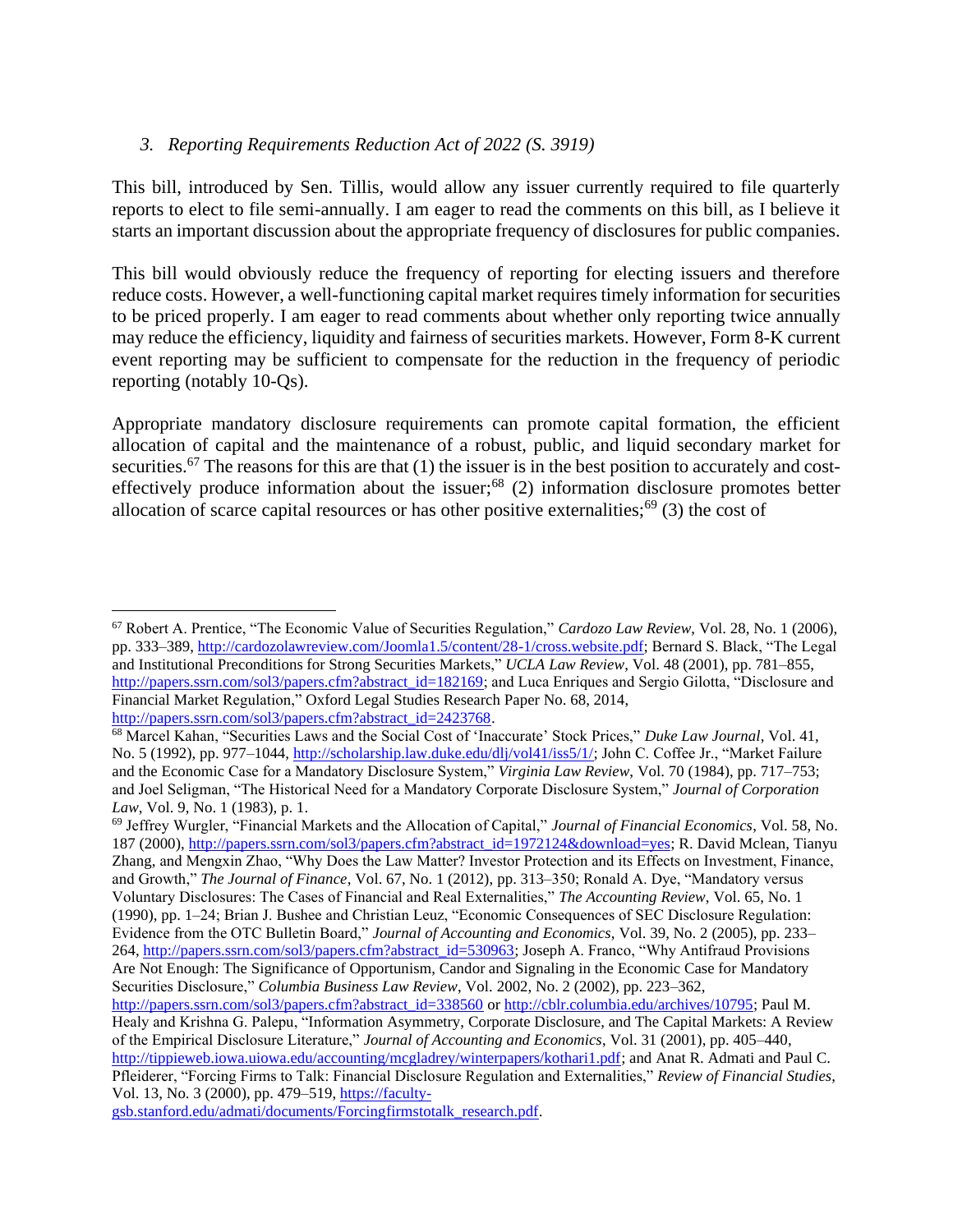capital may decline because investors will demand a lower risk premium;<sup>70</sup> (4) disclosure makes it easier for shareholders to monitor management;<sup>71</sup> and (5) disclosure makes fraud enforcement easier because evidentiary hurdles are more easily overcome.<sup>72</sup>

On the other hand, mandatory disclosure laws often impose very substantial costs. Clearly this bill is designed to reduce these costs. These costs do not increase linearly with company size. Offering costs are larger as a percentage of the amount raised for small offerings. And continuing disclosure costs are higher as a percentage of revenues or earnings for smaller firms. The costs therefore have a disproportionate adverse impact on small firms. Moreover, the benefits of mandated disclosure are also less for small firms because the number of investors and amount of capital at risk is less. Since the costs are disproportionately high and the benefits lower for smaller firms, disclosure should be scaled so that smaller firms incur lower costs.

These considerations require a balancing by policymakers of competing concerns and are, to some degree, an empirical question.<sup>73</sup> One thing that commenters could consider is whether it might be better to revise this bill to, as part of a scaled disclosure regime, so that only smaller reporting companies and perhaps EGCs may elect to report less frequently. If it works well, in conjunction with current event reporting on Form 8-K, Congress could revisit the issue and expand the provision to all issuers.

# 4. *Restoring Shareholder Transparency Act (S. 3945)*

This constructive bill, introduced by Sen. Hagerty, also would start an important discussion. It would (1) provide explicit statutory authority for the SEC to regulate proxy advisory firms, (2) stop the new SEC practice of permitting shareholder proposals that would normally have been

<sup>71</sup> The interests of shareholders and management are often not coincident and may considerably conflict. Corporate managers often operate firms as much for their own benefit as that of shareholders, and shareholders may have difficulty preventing this in a cost-effective way. This incongruity of interest is often described as the agentprincipal problem, or collective-action problem, and is significant in larger firms where ownership and management of the firm are separate, and ownership is widely held. See Michael C. Jensen and William H. Meckling, "Theory of the Firm: Managerial Behavior, Agency Costs and Ownership Structure," *Journal of Financial Economics*, Vol. 3, No. 4 (1976), [http://papers.ssrn.com/sol3/papers.cfm?abstract\\_id=94043;](http://papers.ssrn.com/sol3/papers.cfm?abstract_id=94043) Paul G. Mahoney, "Mandatory Disclosure as a Solution to Agency Problems," *University of Chicago Law Review*, Vol. 62, No. 3 (1995), pp. 1047– 1112; and Merritt B. Fox, "Retaining Mandatory Securities Disclosure: Why Issuer Choice Is Not Investor

Empowerment," *Virginia Law Review*, Vol. 85, No. 7 (1999), pp. 1335–1419.

<sup>70</sup> Christine A. Botosan, "Evidence that Greater Disclosure Lowers the Cost of Equity Capital," *Journal of Applied Corporate Finance*, Vol. 12, No. 4 (2000), pp. 60–69, and Charles P. Himmelberg, R. Glenn Hubbard, and Inessa Love, "Investor Protection, Ownership, and the Cost of Capital," World Bank Policy Research Working Paper No. 2834, 2002, [http://papers.ssrn.com/sol3/papers.cfm?abstract\\_id=303969.](http://papers.ssrn.com/sol3/papers.cfm?abstract_id=303969)

 $72$  Requiring certain written affirmative representations in public disclosure documents deters fraud because proving fraud becomes easier if the public, written representations are later found by a trier of fact to be inconsistent with the facts. Periodic reporting (such as 10-Ks, 10-Qs, and 8-Ks) can help police secondary-market manipulation by issuers and insiders.

<sup>73</sup> David R. Burton, "Securities Disclosure Reform," Chapter 5, *Prosperity Unleashed: Smarter Financial Regulation*, Norbert J. Michel, Editor (The Heritage Foundation: 2017) [http://thf-](http://thf-reports.s3.amazonaws.com/2017/ProsperityUnleashed.pdf)

[reports.s3.amazonaws.com/2017/ProsperityUnleashed.pdf](http://thf-reports.s3.amazonaws.com/2017/ProsperityUnleashed.pdf) or David R. Burton, "Securities Disclosure Reform," Heritage Foundation Backgrounder No. 3178, February 13, 2017 [https://www.heritage.org/sites/default/files/2017-](https://www.heritage.org/sites/default/files/2017-02/BG3178.pdf) [02/BG3178.pdf.](https://www.heritage.org/sites/default/files/2017-02/BG3178.pdf)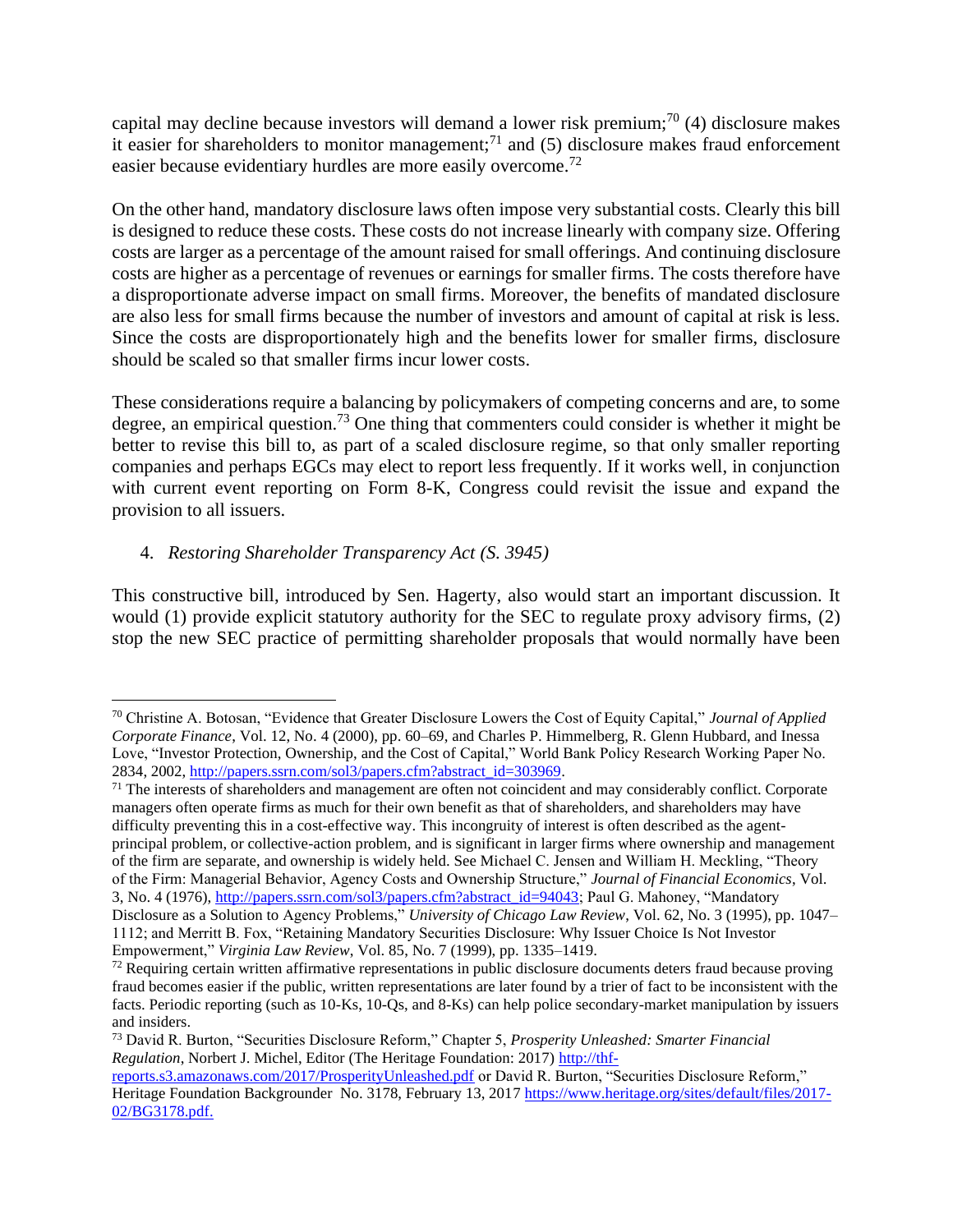excludable but now are permitted because they focus on a "significant social policy,"<sup>74</sup> (3) exempt all issuers from federal shareholder proposal regulations unless they opt-in<sup>75</sup> and (4) amend shareholder proposal regulations to require higher levels of share ownership. The bill would require shareholders seeking to make a proposal to hold one percent of the market value of the company's securities rather than various dollar amounts, the largest of which is currently \$25,000 held for one year. Unlike current rules, it would impose no holding period and, also unlike current rules, the bill would allow the aggregation of two or more shareholders' holdings to meet the one percent threshold. 76

The power wielded by the two dominant proxy advisory firms over huge segments of our economy is a problem that needs to be addressed but it needs to be addressed in a way that does not harm small shareholders. I intend to make specific recommendations on this within the next four to six weeks.

There is a balance that needs to be stuck by policymakers with respect to shareholder proposals. The principal-agent problem or collective action problem is very real. Management often acts in its own interest to the detriment of shareholders and widely dispersed share ownership makes it difficult for shareholders to monitor and police management. For that reason, policymakers do not want to make shareholder proposals so difficult that they cannot influence the Board of Directors or management of companies when that is necessary to protect shareholder value. That said, we do not want to make shareholder proposals so easy that one shareholder holding one share can year after year force votes on whether the company should support the restoration of the Bourbon monarchy in France or require all of its employees to wear tin foil hats. Securing shareholder votes on shareholder proposals involves considerable expense.

There is no doubt that there is a need to reign in politically motivated shareholder resolutions that are only tangentially related to an issuers' business. Ergo, reversing Staff Legal Bulletin No. 14L (CF) is warranted.

I am eager to read comments as to whether it is advisable to entirely exempt all issuers from federal regulatory requirements with respect to any shareholder proposal and whether that would inappropriately strengthen management vis a vis shareholders. Or would a state-based approach to shareholder proposal regulation allow for an appropriate balance between management and shareholders?

Requiring a larger securities position to make a shareholder proposal makes sense but I am also eager to read comments on whether one percent of a large corporation's market capitalization – a large amount of money – is the right level. Further, revisions to the legislation could explore whether and how shareholders can obtain information about other shareholders from the issuer, so that reaching the 1% threshold will not prove to be an insurmountable barrier to all but large RIAs

<sup>74</sup> Staff Legal Bulletin No. 14L (CF), Securities and Exchange Commission, November 3, 2021 <https://www.sec.gov/corpfin/staff-legal-bulletin-14l-shareholder-proposals> ("Under this realigned approach, proposals that the staff previously viewed as excludable because they did not appear to raise a policy issue of significance for the company may no longer be viewed as excludable under Rule  $14a-8(i)(7)$ ")

<sup>75</sup> 17 CFR §240.14a–8.

<sup>76</sup> 17 CFR §240.14a–8(b)(1).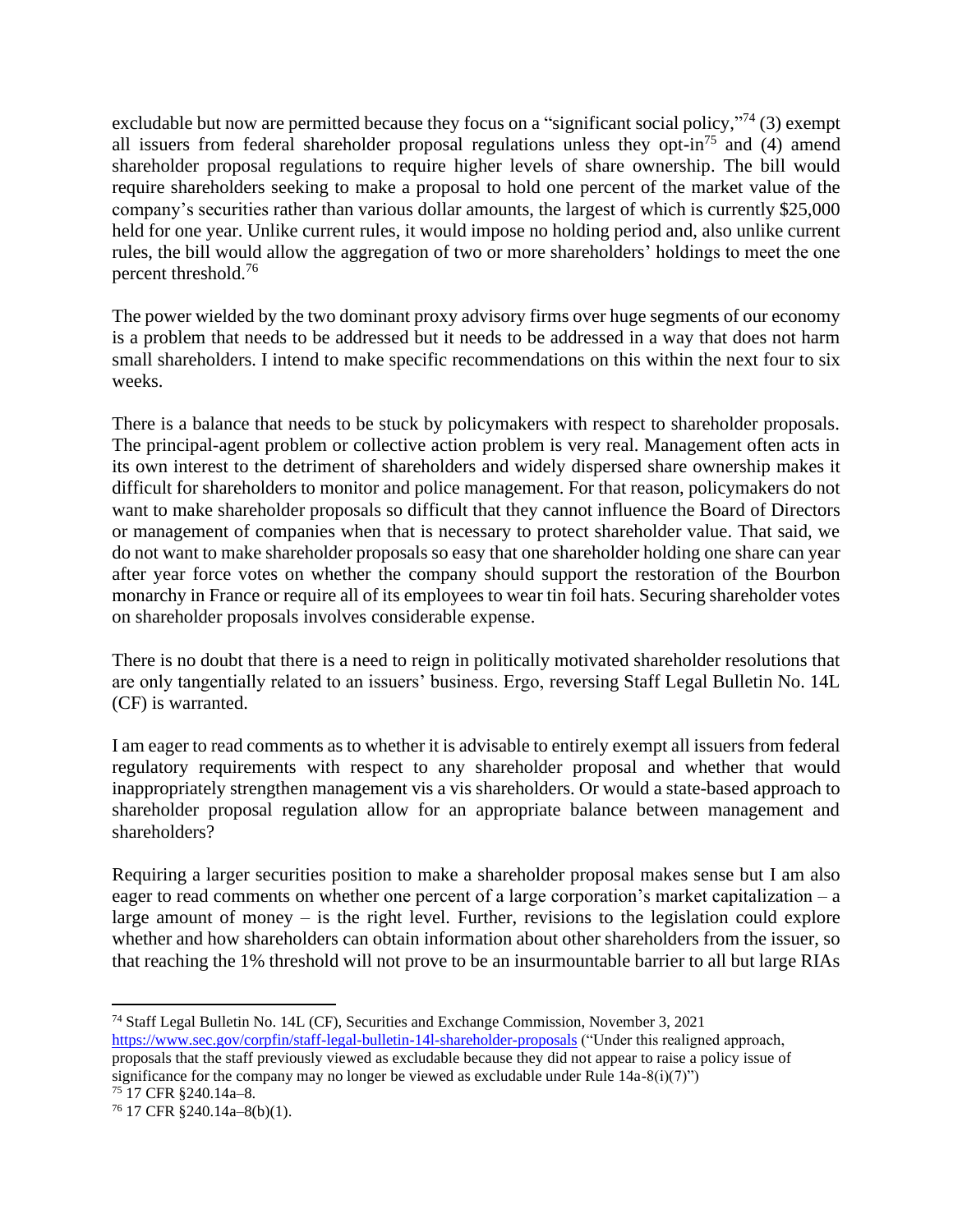and investment companies. Commenters should also explore if such information cannot be obtained, revisions to this legislation should lower the threshold. Another thing that revisions could explore is whether the amount required should be scaled such that when an issue is being considered for the first time, the threshold is lower than if the same or substantially similar proposal has been voted down by shareholders previously.

# *5. The Main Street Growth Act (S.3097)*

Improving the secondary markets for small capitalization firms will help investors achieve a higher return and reduce risk, improve entrepreneurs' access to capital and promote innovation, economic growth and prosperity.

There are three key steps to improving secondary markets for small firms. First, improve the regulatory environment for existing non-exchange over-the-counter (OTC) securities traded on alternative trading systems (ATSs), primarily by (a) providing the same reduced blue sky burden that large companies whose securities trade on exchanges currently enjoy, (b) re-establishing the list of marginable OTC securities and (c) removing impediments to market making caused by Regulation SHO. Second, improve the regulatory environment for secondary sales of private securities (Regulation D and other private securities), primarily by codifying the so-called section 4(a)(1-1/2) exemption and ensuring that platform traded securities are eligible for the exemption. JOBS Act  $201(c)$  and Securities Act section  $4(a)(7)$  and section  $4(d)$  are attempts to address this problem. They need, however, serious improvement and simplification. Third, amend the Securities Exchange Act to establish venture exchanges.<sup>77</sup>

This important bill, introduced by Sen. Kennedy, would accomplish the third step by creating venture exchanges. Venture exchanges could prove to be a significant step towards promoting liquidity in the secondary market for relatively small issuers and, therefore, help investors in these companies achieve fair value for their securities when they choose to sell them. The Canadian TSX Venture Exchange and the United Kingdom's Alternative Investment Market appear to be working well but have undergone some adjustment over time. These markets appear to have had a positive economic impact in the U.K. and Canada. There are at least a dozen similar but smaller markets in various countries around the world.

I intend to make specific recommendations for how to improve this legislation within the next four to six weeks.

[http://www.heritage.org/research/testimony/2015/legislative-proposals-to-enhance-capital-formation-and-reduce](http://www.heritage.org/research/testimony/2015/legislative-proposals-to-enhance-capital-formation-and-reduce-regulatory-burdens-venture-exchanges)[regulatory-burdens-venture-exchanges;](http://www.heritage.org/research/testimony/2015/legislative-proposals-to-enhance-capital-formation-and-reduce-regulatory-burdens-venture-exchanges) Daniel M. Gallagher, "How to Reform Equity stell Market Structure:
Eliminate "Reg NMS" and Build Venture Exchanges," Chapter 7 of *Prosperity Unleashed: Smarter Financial Regulation* (Washington, DC: Heritage Foundation, 2017), edited by Norbert J. Michel [https://www.heritage.org/sites/default/files/2017-02/07\\_ProsperityUnleashed\\_Chapter07.pdf](https://www.heritage.org/sites/default/files/2017-02/07_ProsperityUnleashed_Chapter07.pdf) (the entire book is available at [http://thf-reports.s3.amazonaws.com/2017/ProsperityUnleashed.pdf\)](http://thf-reports.s3.amazonaws.com/2017/ProsperityUnleashed.pdf); SEC Commissioner Luis A. Aguilar, "The Need for Greater Secondary Market Liquidity for Small Businesses," March 4, 2015 [http://www.sec.gov/news/statement/need-for-greater-secondary-market-liquidity-for-small-businesses.html.](http://www.sec.gov/news/statement/need-for-greater-secondary-market-liquidity-for-small-businesses.html)

<sup>&</sup>lt;sup>77</sup> David R. Burton, "Legislative Proposals to Enhance Capital Formation and Reduce Regulatory Burdens: Venture Exchanges," testimony before the Capital Markets and Government Sponsored Enterprises Subcommittee, Committee on Financial Services, U.S. House of Representatives, May 13, 2015,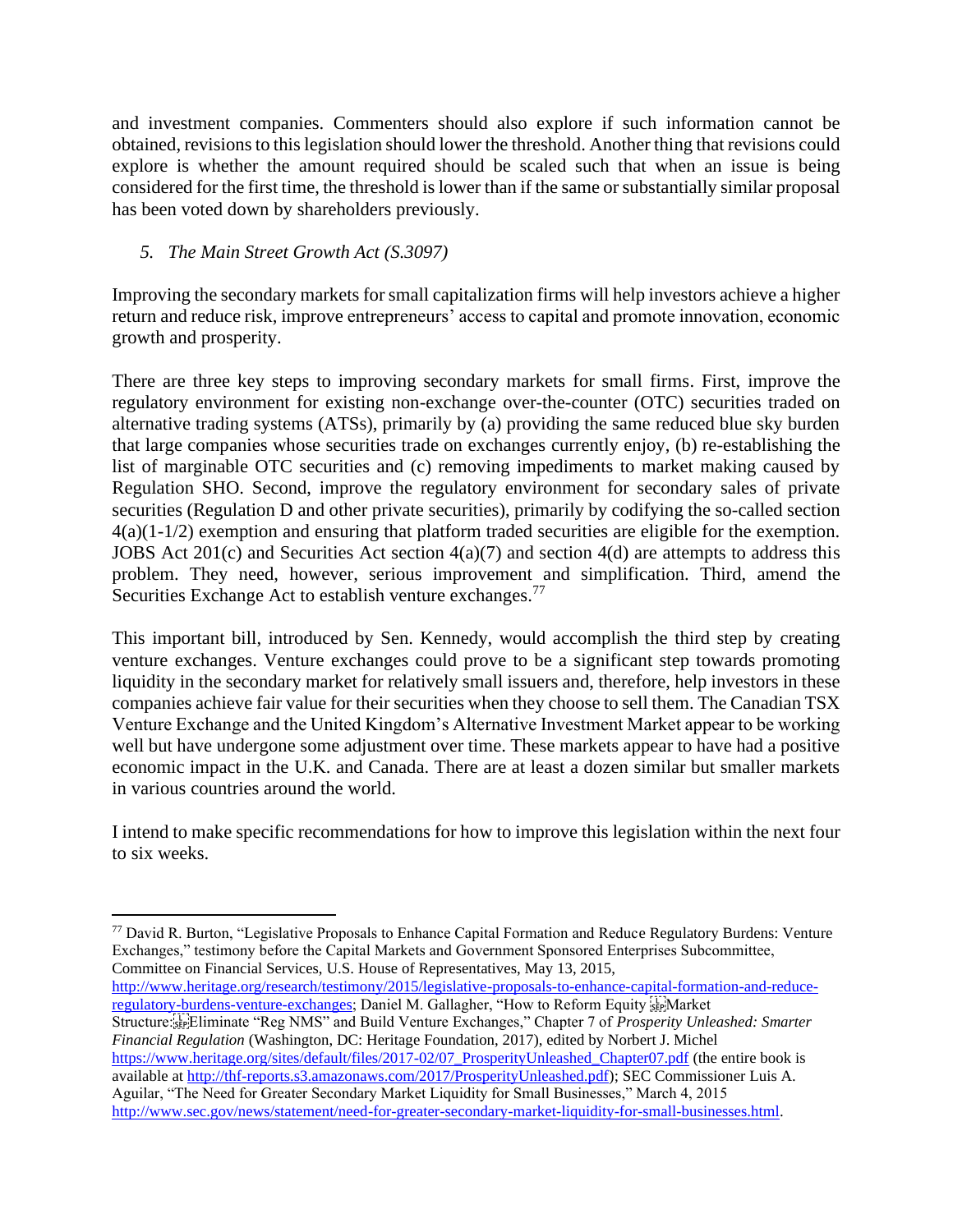# *6. Expanding American Entrepreneurship Act (S. 3976)*

This constructive bill, introduced by Sen. Moran, would amend the Investment Company Act such that qualifying venture capital funds could have aggregate capital contributions of \$50 million rather than \$10 million and increase the number of permitted beneficial owners from 250 to 500. It can be expected to increase the amount of capital available to entrepreneurs and to reduce the costs of providing them with capital. It will, therefore, have a positive economic impact.

# *7. Developing and Empowering our Aspiring Leaders Act of 2022 (S.3914)*

This constructive bill, introduced by Sen. Rounds, would direct the Commission to amend its venture capital fund regulations<sup>81</sup> to allow secondary market acquisitions of qualifying portfolio companies, provide that investment in another venture capital fund is a qualifying investment, and make various conforming changes. This bill should have a positive impact on the ability of small firms to raise capital because, among other things, it should improve the secondary market for such securities which makes primary offerings more attractive.

# *8. Small Entrepreneurs' Empowerment and Development (SEED) Act of 2022 (S.3939)*

This important bill, introduced by Sen. Scott,  ${}^{82}$  is needed legislation. It would relieve the smallest businesses from having to worry about the complexity of the securities laws. It is simple, straightforward and does the job. Specifically, the bill would exempt from registration requirements any issuer that sells less than \$500,000 in securities of any type within a 12-month period and treat those securities as 'covered securities" thereby protecting against onerous state blue sky laws. It would make the exemption unavailable to certain designated bad actors. I have long been a strong proponent of this kind of exemption.<sup>83</sup>

Every business in the country should not be roped into dealing the securities laws and the SEC or the state equivalent. Some businesses are private enough, closely held enough and small enough that, absent fraud, the SEC or state securities regulators simply should not be involved. That is the point of this exemption. Any such exemption should contain bright lines that non-specialists can read and be sure that these businesses are okay. S. 3939 meets that test.

<sup>81</sup> 17 CFR § 275.203(l)-1.

<sup>82</sup> Sen. Moran is an original cosponsor.

<sup>83</sup> David R. Burton, "Improving Entrepreneurs' Access to Capital: Vital for Economic Growth," Heritage Foundation Backgrounder No. 3182, February 14, 2017, p. 7 [https://www.heritage.org/sites/default/files/2017-](https://www.heritage.org/sites/default/files/2017-02/BG3182.pdf) [02/BG3182.pdf;](https://www.heritage.org/sites/default/files/2017-02/BG3182.pdf) David Burton, "Starting a Small Business Could Break This Federal Law," *Daily Signal*, March 24, 201[6 https://www.dailysignal.com/2016/03/24/how-starting-a-small-company-could-break-this-federal-law/;](https://www.dailysignal.com/2016/03/24/how-starting-a-small-company-could-break-this-federal-law/) section II.G.1 of the SEC "Concept Release on Harmonization of Securities Offering Exemptions," *Federal Register*, Vol. 84, No. 123, June 26, 2019, pp. 30460-30522 [https://www.govinfo.gov/content/pkg/FR-2019-06-](https://www.govinfo.gov/content/pkg/FR-2019-06-26/pdf/2019-13255.pdf) [26/pdf/2019-13255.pdf;](https://www.govinfo.gov/content/pkg/FR-2019-06-26/pdf/2019-13255.pdf) Comment Letter of David R. Burton regarding Concept Release on Harmonization of Securities Offering Exemptions, Micro-Offering Exemption, pp. 50-54 [https://www.sec.gov/comments/s7-08-](https://www.sec.gov/comments/s7-08-19/s70819-6193328-192495.pdf) [19/s70819-6193328-192495.pdf.](https://www.sec.gov/comments/s7-08-19/s70819-6193328-192495.pdf) See also, SEC Commissioner Daniel M. Gallagher, "Whatever Happened to Promoting Small Business Capital Formation?," September 17, 2014 [https://www.sec.gov/news/speech/2014](https://www.sec.gov/news/speech/2014-spch091714dmg) [spch091714dmg.](https://www.sec.gov/news/speech/2014-spch091714dmg)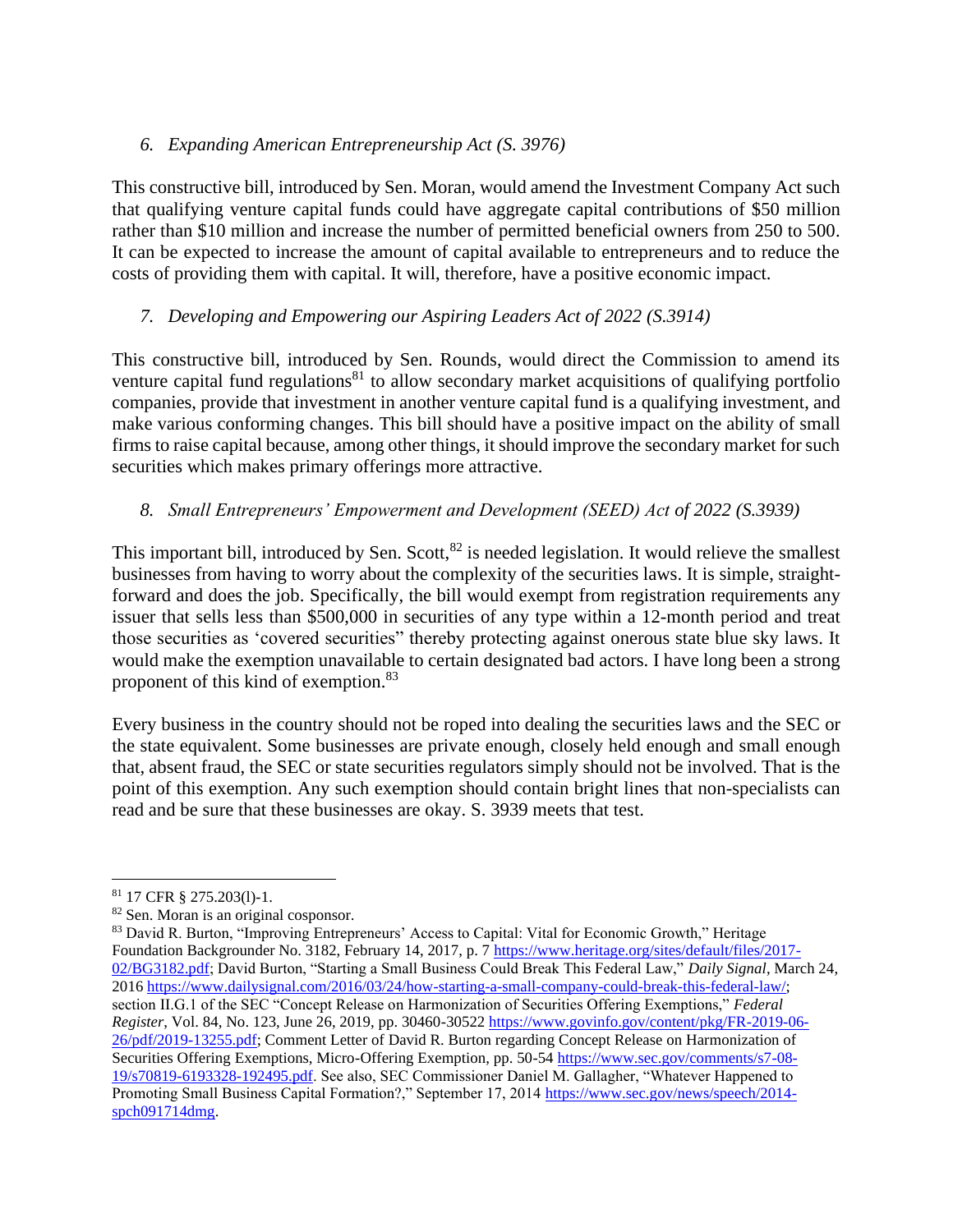## *9. Unlocking Capital for Small Businesses Act (S.3922)*

This important bill, introduced by Sen. Cramer, would help a great many small businesses that operate outside of affluent major metropolitan areas to find capital with the aid of finders and private placement brokers. It is important, well-drafted legislation that addresses a major problem that is under-appreciated in Washington. It would help the smallest entrepreneurs access capital found in money centers. It is hard to estimate the number of businesses that would be helped by this legislation but it will probably be in the many tens of thousands annually and potentially over a hundred thousand each year once it has been law for a reasonable period. The bill would reverse two decades of irresponsible policies pursued by the SEC.<sup>84</sup>

A "finder" is a person who is paid to assist small businesses to find capital from time to time by making introductions to investors. Usually, finders operate in the context of some other business (e.g., the practice of law, public accounting, insurance brokerage, etc.), as a Main Street<sup>85</sup> business colleague or acquaintance, or as a friend or family member of the business owner. They are sometimes called private placement brokers,<sup>86</sup> although this term is probably best used to describe people that are in the business of making introductions between investors and businesses. They are typically paid a small percentage of the amount of capital that they helped the business owner to raise.

Finders play an important role in introducing entrepreneurs to potential investors, thus helping them to raise the capital necessary to launch or grow their businesses. For regulatory purposes, neither finders nor private placement brokers should be treated the same as Wall Street investment banks (i.e., a large, registered broker-dealer). A business owner should be able to compensate people for helping him or her to find and raise capital. He should be able to offer, for example, a 2 percent finders' fee to those that help him identify investors. In the real world, people respond to incentives, and being able to offer a financial reward will make people more willing to take the time and effort necessary to help small business owners find the capital that they need.

In large metropolitan areas like New York, Washington, or San Francisco, there are many accredited investors and most entrepreneurs in those cities will know many accredited investors. There are also large informal networks of such investors. In the Midwest, South and Rocky Mountain West (with the exception of a few large cities) and in less developed rural areas throughout the country, accredited investors are few and far between. Most entrepreneurs in these

<sup>84</sup> David R. Burton, "Let Entrepreneurs Raise Capital Using Finders and Private Placement Brokers," Heritage Foundation Backgrounder No. 3328, July 10, 2018 [https://www.heritage.org/sites/default/files/2018-](https://www.heritage.org/sites/default/files/2018-07/BG3328.pdf)

[<sup>07/</sup>BG3328.pdf;](https://www.heritage.org/sites/default/files/2018-07/BG3328.pdf) American Bar Association, "Report and Recommendations of the Task Force on Private Placement Broker–Dealers," June 20, 2005[, http://www.sec.gov/info/smallbus/2009gbforum/abareport062005.pdf;](http://www.sec.gov/info/smallbus/2009gbforum/abareport062005.pdf) Gregory C. Yadley, "Notable by their Absence: Finders and Other Financial Intermediaries in Small Business Capital Formation," presentation to the Advisory Committee on Small and Emerging Businesses, U.S. Securities and Exchange Commission, June 3, 2015, [http://www.sec.gov/info/smallbus/acsec/finders-and-other-financial](http://www.sec.gov/info/smallbus/acsec/finders-and-other-financial-intermediaries-yadley.pdf)[intermediaries-yadley.pdf.](http://www.sec.gov/info/smallbus/acsec/finders-and-other-financial-intermediaries-yadley.pdf)

<sup>85</sup> By Main Street business, I mean a privately held, non-financial business.

<sup>&</sup>lt;sup>86</sup> Particularly by those familiar with the work and proposals of the American Bar Association Task Force on Private Placement Broker-Dealers. American Bar Association, "Report and Recommendations of the Task Force on Private Placement Broker–Dealers," June 20, 2005[, http://www.sec.gov/info/smallbus/2009gbforum/abareport062005.pdf.](http://www.sec.gov/info/smallbus/2009gbforum/abareport062005.pdf)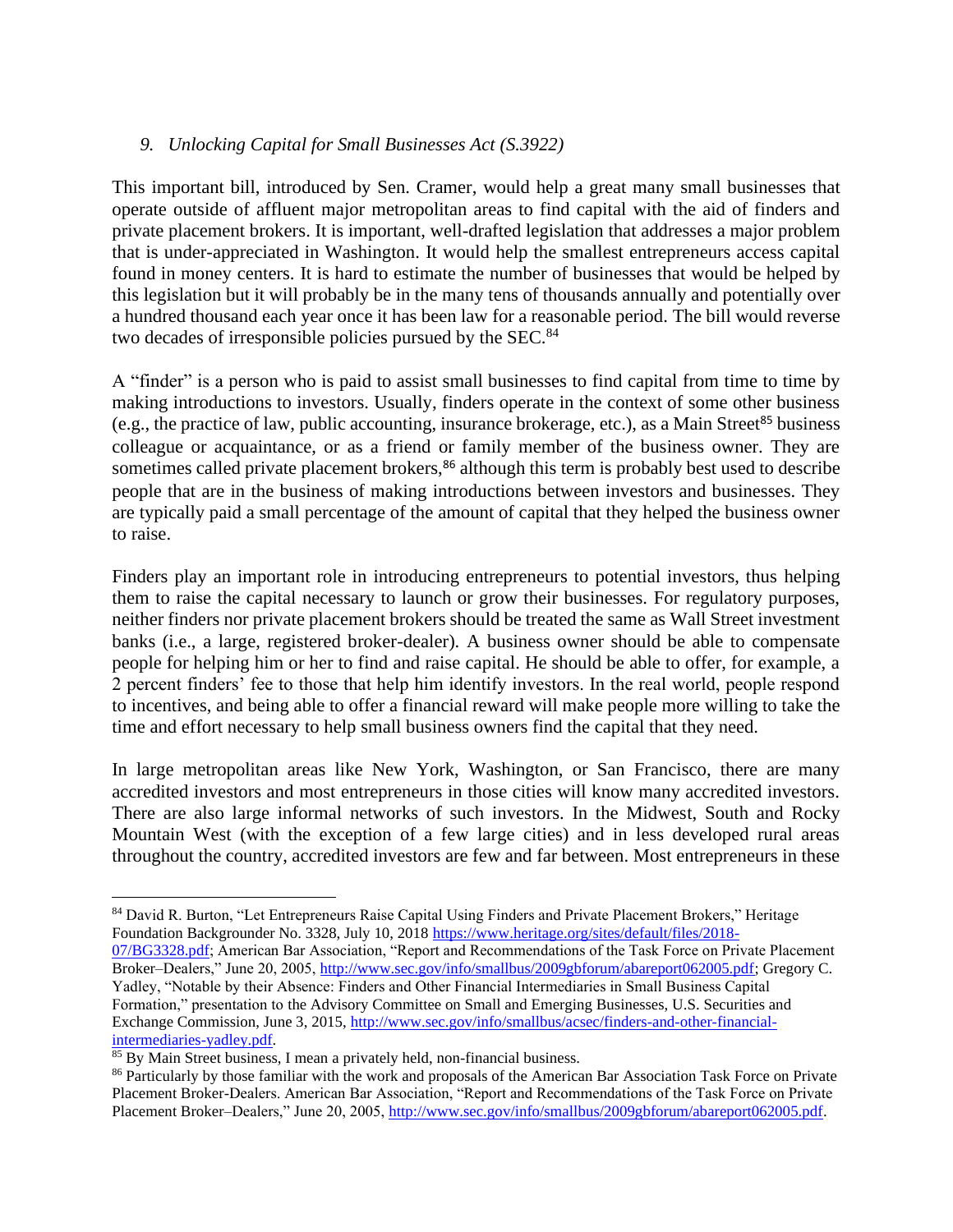regions will only know a few accredited investors and informal investor networks do not exist or are very small. Finders represent an opportunity to enable entrepreneurs in these regions to find accredited investors from outside of their communities.

The map below illustrates this problem by mapping median household income.<sup>87</sup> The differences between the high-income areas designated by dark blue and low-income areas designated by yellow are differences of 65 percent or more. High incomes are very geographically concentrated on the coasts, a few other large cities and areas where the oil and gas industry is active. These later areas disappear from the map once the income threshold is lifted by about \$25,000-\$35,000 since even well-paying blue collar jobs do not generate household incomes over \$100,000 in most parts of the country. Previous Census Bureau maps that used higher thresholds for their top bracket reflect this.

If the percentage of the population that qualified as an accredited investor were mapped by county, the differences would be even more dramatic. Even many of the places marked dark blue on this map (median household income >\$65,000) will have a vanishingly small percentage of the population that have incomes high enough to qualify as accredited (\$200,000 single, \$300,000 joint). The Division of Economic and Risk Analysis (DERA) should obtain data from the Census Bureau (the American Community Survey and other data) or the Internal Revenue Service Statistics of Income public use file and map accredited investor data by state and county. Because, however, in many small or rural counties there are so few accredited investors, some county data may be masked. Thus, DERA may have to use core-based statistical areas<sup>88</sup> or metropolitan statistical areas to generate the map instead of county data.<sup>89</sup>

<sup>87 &</sup>quot;What Can You Learn About Counties From the American Community Survey?," Median Household Income (in 2020 inflation-adjusted dollars): 2016–2020 (Households), Census Bureau

[https://www.census.gov/library/visualizations/interactive/acs-counties-2016-2020.html.](https://www.census.gov/library/visualizations/interactive/acs-counties-2016-2020.html)

<sup>&</sup>lt;sup>88</sup> One or more adjacent counties or county equivalents that have at least one urban core area of at least 10,000 population. There are nearly 1,000 CBSAs.

 $\frac{89}{2}$  One or more adjacent counties or county equivalents that have at least one urban core area of at least 50,000 population, plus adjacent territory that has a high degree of social and economic integration with the core as measured by commuting ties. There are nearly 400 MSAs.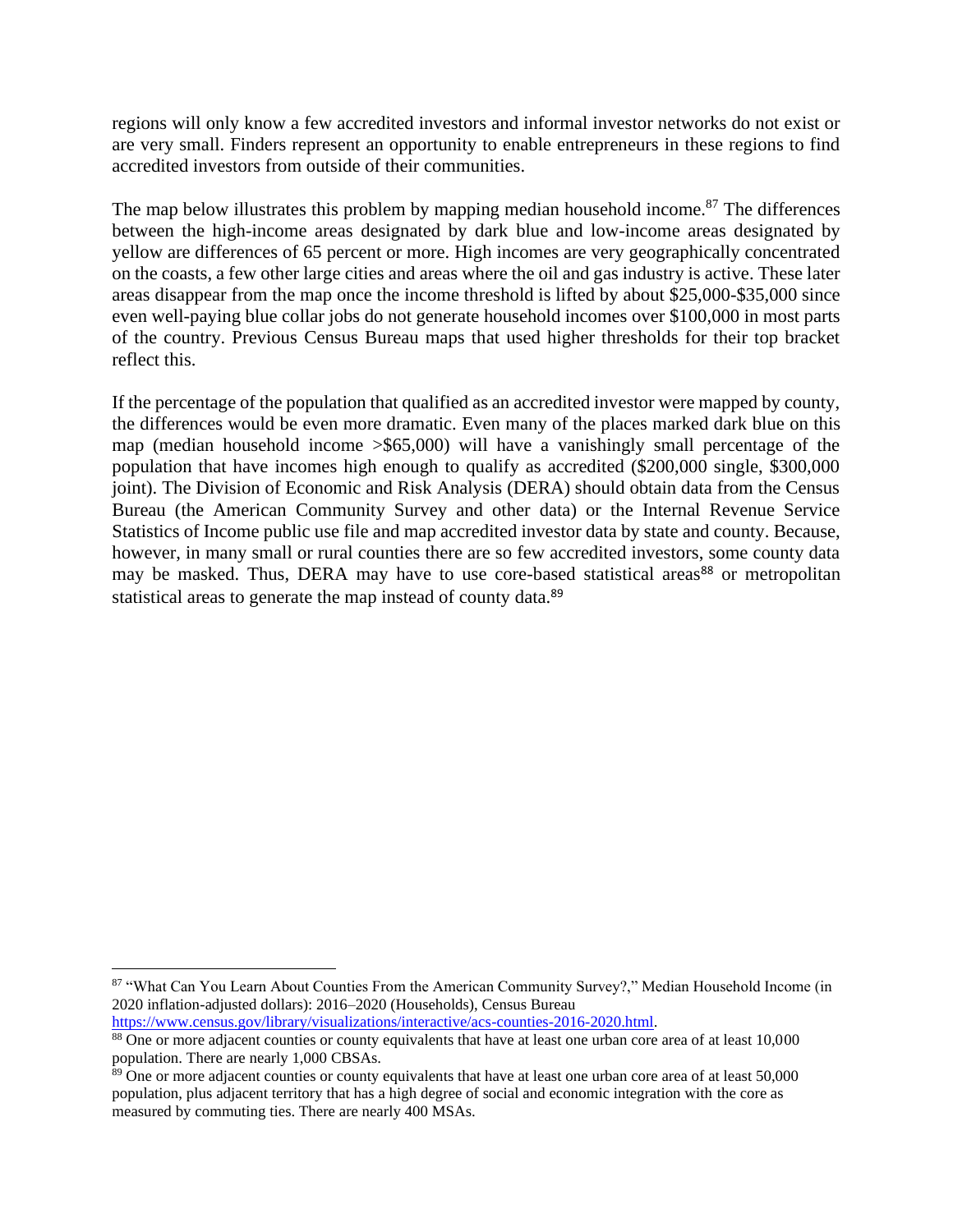

Source: Census Bureau

The current legal status of finders is a morass. It is a morass created by the Commission. It withdrew the guidance governing finders, various officials gave a series of speeches indicating that finders were probably unregistered broker-dealers, no addition guidance or rulemaking was forthcoming and selective regulation by enforcement was undertaken. The Commission articulated the view that even those tangentially involved in a transaction were finders, especially if they took "transaction-based compensation" or, in other words, if they took compensation for actually doing what they said they would do. This is not only bad public policy but significantly beyond the scope of the statutory definition of a broker, to wit, "any person engaged in the business of effecting transactions in securities for the account of others."<sup>90</sup>

After two decades of procrastination and neglect by the Commission and its staff, the Commission last Autumn proposed an exemptive order<sup>91</sup> that would improve the existing situation. The

<sup>90</sup> Securities Exchange Act, § 3(a)(4).

<sup>&</sup>lt;sup>91</sup> Notice of Proposed Exemptive Order Granting Conditional Exemption From the Broker Registration Requirements of Section 15(a) of the Securities Exchange Act of 1934 for Certain Activities of Finders," Notice of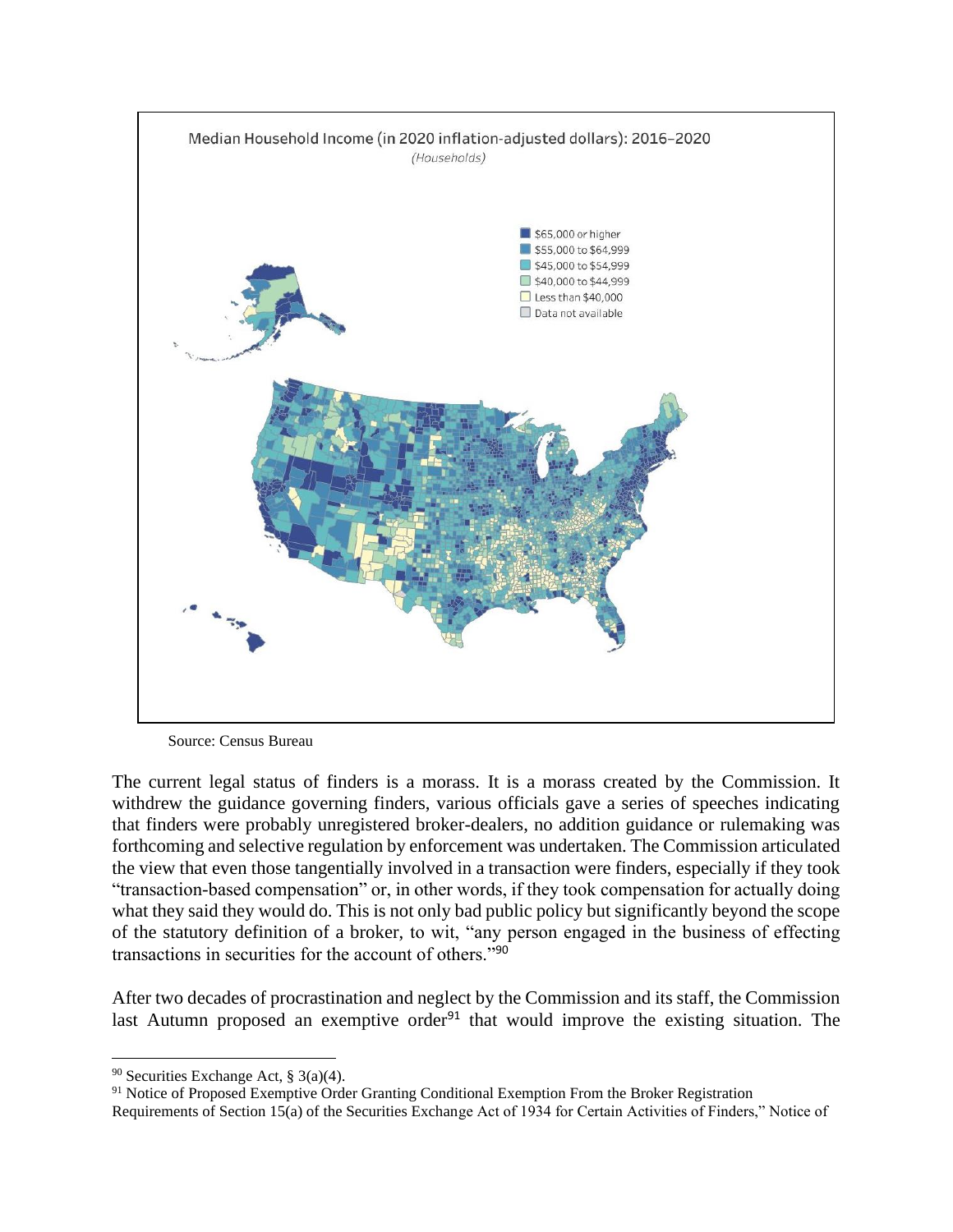proposed exemptive order is, however, markedly too narrow regarding the proposed Tier I finders category and should be improved. $92$  Its fate at the Commission is now very much in doubt. Entrepreneurs cannot afford to wait another two decades for this problem to be favorably resolved by the Commission. Congress should Act.

## *10. Small Business Mergers, Acquisitions, Sales, and Brokerage Simplification Act of 2021 (S.3391)*

This constructive bill, introduced by Sen. Kennedy, would substantially mitigate a long-standing problem. It would exempt certain M&A Brokers from the requirement to register as a brokerdealer subject to limitations on their activities.

Business brokers make the market for closely held small businesses more efficient, by helping entrepreneurs to sell their business for full value and by helping aspiring business owners find business opportunities that match their skills and financial resources.<sup>93</sup> Although, after many years of delay, the Securities and Exchange Commission issued in 2014 a no-action letter that improves the situation,  $94$  its position on who should be required to register as a securities broker-dealer remains overbroad and significantly exceeds the scope of the statutory requirement. Complying with the requirements of the no-action letter is far from simple.

The preferred solution is for business brokers helping to buy and sell small businesses to simply be exempt from the broker-dealer registration requirements. This bill is a major step in that direction. In 2017, the House unanimously passed the "Small Business Mergers, Acquisitions, Sales, and Brokerage Simplification Act."<sup>95</sup> The Senate has failed to do so.

# *11. Gig Worker Equity Compensation Act (S.3931)*

This constructive bill, introduced by Sen. Lummis, would extend Rule 701 provisions relating to compensatory benefit plans to "individuals (other than employees) providing goods for sale, labor, or services for remuneration to an issuer, or to customers of an issuer, to the same extent as that exemption applies to employees of the issuer."

Allowing independent contractors or "gig workers" to share in the financial success of the issuer that they work for and allowing the issuer to align their incentives with those of the issuer by

Proposed Exemptive Order; Request for Comments, *Federal Register*, Vol. 85, No. 198, October 13, 2020, pp. 64542-64551 (Release No. 34-90112)<https://www.govinfo.gov/content/pkg/FR-2020-10-13/pdf/2020-22565.pdf> . <sup>92</sup> Comment Letter of David R. Burton regarding the Proposed Exemptive Order for Certain Activities of Finders November 12, 2020 [https://www.sec.gov/comments/s7-13-20/s71320-8011714-225387.pdf.](https://www.sec.gov/comments/s7-13-20/s71320-8011714-225387.pdf)

<sup>93</sup> David R. Burton, "Don't Overregulate Business Brokers," Heritage Foundation Backgrounder No. 2883, February 19, 201[4 https://thf\\_media.s3.amazonaws.com/2014/pdf/BG2883.pdf.](https://thf_media.s3.amazonaws.com/2014/pdf/BG2883.pdf)

<sup>&</sup>lt;sup>94</sup> M & A Broker No Action Letter, January 31, 2014 [Revised: February 4, 2014]

[https://www.sec.gov/divisions/marketreg/mr-noaction/2014/ma-brokers-013114.pdf.](https://www.sec.gov/divisions/marketreg/mr-noaction/2014/ma-brokers-013114.pdf) 

 $\frac{95}{95}$  See H.R.609, 116<sup>th</sup> Congress, "The Small Business Mergers, Acquisitions, Sales, and

Brokerage Simplification Act" (Rep. Huizenga). On December 7, 2017, this bill passed the House by a vote of 426-0. It has yet to be enacted into law. See also section 401 of H.R.10, 115<sup>th</sup> Congress, the Financial CHOICE Act of 2017, passed by the House.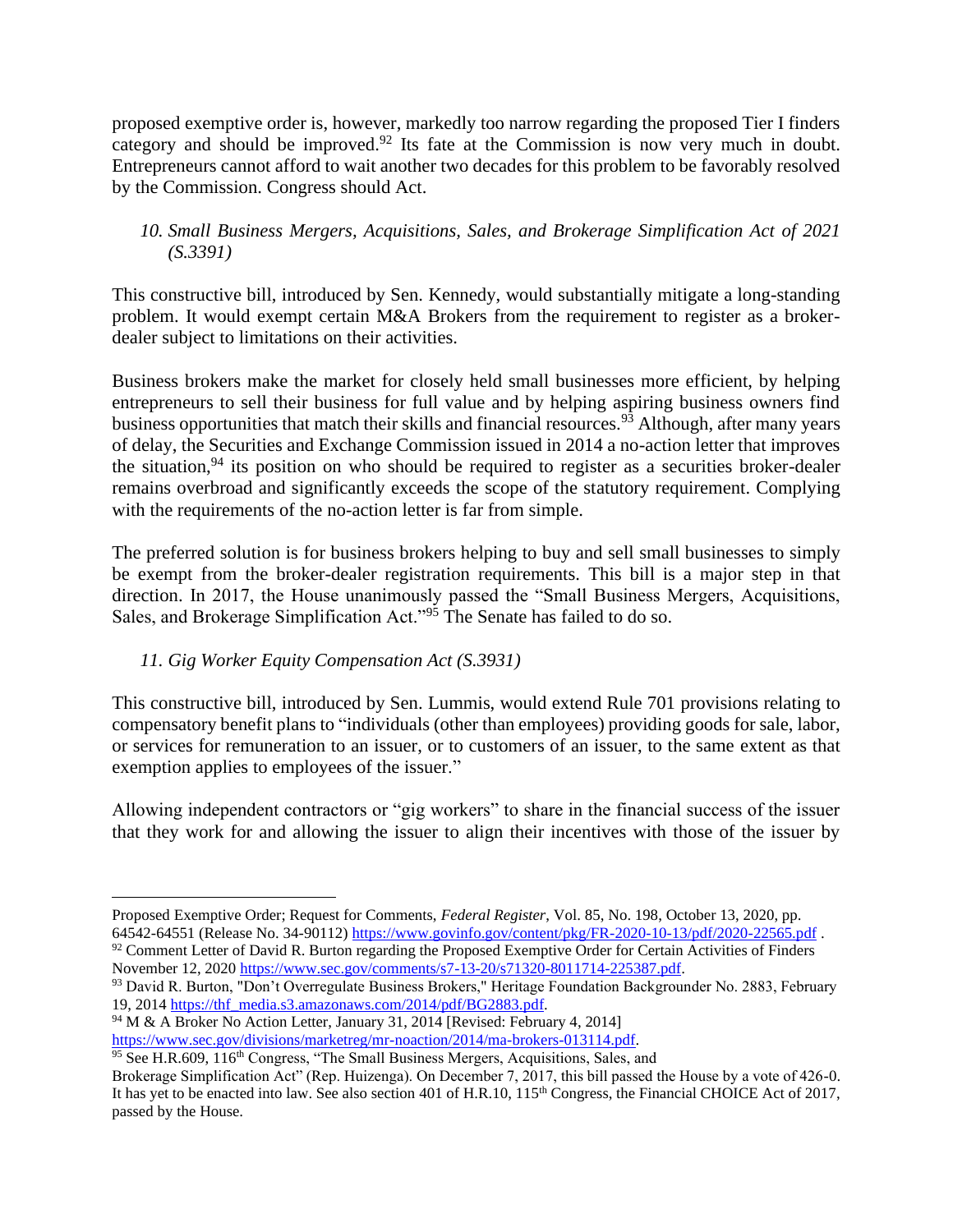providing securities to the workers is laudable and deserves support. I will provide some suggestions regarding potential improvements in the next few weeks.

## *12. Increasing Investor Opportunities Act (S.3948)*

This constructive bill could potentially have a significant positive impact on non-accredited investor returns by giving them access to professionally managed funds that invest in private offerings.

## *13. Improving Crowdfunding Opportunities Act (S.3967)*

This constructive bill, introduced by Sen. Moran, would make significant improvements to crowdfunding, particularly the regulation of funding portals. It would broaden blue sky preemption, reverse a badly conceived SEC interpretation of its Regulation CF that treats crowdfunding portals as issuers for liability purposes, limits the Bank Secrecy Act requirements for funding portal requirements since funding portals are prohibited from holding customer funds by law and the investor funds held by banks are fully subject to AML-CFT Bank Secrecy Act requirements, and explicitly permit impersonal investment advice that does not purport to meet the objectives or needs of a specific individual or account. All of these are very helpful and will improve the attractiveness of crowdfunding. Given, however, the complexity and burden that Congress and then the SEC added to Title III, Congress should also consider whether more fundamental reforms will be necessary for equity crowdfunding to fulfill its promise.<sup>98</sup>

## *14. Equal Opportunity for all Investors Act (S.3921)*

Regulation D investments are generally restricted to accredited investors, who are affluent individuals or institutions. The vast majority of Americans are effectively prohibited from investing in Regulation D securities. The SEC currently estimates that only about 16 million households (13 percent of the total) qualify as accredited.<sup>99</sup> Companies are going public much later than in the past, so those who invest in private offerings generally receive a higher share of returns generated by successful entrepreneurial ventures than those who invest in relatively late-stage public companies. Congress should democratize access to these private offerings so that they are available to more investors.<sup>100</sup>

98 See discussion above under the JOBS Act heading and David R. Burton, "Improving Entrepreneurs' Access to Capital: Vital for Economic Growth," Heritage Foundation Backgrounder No. 3182, February 14, 2017 [https://www.heritage.org/sites/default/files/2017-02/BG3182.pdf;](https://www.heritage.org/sites/default/files/2017-02/BG3182.pdf) Thaya Brook Knight, "A Walk Through the JOBS Act of 2012: Deregulation in the Wake of Financial Crisis," Cato Institute Policy Analysis 790, May 3, 2016 [https://papers.ssrn.com/sol3/papers.cfm?abstract\\_id=2833877#;](https://papers.ssrn.com/sol3/papers.cfm?abstract_id=2833877) Comment letter of David R. Burton regarding Crowdfunding, February 3, 2014 [http://www.sec.gov/comments/s7-09-13/s70913-192.pdf;](http://www.sec.gov/comments/s7-09-13/s70913-192.pdf) Comment letter of Rutheford B Campbell, Jr., regarding Crowdfunding, February 14, 2014 [http://www.sec.gov/comments/s7-09-13/s70913-278.pdf;](http://www.sec.gov/comments/s7-09-13/s70913-278.pdf) Comment Letter of David R. Burton regarding Concept Release on Harmonization of Securities Offering Exemptions, Micro-Offering Exemption, pp. 50-54

[https://www.sec.gov/comments/s7-08-19/s70819-6193328-192495.pdf.](https://www.sec.gov/comments/s7-08-19/s70819-6193328-192495.pdf)

<sup>99</sup> SEC "Concept Release on Harmonization of Securities Offering Exemptions," *Federal Register*, Vol. 84, No. 123, June 26, 2019, Table 3 — Households Qualifying Under Existing Accredited Investor Criteria, p. 30471. <sup>100</sup> David R. Burton, "Congress Should Increase Access to Private Securities Offerings," Heritage Foundation Issue Brief No. 4899, August 29, 2018 [https://www.heritage.org/sites/default/files/2018-08/IB4899.pdf;](https://www.heritage.org/sites/default/files/2018-08/IB4899.pdf) Thaya Brook Knight, "Your Money's No Good Here: How Restrictions on Private Securities Offerings Harm Investors," Cato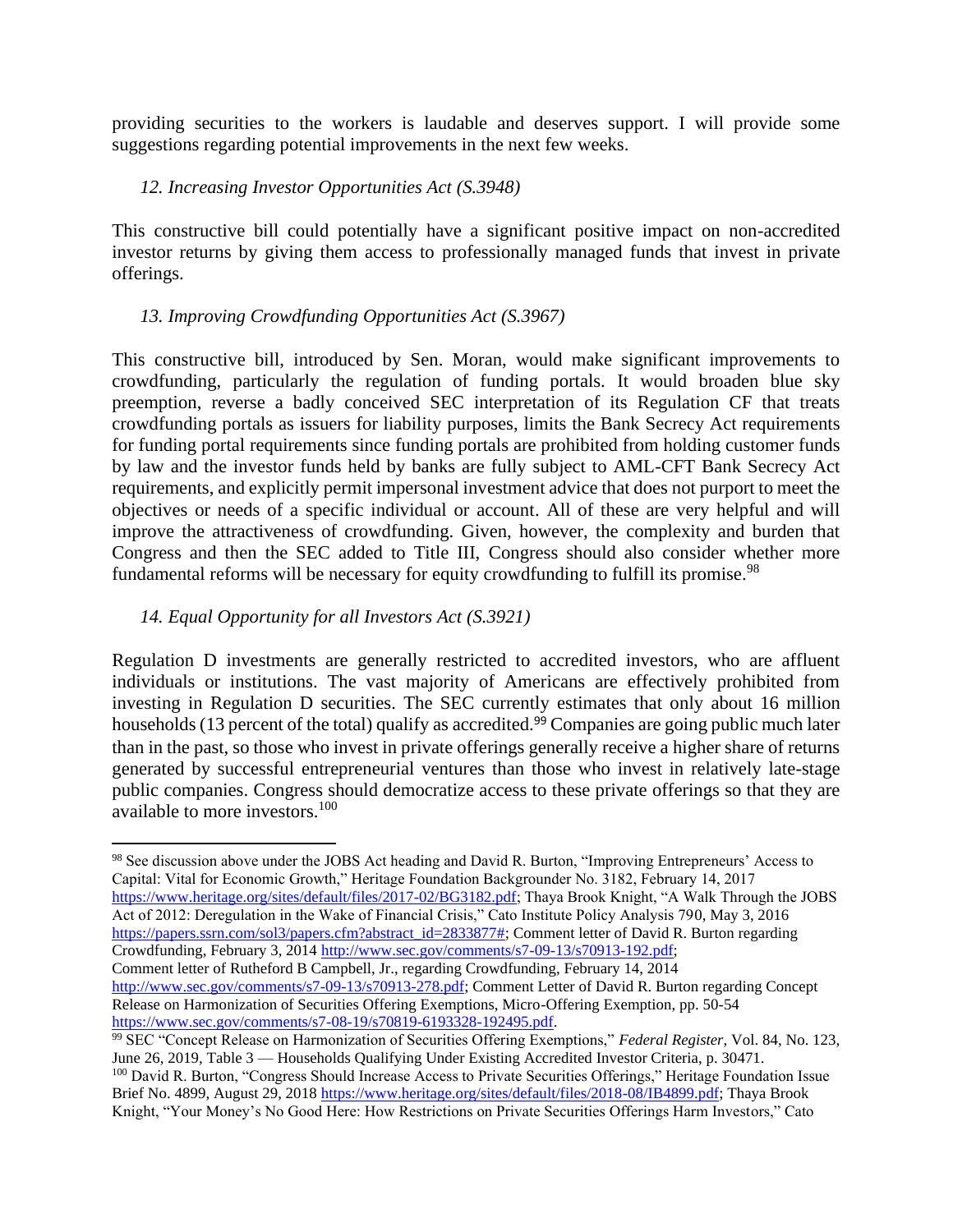This important bill, introduced by Sen. Tillis, $101$  would substantially democratize access to Regulation D private placements. It would allow people to test into accredited investor status by demonstrating their knowledge of investing. It would generally permit self-certification by investors as to whether they meet income or net worth requirements in all Rule 506 offerings. This is a particular step forward for Rule 506(c) offerings. Any natural person with at least \$500,000 worth of investments would qualify. Any person investing no more than (a) 10 percent of the total investments of the person; (b) 10 percent of the annual income of the person or 10 percent of the annual combined income with that person's spouse; or (c) 10 percent of the net worth of the person excluding the value of the person's principal place of residence in private offerings would qualify. It would give millions of people access to Regulation D private offerings that are currently generally barred from investing in those offerings. Additional professional certification or educational attainment criteria could be added.

The final rule implementing Title II of the JOBS Act<sup>102</sup> created a safe harbor that inevitably, in practice, became the rule. Thus, "reasonable steps to verify" requirement for what became Rule 506(c) effectively means obtaining tax returns or comprehensive financial data proving net worth. Many investors are reluctant to provide such sensitive information to issuers with whom they have no relationship as the price of making an investment and, given the potential liability, accountants, lawyers and broker-dealers are unlikely to make certifications except perhaps for very large, lucrative clients. Issuers seek to avoid the compliance costs and regulatory risks.

Self-certification is the general, accepted practice for what is now known as Rule 506(b) offerings. That has been the case since the advent of Regulation D. Self-certification should be allowed for all Rule 506 offerings and obtaining an investor self-certification should be deemed to constitute taking "reasonable steps to verify that purchasers of the securities are accredited investors" as required by the JOBS Act. This is what the Equal Opportunity for all Investors Act.

Self-certification is permitted in the United Kingdom both for sophisticated investors and high net worth investors (income of £100,000 or more or net assets of £250,000 or more).<sup>103</sup> Neither in the

"SELF-CERTIFIED SOPHISTICATED INVESTOR STATEMENT

I declare that I am a self-certified sophisticated investor for the purposes of the restriction on promotion of nonmainstream pooled investments. I understand that this means:

Institute Policy Analysis No. 833, February 9, 2018 [https://www.cato.org/sites/cato.org/files/pubs/pdf/pa833.pdf;](https://www.cato.org/sites/cato.org/files/pubs/pdf/pa833.pdf) David R. Burton, "Broadening Regulation D: Congress Should Let More People Invest in Private, High-Growth Companies," Heritage Foundation Backgrounder No. 3137. August 15, 2016 [http://thf](http://thf-reports.s3.amazonaws.com/2016/BG3137.pdf)[reports.s3.amazonaws.com/2016/BG3137.pdf.](http://thf-reports.s3.amazonaws.com/2016/BG3137.pdf)

 $10\overline{1}$  Sen. Scott is an original cosponsor.

 $102$  Specifically, section  $201(a)(1)$  of the Act.

<sup>103</sup> See *Conduct of Business Sourcebook*, United Kingdom Financial Conduct Authority, sections 4.12.6-4.12.11, [https://www.handbook.fca.org.uk/handbook/COBS/4/12.html.](https://www.handbook.fca.org.uk/handbook/COBS/4/12.html) A self-certified sophisticated investor is an individual who has signed, within the period of twelve months ending with the day on which the communication is made, a statement in the following terms:

<sup>(</sup>i) I can receive promotional communications made by a person who is authorised by the Financial Conduct Authority which relate to investment activity in non-mainstream pooled investments;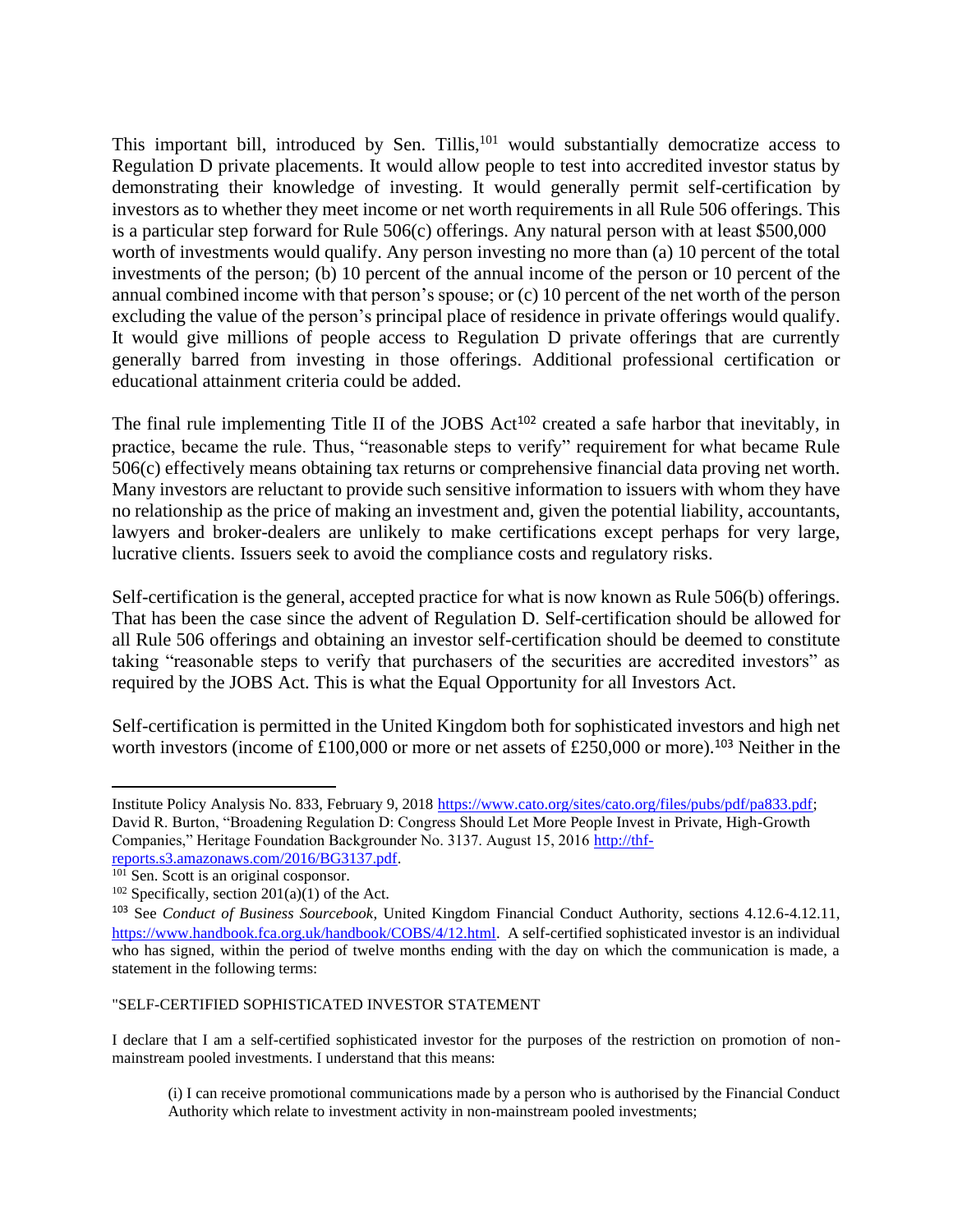U.K. nor in 506(b) offerings (before and after the JOBS Act) has self-certification caused significant problems. The current 506(c) rules are a solution addressing a non-existent problem.

#### *15. Facilitating Main Street Offerings Act (S.3966)*

About \$1 billion dollars annually is now raised using Regulation  $A<sup>104</sup>$  It could and should be much more important.<sup>105</sup> One of the biggest things impeding the use of Regulation A is the fact that state blue sky laws are, under the Commission's implementing rule, preempted only with respect to Tier 2 primary offerings. All Tier 1 and Tier 2 secondary offerings are still subject to blue sky laws. NASAA's coordinated review program is an unmitigated failure and should be acknowledged as such.

This important bill, introduced by Sen. Moran, is meant to preempt blue sky laws for primary and secondary market for Regulation A Tier 2 securities. This would enable robust secondary markets in Regulation A securities to develop that would make Regulation A securities more liquid and enable investors to achieve better value when they sell their securities. It would also make primary offerings easier because investors buying from the issuer will know that they will be more easily able to sell their securities when they wish to do so.

I intend to make specific recommendations for improving the statutory text of this legislation, to ensure that it best meets its intended purpose – within the next four to six weeks.

(d) I am currently, or have been in the two years prior to the date below, a director of a company with an annual turnover of at least £1 million.

<sup>(</sup>ii) the investments to which the promotions will relate may expose me to a significant risk of losing all of the property invested.

I am a self-certified sophisticated investor because at least one of the following applies:

<sup>(</sup>a) I am a member of a network or syndicate of business angels and have been so for at least the last six months prior to the date below;

<sup>(</sup>b) I have made more than one investment in an unlisted company in the two years prior to the date below;

<sup>(</sup>c) I am working, or have worked in the two years prior to the date below, in a professional capacity in the private equity sector, or in the provision of finance for small and medium enterprises;

I accept that the investments to which the promotions will relate may expose me to a significant risk of losing all of the money or other property invested. I am aware that it is open to me seek advice from someone who specialises in advising on non-mainstream pooled investments.

<sup>&</sup>lt;sup>104</sup> "Facilitating Capital Formation and Expanding Investment Opportunities by Improving," Proposed Rule, March 4, 2020, Table 1: Overview of amounts raised in the exempt market in 2019, p. 9.

<sup>105</sup> David R. Burton, "Improving Entrepreneurs' Access to Capital: Vital for Economic Growth," Heritage Foundation Backgrounder No. 3182, February 14, 2017 [https://www.heritage.org/sites/default/files/2017-](https://www.heritage.org/sites/default/files/2017-02/BG3182.pdf)

[<sup>02/</sup>BG3182.pdf;](https://www.heritage.org/sites/default/files/2017-02/BG3182.pdf) Comment Letter of David R. Burton regarding Concept Release on Harmonization of Securities Offering Exemptions, Micro-Offering Exemption, pp. 50-54 [https://www.sec.gov/comments/s7-08-19/s70819-](https://www.sec.gov/comments/s7-08-19/s70819-6193328-192495.pdf)

[<sup>6193328-192495.</sup>pdf;](https://www.sec.gov/comments/s7-08-19/s70819-6193328-192495.pdf) Comment Letter of David R. Burton regarding Proposed Rule "Facilitating Capital Formation and Expanding Investment Opportunities by Improving Access to Capital in Private Markets," June 1, 2020 [https://www.sec.gov/comments/s7-05-20/s70520-7261535-217655.pdf.](https://www.sec.gov/comments/s7-05-20/s70520-7261535-217655.pdf)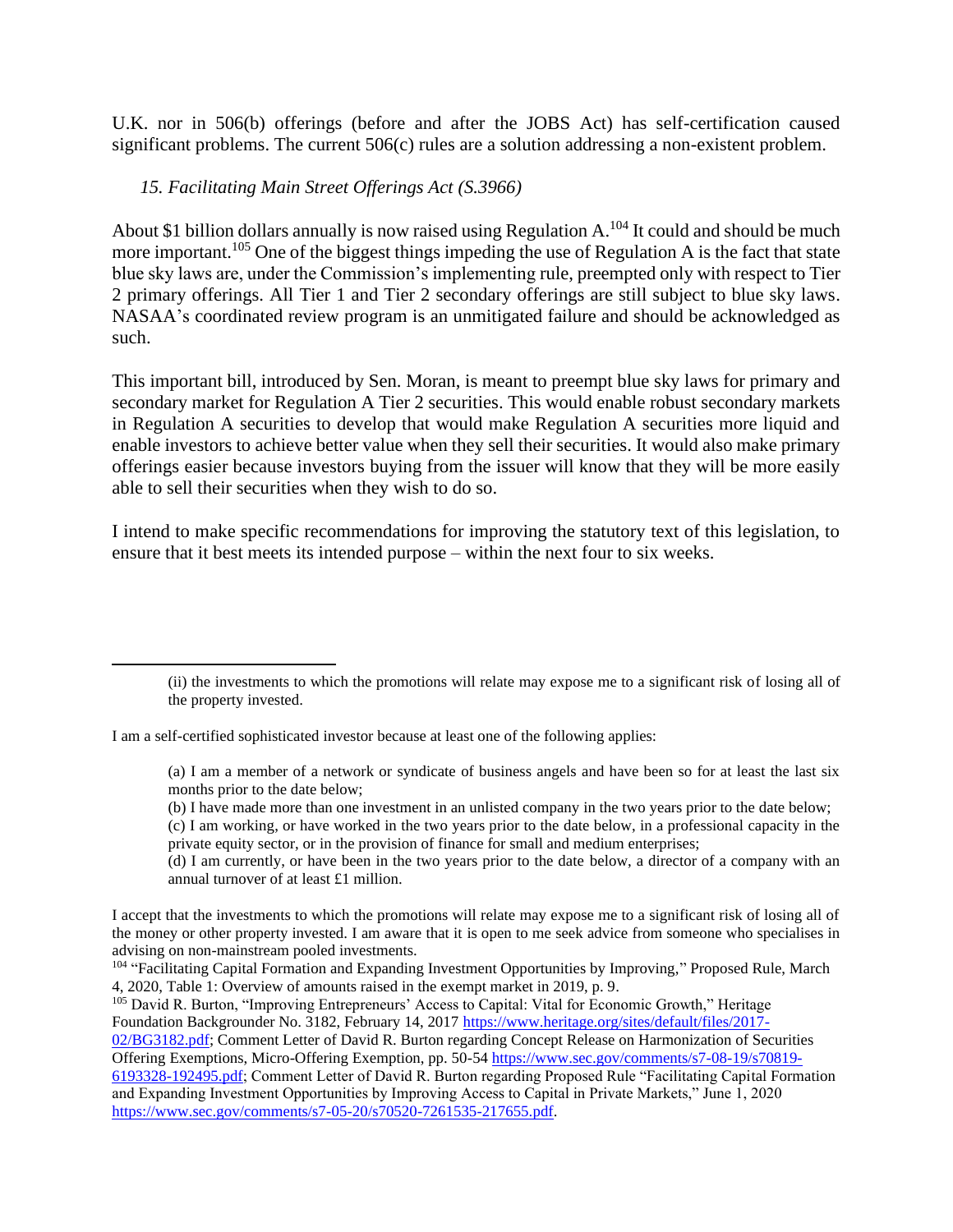#### *Additional Steps to Improve Access to Capital for Entrepreneurs*

The legislation discussed in the previous section would constitute a genuinely major step forward. There are, however, a number of important reforms not addressed by these bills. The Emerging Growth Company Extension Act is expected to become a part of the JOBS Act 4.0.

#### *Emerging Growth Company Extension Act*

As discussed above, Title I of the JOBS Act created the Emerging Growth Company (EGC) status to reduce the cost of initial public offerings and of early continuing compliance costs. This aspect of the JOBS Act appears to have been a success. The number of IPOs has been trending upwards and roughly four-fifths of issuers conducting IPOs appear to be taking advantage of EGC status.<sup>106</sup> The number of IPOs in the nine years after the JOBS Act has increased by 43 percent relative to the nine years before the JOBS Act and the amount raised has increased by 57 percent.<sup>107</sup>

| Year                   | If you belong and trittle the supply treet<br>Number of IPOs | Aggregate Proceeds (\$ billions) |
|------------------------|--------------------------------------------------------------|----------------------------------|
| 2004                   | 173                                                          | \$31                             |
| 2005                   | 159                                                          | \$28                             |
| 2006                   | 157                                                          | \$30                             |
| 2007                   | 159                                                          | \$36                             |
| 2008                   | 21                                                           | \$23                             |
| 2009                   | 41                                                           | \$13                             |
| 2010                   | 91                                                           | \$30                             |
| 2011                   | 81                                                           | \$27                             |
| 2012                   | 93                                                           | \$31                             |
| 2013                   | 158                                                          | \$42                             |
| 2014                   | 206                                                          | \$42                             |
| 2015                   | 118                                                          | \$22                             |
| 2016                   | 75                                                           | \$13                             |
| 2017                   | 106                                                          | \$23                             |
| 2018                   | 134                                                          | \$33                             |
| 2019                   | 112                                                          | \$39                             |
| 2020                   | 165                                                          | \$62                             |
| 2021                   | 311                                                          | \$119                            |
| 2004-2012              |                                                              |                                  |
| (Average)<br>2013-2021 | 108                                                          | \$28                             |
| (Average)              | 154                                                          | \$44                             |
| D                      | $\mathbf{D}$ $\mathbf{D}$<br>T * . * 1 T 1 1 1 *<br>∩ cc     | TT 1, 10, 2, 2<br><b>TT .</b>    |

#### IPOs Before and After the JOBS Act

Data Source: Jay R. Ritter, Initial Public Offerings: Updated Statistics, University of Florida

<sup>&</sup>lt;sup>106</sup> "Update on Emerging Growth Companies and the JOBS Act," PwC Deals, April 2018, Table: Total IPOs filed as EGCs in the United States, p. 7 [https://www.pwc.com/us/en/deals/assets/pwc-deals-update-on-the-JOBS-act.pdf.](https://www.pwc.com/us/en/deals/assets/pwc-deals-update-on-the-JOBS-act.pdf) <sup>107</sup> Jay R. Ritter, Initial Public Offerings: Updated Statistics, University of Florida, March 11, 2022 [https://site.warrington.ufl.edu/ritter/files/IPO-Statistics.pdf.](https://site.warrington.ufl.edu/ritter/files/IPO-Statistics.pdf)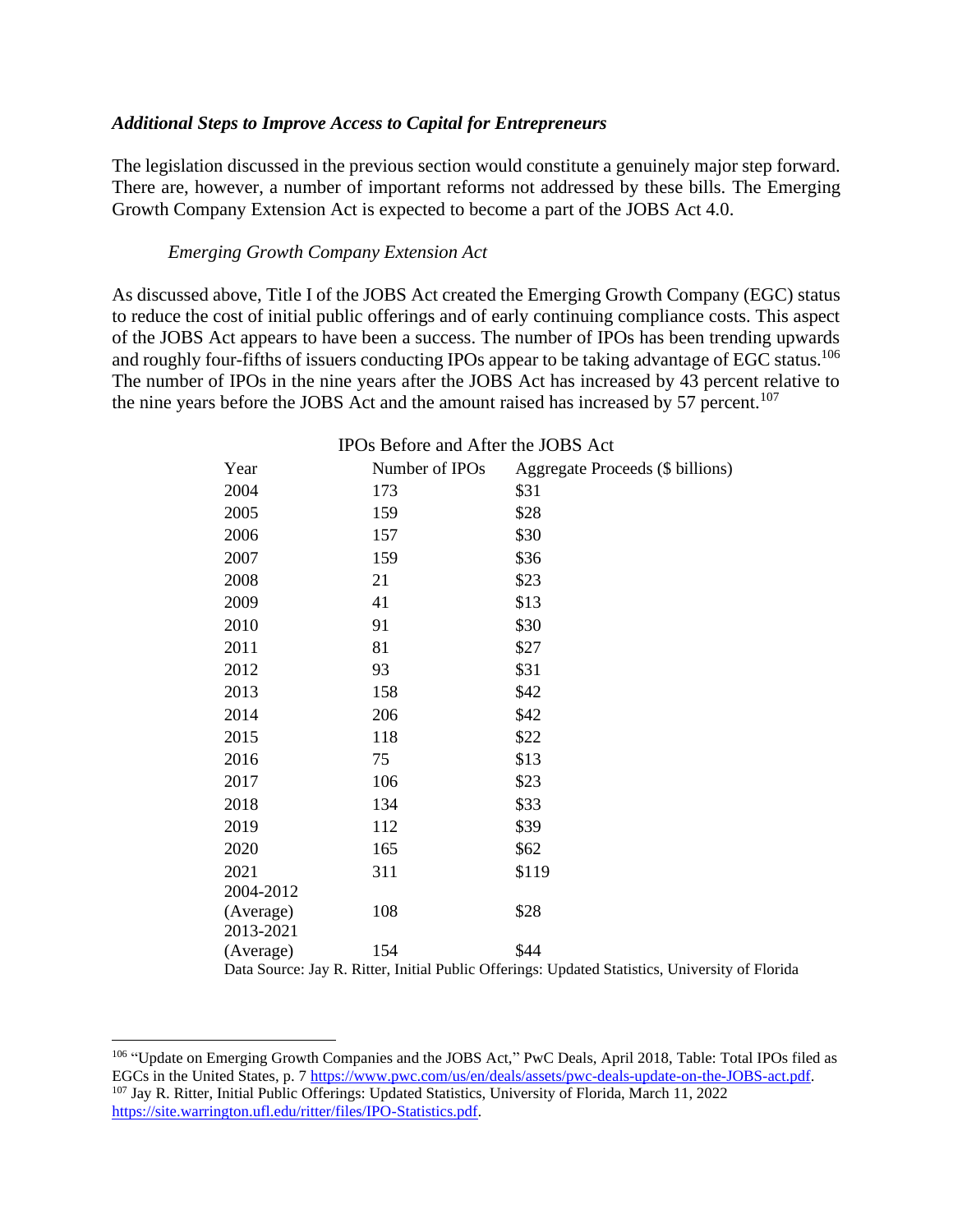Nevertheless, the number of IPOs is still *dramatically* fewer than in the 1990s and the amounts raised, particularly when adjusted for inflation, are not impressive.<sup>108</sup> IPOs are barely keeping pace with exits (either through mergers or delisting due to financial failure or going private transactions).<sup>109</sup>

The EGC provisions of JOBS Act 4.0 would extend the period that a company could retain its Emerging Growth Company status from five to ten years. This would reduce the cost of being a public company until substantial size is achieved and will, therefore, make IPOs more attractive. It is part of a well-conceived scaled disclosure regime.

The ever-increasing regulatory burden on public companies means that companies are going public much later in their life cycle. This, in turn, means that a disproportionate share of the gains from successful entrepreneurial ventures accrues to accredited investors buying private placements rather than ordinary investors who own publicly traded shares.<sup>110</sup> Policymakers should seek to reduce the burden on public companies so that ordinary American investors can share in these gains.

I have two suggestions about how to improve this very constructive section of the bill. First, I would suggest that EGC status be made indefinite rather than limiting it to 10 years. Second, I would recommend amending the Securities Act and the Securities Exchange Act so that EGCs (and smaller reporting companies) are exempt from (1) climate change or greenhouse gas emissions reporting,<sup>111</sup> (2) diversity, equity and inclusion reporting<sup>112</sup> and (3) human capital management reporting.<sup>113</sup> Of course, it would be preferable to simply define materiality so that such reporting is not required of any issuer.

The proposed climate change rule alone has been estimated by the SEC to increase the costs of being a public company by an astounding 165 percent, by \$6,378,073,242 in the aggregate from  $$3,856,958,756$  to  $$10,235,031,998$ .<sup>114</sup> And this is a massive underestimate because huge swaths of the costs imposed by scope 3 are not counted. In other words, the proposed climate change rule will nearly triple the costs of being a public company. With one regulation, the Commission is considering adding more costs on issuers than all of the regulations promulgated in the previous

[https://www.reginfo.gov/public/do/eAgendaViewRule?pubId=202110&RIN=3235-AL91.](https://www.reginfo.gov/public/do/eAgendaViewRule?pubId=202110&RIN=3235-AL91)

<sup>108</sup> Ibid.

<sup>109</sup> Listed Domestic Companies, Total - United States, World Bank

[https://data.worldbank.org/indicator/CM.MKT.LDOM.NO?locations=US.](https://data.worldbank.org/indicator/CM.MKT.LDOM.NO?locations=US) The number of listed companies has been essentially flat since 2012, increasing by less than ½ of one percent annually.

<sup>110</sup> For an analysis of the higher returns of private equity see, for example, Jeroen Cornel and Kyle McDermott, "On the Historical Outperformance of Private Equity," BlackRock Private Equity Partners, July 2021

[https://www.blackrock.com/institutions/en-us/literature/whitepaper/historical-outperformance-of-private-equity.pdf.](https://www.blackrock.com/institutions/en-us/literature/whitepaper/historical-outperformance-of-private-equity.pdf) <sup>111</sup> "The Enhancement and Standardization of Climate-Related Disclosures for Investors," Proposed Rule, Securities and Exchange Commission March 21, 2022 [https://www.sec.gov/rules/proposed/2022/33-11042.pdf.](https://www.sec.gov/rules/proposed/2022/33-11042.pdf)

<sup>112</sup> See, for example, Corporate Board Diversity [RIN: 3235-AL91], Fall 2021 Unified Agenda of Regulatory and Deregulatory Actions, Securities and Exchange Commission

<sup>&</sup>lt;sup>113</sup> Human Capital Management Disclosure [RIN: 3235-AM88], Fall 2021 Unified Agenda of Regulatory and Deregulatory Actions, Securities and Exchange Commission

[https://www.reginfo.gov/public/do/eAgendaViewRule?pubId=202110&RIN=3235-AM88.](https://www.reginfo.gov/public/do/eAgendaViewRule?pubId=202110&RIN=3235-AM88)

<sup>&</sup>lt;sup>114</sup> "The Enhancement and Standardization of Climate-Related Disclosures for Investors," Proposed Rule, Securities and Exchange Commission March 21, 2022, pp. 455-456 [https://www.sec.gov/rules/proposed/2022/33-11042.pdf.](https://www.sec.gov/rules/proposed/2022/33-11042.pdf)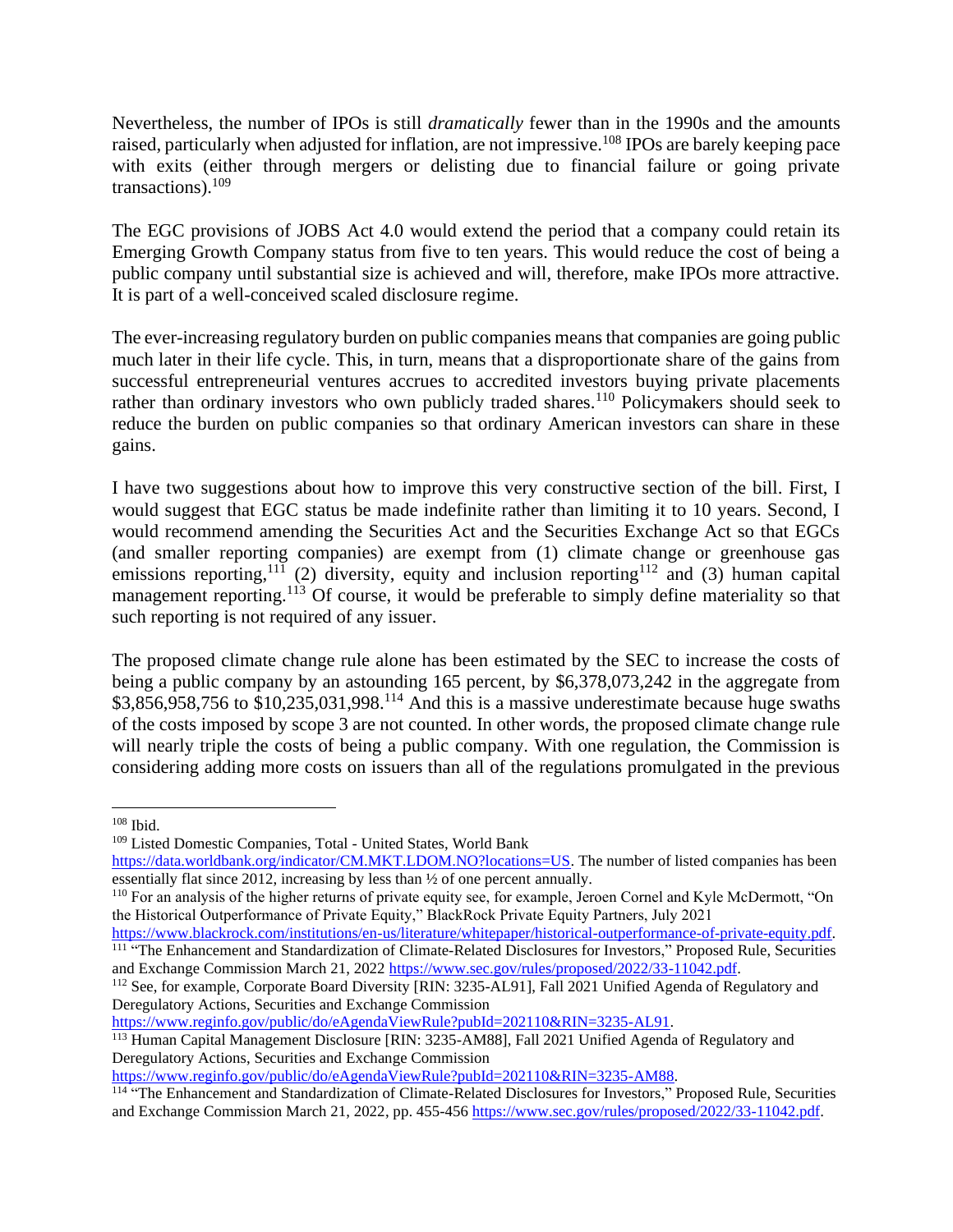nine decades. It is difficult to conceive of a more destructive policy and, if promulgated, it will dwarf the positive impact of this legislation. The DEI and human capital management reporting requirements will just make the problem worse.

# *Small Business Audit Correction Act*

The number of broker-dealers has declined by about 30 percent over the past 15 years. A large reason for this decline is the ever-increasing regulatory burden that crushes the profitability of small broker-dealers. Regulatory costs do not increase linearly with size, so heavy regulation accords a competitive advantage to large firms. The decline in small broker-dealers harms small entrepreneurs because small broker-dealers are more likely to assist them to raise capital than large investment banks.

This constructive bill<sup>115</sup> would exempt privately-held, non-custodial broker-dealers from the requirements to use a Public Company Accounting Oversight Board (PCAOB) registered firm for their audits. These small firms are not public companies and do not generally hold customer securities or funds. They pose no risk to the financial system as a whole. It is appropriate to allow them to comply only with normal audits rather than the more expensive PCAOB compliant audits. They would still be subject to the full panoply of both SEC and FINRA rules governing brokerdealers.<sup>88</sup>

# *Additional Proposals Relating to Entrepreneurial Capital Formation*

See my submission to the Committee for details regarding the proposals in this section, including an analysis of why they are desirable and, in many cases, proposed statutory language. 116

## Proposals Relating to Substantive Changes to the Securities Laws

1. Congress should codify and broaden the exemption from the section 12(g) holder-of-record limitations for Regulation A securities.

2. Congress should eliminate the income and net worth limitations imposed by Regulation A (although not by Securities Act section 3(b)).

3. Congress should exempt P2P lending from federal and state securities laws.

4. Congress should amend Title III of the JOBS Act to create a category of crowdfunding security called a "crowdfunding debt security" or "peer-to-peer debt security" with lesser continuing reporting obligations.

 $115$  S.2724, 116<sup>th</sup> Congress (Sen. Cotton).

<sup>116</sup> David R. Burton and Norbert J. Michel, Proposals to Foster Economic Growth and Capital Formation, March 18th, 2021 [https://www.banking.senate.gov/imo/media/doc/David%20Burton%20and%20Norbert%20Michel%20-](https://www.banking.senate.gov/imo/media/doc/David%20Burton%20and%20Norbert%20Michel%20-%202021-3-18.pdf) [%202021-3-18.pdf.](https://www.banking.senate.gov/imo/media/doc/David%20Burton%20and%20Norbert%20Michel%20-%202021-3-18.pdf) Note: Dr. Michel authored the proposed banking reforms.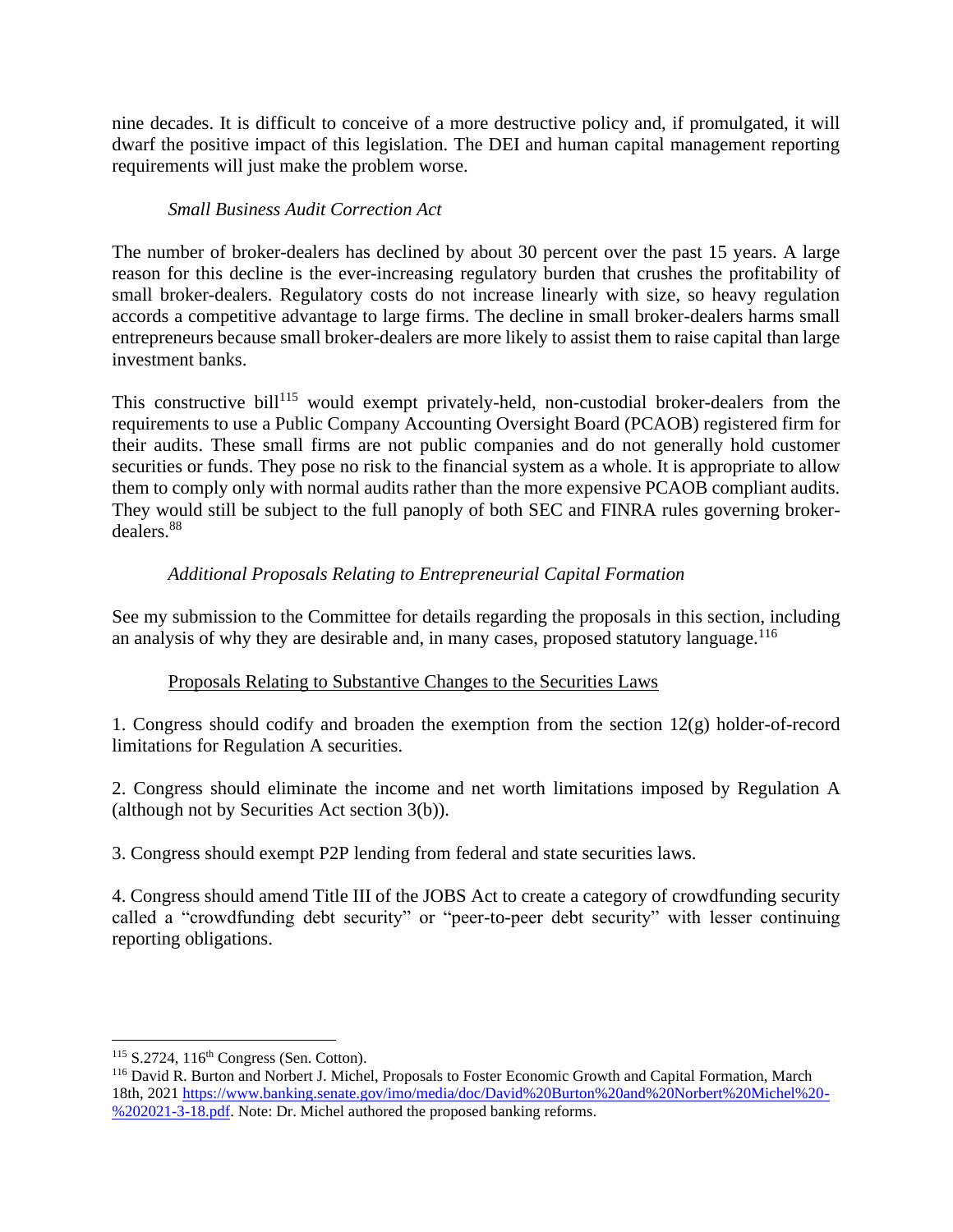5. Congress should statutorily define materiality in terms generally consonant with Supreme Court holdings on the issue but should specifically excludes social and political objectives unrelated to investors' financial, economic or pecuniary objectives.

6. Congress should amend the Securities Act and the Securities Exchange Act to reflect the principles of the Civil Rights Act by prohibiting securities regulators, including SROs, from promulgating rules or taking other actions that discriminate on the basis of race, color, religion, sex, or national origin of such individual or group. Legal discrimination or quotas on the basis of race or sex should be a relic of the past.

7. Congress should terminate the Consolidated Audit Trail program

# Proposals Relating to Studies or Data Improvement

1. Congress should require the Division of Economic and Risk Analysis at the SEC to conduct a study mapping and reporting accredited investor data by state and county but permitting the use of core-based statistical areas or metropolitan statistical areas if data masking by the Census Bureau or the IRS Statistics of Income effectively requires their use.

2. Congress should require the SEC to publish better data on securities offerings, securities markets and securities law enforcement and to publish an annual data book of time series data on these matters (as outlined below). The Division of Economic and Risk Analysis (DERA) should publish annual data on:

(1) the number of offerings and offering amounts by type (including type of issuer , type of security and exemption used );

(2) ongoing and offering compliance costs by size and type of firm and by exemption used or registered status (e.g. emerging growth company, smaller reporting company, fully reporting company) including both offering costs and the cost of ongoing compliance;

(3) enforcement (by the SEC, state regulators and SROs), including the type and number of violations, the type and number of violators and the amount of money involved;

(4) basic market statistics such as market capitalization by type of issuer and type of security; the number of reporting companies, Regulation A issuers, crowdfunding issuers and the like; trading volumes by exchange or ATS; and

(5) market participants, including the number and, if relevant, size of broker-dealers, registered representatives, exchanges, alternative trading systems, investment companies, registered investment advisors and other information.

This data should be presented in time series over multiple years (including prior years to the extent possible) so that trends can be determined.

3. Congress should require an annual SEC and one-time GAO study that collects and reports data from state regulators on the fees or taxes they collect from issuers. These studies should collect data from at least the years 2017-2020 and classify the fees and taxes collected from issuers by offering type.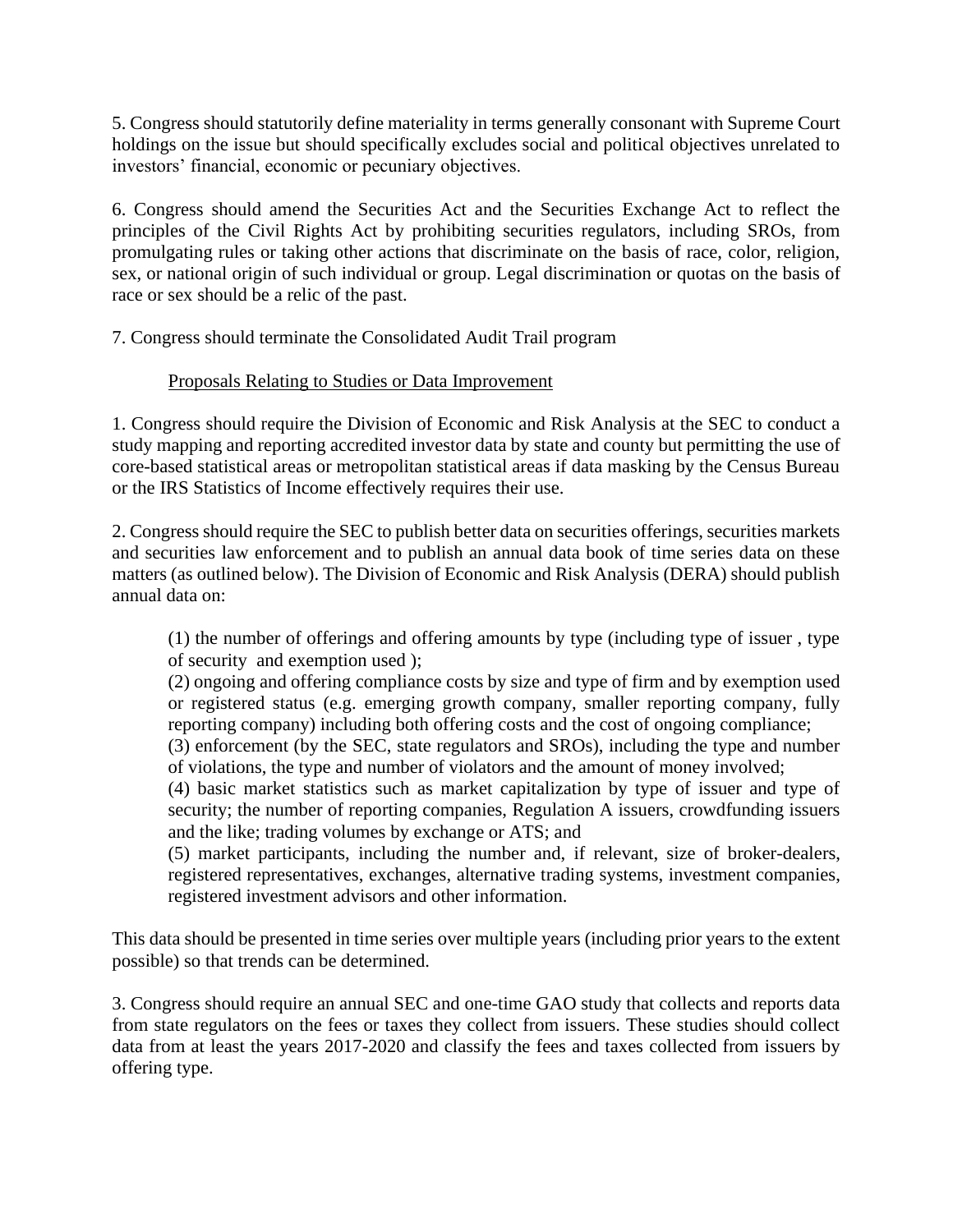4. Congress should require an SEC study reporting the annual costs relating to Sarbanes-Oxley internal control reporting and the amounts paid by issuers each year to accounting firms in connection with compliance.

## *Fundamental Reforms to Securities Law*

Ideally, Congress and the Commission would be willing to fundamentally rethink the regulation of small company capital formation. The complex, hodge-podge matrix of exemptions and disclosure requirements that has developed over the past nine decades needs to be rethought. A coherent, scaled, simplified disclosure regime with a limited number of exemptions should be developed and implemented by Congress and the Commission. It should govern both initial and continuing disclosure and be integrated across the various exemptions and categories of reporting company such that larger firms with more investors and more capital at risk have greater disclosure obligations. Policymakers should consider the cost of compliance, the investor protection benefits of the added disclosure, the cost to investors of being denied investment opportunities by investment restrictions and the cost to the public of lost economic growth, capital formation, innovation, and job creation caused by the regulation of issuers. Such an approach offers the potential to substantially improve the environment for entrepreneurial capital formation and to improve investor understanding of the capital markets primarily at the expense of attorneys, compliance advisors and, to a lesser extent, accountants who live off the complexity of the current system.

There are effectively at least 13 categories of firms issuing securities. They are:

(1) private companies using section  $4(a)(2)$ ; (2)-(5) private companies using Regulation D (Rule 504 and Rule 506 (with and without non-accredited investors);<sup>117</sup> (6)-(7) small issuer Regulation A companies (two tiers); (8)-(10) crowdfunding companies (three tiers); (11) smaller reporting companies; (12) emerging growth companies; and

(13) fully reporting public companies.

Each of these categories has different initial and continuing disclosure obligations, different classes of investors that can invest in the offering, different offering caps, different maximum investment restrictions and a host of other differences. The existing disclosure regime is not coherent in that in many cases smaller firms have greater disclosure requirements and the degree and type of disclosure differs significantly by the type of offering even for firms that are otherwise comparable in all meaningful respects.

 $117$  Rule 502(b) imposes significantly greater disclosure requirement on issuers that sell to non-accredited investors in a Rule 506(b) offering. The rules governing 506(c) offerings have a different set of rules but those differences do not primarily affect verification of accredited investor status and bad actor disqualification rather than disclosure requirements.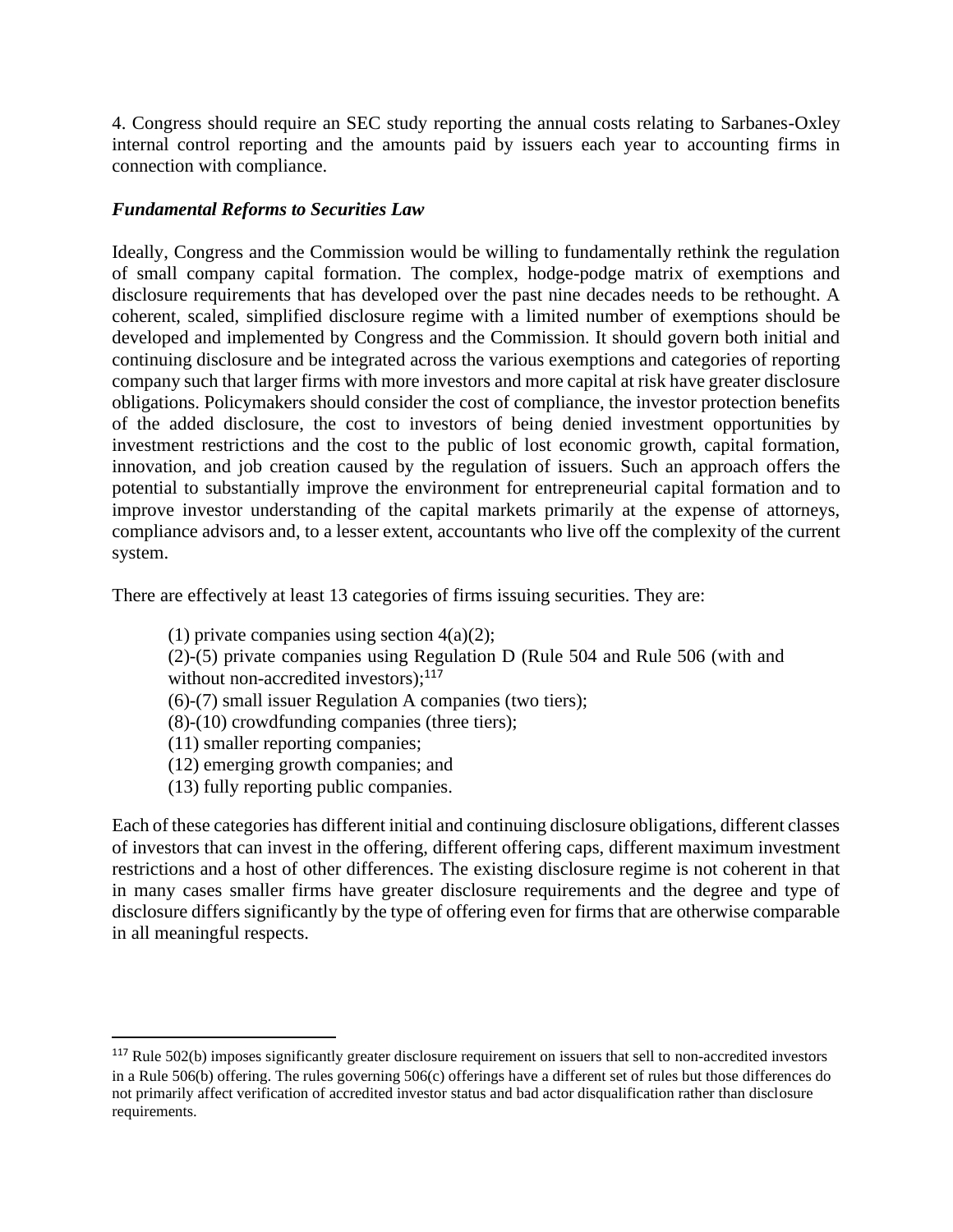It is worth considering a simplified set of exemptions.<sup>118</sup> One possibility would be to establish three categories as follows:

| Type of Issuer | Type of      |           | <b>Size</b>                 |          | <b>Secondary Market</b>        |
|----------------|--------------|-----------|-----------------------------|----------|--------------------------------|
|                | Solicitation |           | (Public Float/Number of     |          | <b>Status</b>                  |
|                |              |           | <b>Beneficial Owners or</b> |          |                                |
|                |              |           | Holders of Record)          |          |                                |
| Private        | Private      | and       | Below specified threshold   | and      | <b>Neither National</b>        |
|                |              |           | A                           |          | Securities Exchange            |
|                |              |           |                             |          | nor Venture                    |
|                |              |           |                             |          | Exchange <sup>119</sup> traded |
|                |              |           |                             |          | (but some organized            |
|                |              |           |                             |          | secondary market               |
|                |              |           |                             |          | permitted).                    |
| Quasi-Public   | General      | <b>or</b> | Above specified threshold   | and      | <b>Both Venture</b>            |
| ("Venture")    |              |           | A                           |          | Exchange and ATS               |
| Firms")        |              |           |                             |          | trading permitted.             |
|                |              |           |                             |          | <b>National Securities</b>     |
|                |              |           |                             |          | Exchange traded.               |
| Public         | General      | and       | Above specified threshold   | $\alpha$ | <b>Both National</b>           |
| (Registered)   |              |           | В                           |          | Securities Exchange            |
|                |              |           |                             |          | and ATS traded.                |

A Proposal for a Reformed Exemption and Disclosure Regime

In such a regime, private companies would have no legally mandated disclosure requirements. Disclosure requirements would be negotiated by the private parties involved much as they usually are now. The private exemption here is effectively the same as Rule  $506(b)$  or section  $4(a)(2)$ offerings.<sup>120</sup> A company would be deemed private if it did not engage in general solicitation, was below some specified number of beneficial owners,<sup>121</sup> holders of record or, perhaps, some measure

[reports.s3.amazonaws.com/2017/ProsperityUnleashed.pdf](http://thf-reports.s3.amazonaws.com/2017/ProsperityUnleashed.pdf) or David R. Burton, "Securities Disclosure Reform," Heritage Foundation Backgrounder No. 3178, February 13, 2017 [https://www.heritage.org/sites/default/files/2017-](https://www.heritage.org/sites/default/files/2017-02/BG3178.pdf) [02/BG3178.pdf.](https://www.heritage.org/sites/default/files/2017-02/BG3178.pdf)

 $119$  A "Venture Exchange" is conceived of here as an exchange that is regulated in a fashion more appropriate for an exchange populated by small capitalization issuers (Regulation NMS requirements would be relaxed, market makers would be allowed and other changes). See, for example, David R. Burton, "Legislative Proposals to Enhance Capital Formation and Reduce Regulatory Burdens: Venture Exchanges," Testimony before the Capital Markets and Government Sponsored Enterprises Subcommittee of the Committee on Financial Services before the United States House of Representatives on May 13, 2015 [https://www.heritage.org/testimony/legislative-proposals-enhance](https://www.heritage.org/testimony/legislative-proposals-enhance-capital-formation-and-reduce-regulatory-burdens-venture)[capital-formation-and-reduce-regulatory-burdens-venture](https://www.heritage.org/testimony/legislative-proposals-enhance-capital-formation-and-reduce-regulatory-burdens-venture) . See also, Daniel M. Gallagher, "How to Reform Equity Market Structure: Eliminate "Reg NMS" and Build Venture Exchanges" Chapter 7, *Prosperity Unleashed: Smarter Financial Regulation*, Norbert J. Michel, Editor (The Heritage Foundation: 2017) [http://thf](http://thf-reports.s3.amazonaws.com/2017/ProsperityUnleashed.pdf)[reports.s3.amazonaws.com/2017/ProsperityUnleashed.pdf.](http://thf-reports.s3.amazonaws.com/2017/ProsperityUnleashed.pdf)

<sup>118</sup> David R. Burton, "Securities Disclosure Reform," Chapter 5, *Prosperity Unleashed: Smarter Financial Regulation*, Norbert J. Michel, Editor (The Heritage Foundation: 2017) [http://thf-](http://thf-reports.s3.amazonaws.com/2017/ProsperityUnleashed.pdf)

 $120$  A decision would need to be made regarding the Rule 502(b) disclosure requirements with respect to sales to non-accredited investors if the accredited investor concept is retained.

<sup>&</sup>lt;sup>121</sup> There would need to be reasonable, administrable look-through rules if beneficial ownership were to replace the holder of record threshold. This problem has largely been solved by the tax system with respect to income reporting.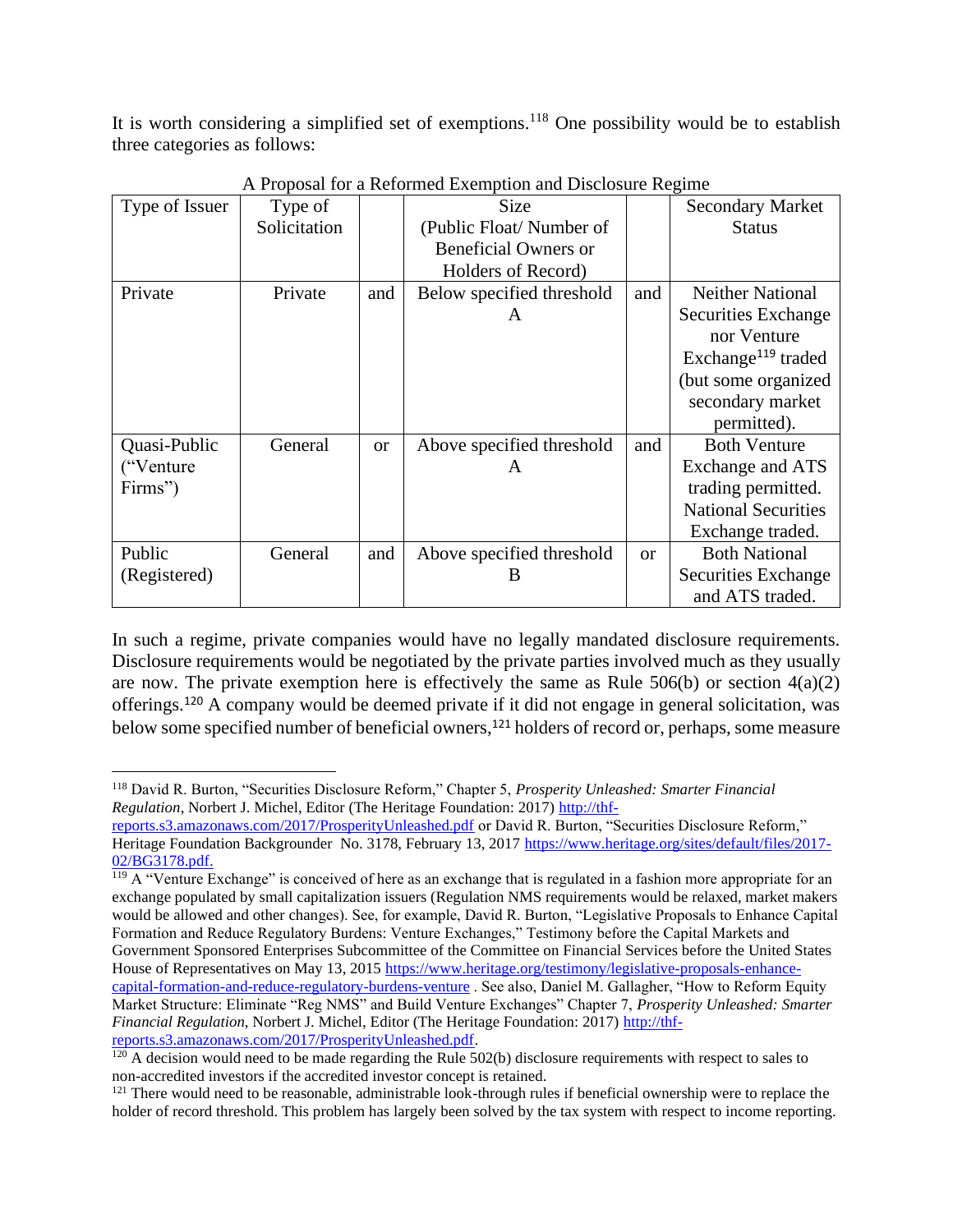of non-insider share value (analogous to public float) – call this threshold  $A-$  and its shares were not traded on a venture exchange, alternative trading system (ATS) or national securities exchange. Secondary sales would be restricted.<sup>122</sup>

Public companies could engage in general solicitation and would be (1) above a specified measure of size (threshold B) or (2) have shares traded on a national securities exchange (or, at the issuer's option, an ATS). Disclosure obligations would be scaled based on some measure of size (probably public float). This is the category that most companies that are full reporting companies, smaller reporting companies, emerging growth companies and perhaps the largest Regulation A companies would fall into.

Companies that were neither "public" nor "private" would be intermediate "quasi-public" or "venture" companies. They could engage in general solicitation and sell to the public. Disclosure obligations would be scaled based on some measure of size (perhaps public float if traded on a venture exchange (or an ATS) or the number of beneficial owners or holders of record otherwise). These are the kind of companies that are meant to use the crowdfunding and Regulation A exemptions and would probably include some companies that are smaller reporting companies today.

Blue sky laws regarding registration and qualification would be preempted in all cases. State antifraud laws would remain operative.<sup>123</sup>

Companies would report based on the category they were in (private, quasi-public/venture or public). Disclosure obligations would be scaled within the quasi-public and public category. Registration statements should be dramatically simplified, describing the security being offered but the quarterly (10-Q), annual (10-K) and major event (8-K) reporting would become the core of the disclosure system rather than registration statements (except in the case of initial quasipublic or venture offerings (transitioning from private company status) or initial public offerings (transitioning from private or quasi-public/venture status)).

Although it is far from clear that it should be retained, $124$  some accredited investor limitations measuring wealth, income or sophistication could be applied to private offerings should policy

retained, secondary sales should be fostered by an improved version of  $4(a)(7)$ . Enabling investors to realize the full value of their shares in secondary sales and promoting liquidity is an important aspect of investor protection.

Moreover, in the contemplated regulatory regime, the impact of the step up from private to quasi-public status would not be so discontinuous as the step-up from private to public today, this break point would be of less importance. <sup>122</sup> Attention should be paid to improving private secondary markets. If the accredited investor concept were

<sup>&</sup>lt;sup>123</sup> Blue Sky registration and qualification requirements are highly counterproductive. Capital routinely seeks to avoid the substantial delay, costs and regulatory risk of state registration and qualification requirements (especially in merit review states). There is little actual evidence that blue sky registration and qualification requirements materially improve investor protection. For a discussion of these issues, see Rutheford B. Campbell Jr., "The Case for Federal Pre-Emption of State Blue Sky Laws," Chapter 6, *Prosperity Unleashed: Smarter Financial Regulation*, Norbert J. Michel, Editor (The Heritage Foundation: 2017) [http://thf-](http://thf-reports.s3.amazonaws.com/2017/ProsperityUnleashed.pdf)

[reports.s3.amazonaws.com/2017/ProsperityUnleashed.pdf.](http://thf-reports.s3.amazonaws.com/2017/ProsperityUnleashed.pdf) See also "Blue Sky Preemption and Covered Securities" section below.

<sup>&</sup>lt;sup>124</sup> See, for example, Thaya Brook Knight, "Your Money's No Good Here: How Restrictions on Private Securities Offerings Harm Investors," Cato Institute Policy Analysis No. 833, February 9, 2018

[https://www.cato.org/sites/cato.org/files/pubs/pdf/pa833.pdf;](https://www.cato.org/sites/cato.org/files/pubs/pdf/pa833.pdf) David R. Burton, "Broadening Regulation D: Congress